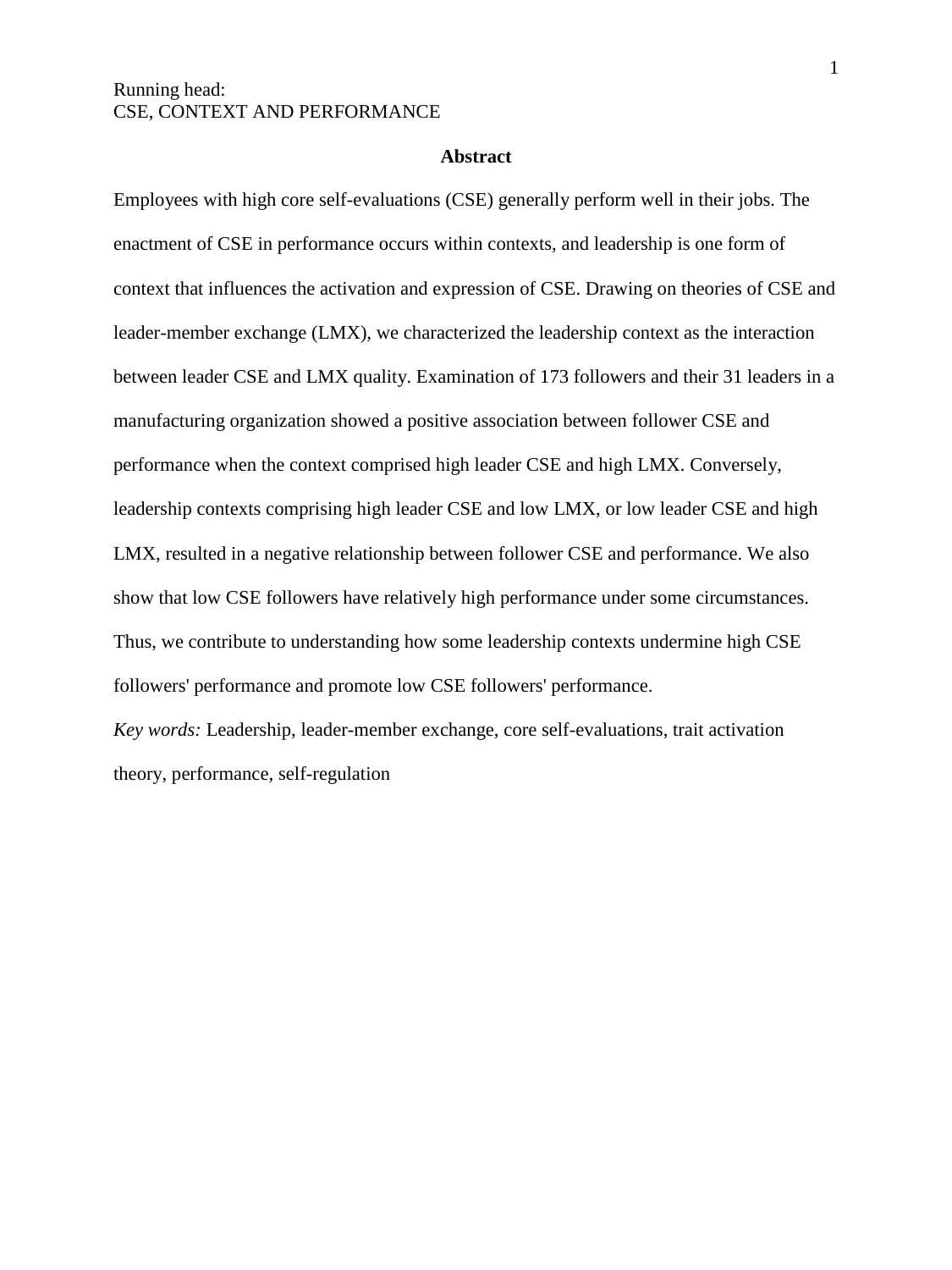#### Deadly Combinations: How Leadership Contexts Undermine the Activation and Enactment of

Followers' High Core Self-Evaluations in Performance

People who are emotionally stable, have a positive sense of self-worth, and feel in control of their lives perform well across environments (Erez & Judge, 2001; Swider, Zimmerman, & Barrick, 2015). Such dispositions are the basis of core self-evaluations (CSE), the "fundamental premises that individuals hold about themselves and their functioning in the world" (Judge, Locke, & Durham, 1997, p. 168). The CSE literature is replete with evidence that high CSE influences self-selection of challenging goals and high levels of performance that are commensurate with self-evaluations (Chang, Ferris, Johnson, Rosen, & Tan, 2012).

However, the relationship between CSE and performance always occurs within a context. Organizations create powerful situations with the intention of influencing behavior; thus a systemic approach to understanding performance is important. As Johns (2006, p. 404) stated: "Attention to the shining figure at the expense of the murky ground is perhaps understandable, but it is also dysfunctional." High CSE employees performing at the height of their ability are shining figures indeed. However, their lustre is fundamentally connected with the milieu that surrounds them. Although enabling high performance is a key goal for leaders (Bass, 1999), the complex interplay between dispositions and contextual variables that culminates in high performance also creates the possibility that interactions involving leaders and followers have negative consequences for performance. Such interactions can be explained by trait activation theory (TAT, Tett & Burnett, 2003) which posits that traits need to be activated by contextual factors to be expressed in trait-relevant behaviors. The corollary is that contexts which do not activate traits do not facilitate performance.

Empirical evidence has shown that, in some situations, CSE fails to lead to high performance. For example, Judge and Bono's (2001) meta-analysis showed that, across 274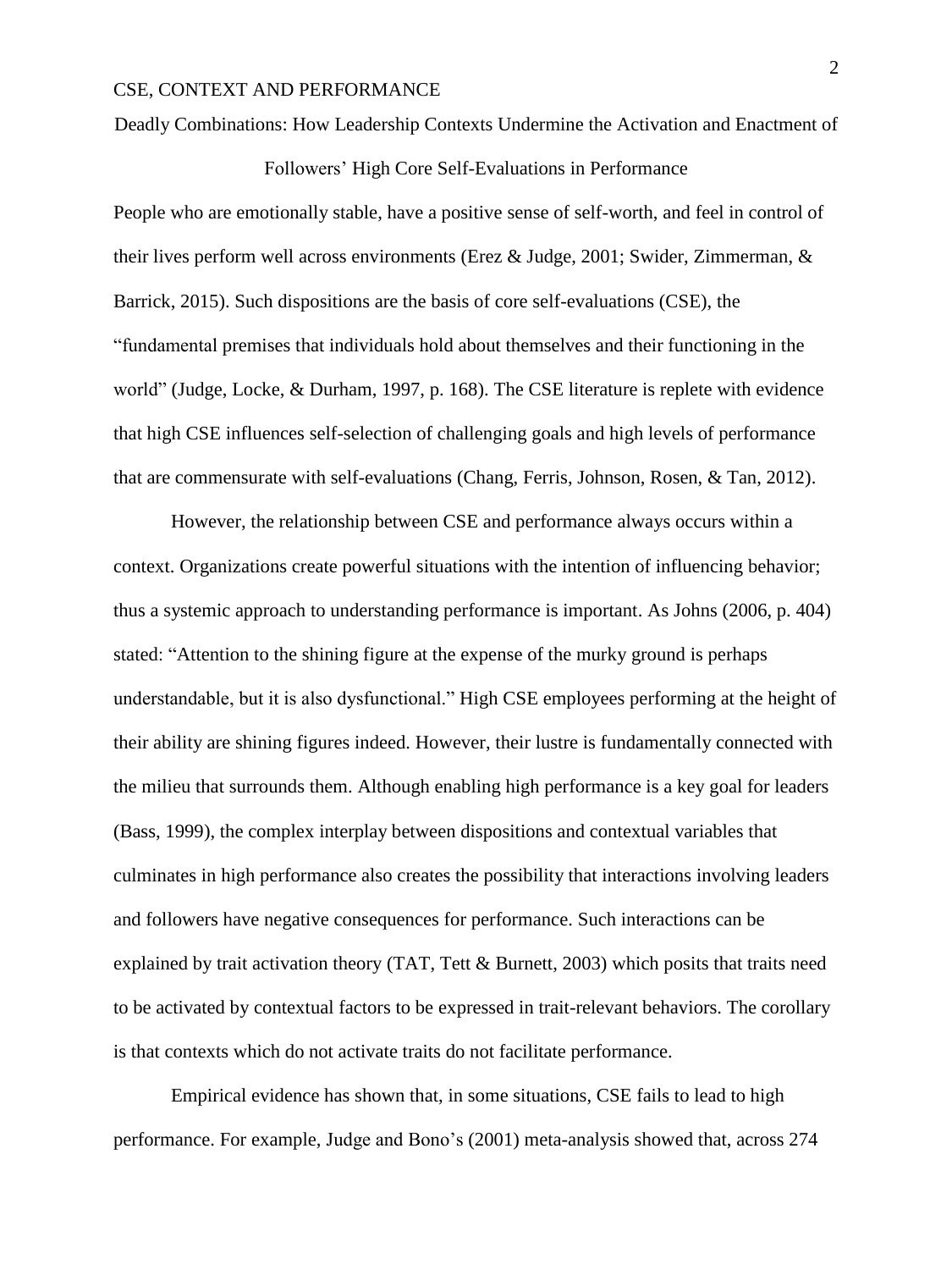correlations between components of CSE and performance, there were positive, negative and non-significant relationships. Kacmar, Collins, Harris and Judge (2009) found evidence that the CSE-performance relationship may be negative in certain contexts, and a similar conclusion was drawn by Shantz and Booth (2014). A common theme in these studies is the role of leaders in creating environments that shape the enactment of dispositions in performance. Given that high CSE is a latent potential that underpins people's psychological make-up (Tett & Burnett, 2003), examination of leadership contexts is important because they could undermine the opportunity for followers' high CSE to be activated and expressed in performance which is unfulfilling for followers (Higgins, Strauman, & Klein, 1986), and is damaging to organizational climate and productivity (Pfeffer & Veiga, 1999).

To define and operationalize leadership context, we turned to Graen and Uhl-Bien's (1995) assertion that leadership is a tripartite concept comprising leaders, followers and the relationship between them (Graen & Uhl-Bien, 1995). The first two elements of Graen and Uhl-Bien's (1995) leadership concept is the people involved. Given the relevance of CSE to performance, and the universality of dispositional characteristics (McCrae & Costa Jr, 1997), CSE is an attribute of both leaders (lCSE) and followers (fCSE) that forms an interpersonal aspect of the leadership context. The third element of the leadership context is the relationship between leaders and followers. A dominant relational concept is leader-member exchange (LMX; Graen & Uhl-Bien, 1995) which suggests that followers develop positive relationships with leaders when there is an exchange of valued tangible and intangible resources, such as support and responsibilities. High quality LMX relationships are characterized by trust, liking, loyalty and respect (Liden & Maslyn, 1998).

Thus, we characterize the leadership context as the combination of lCSE and LMX quality. Although prior research suggests that on their own, high CSE leaders are perceived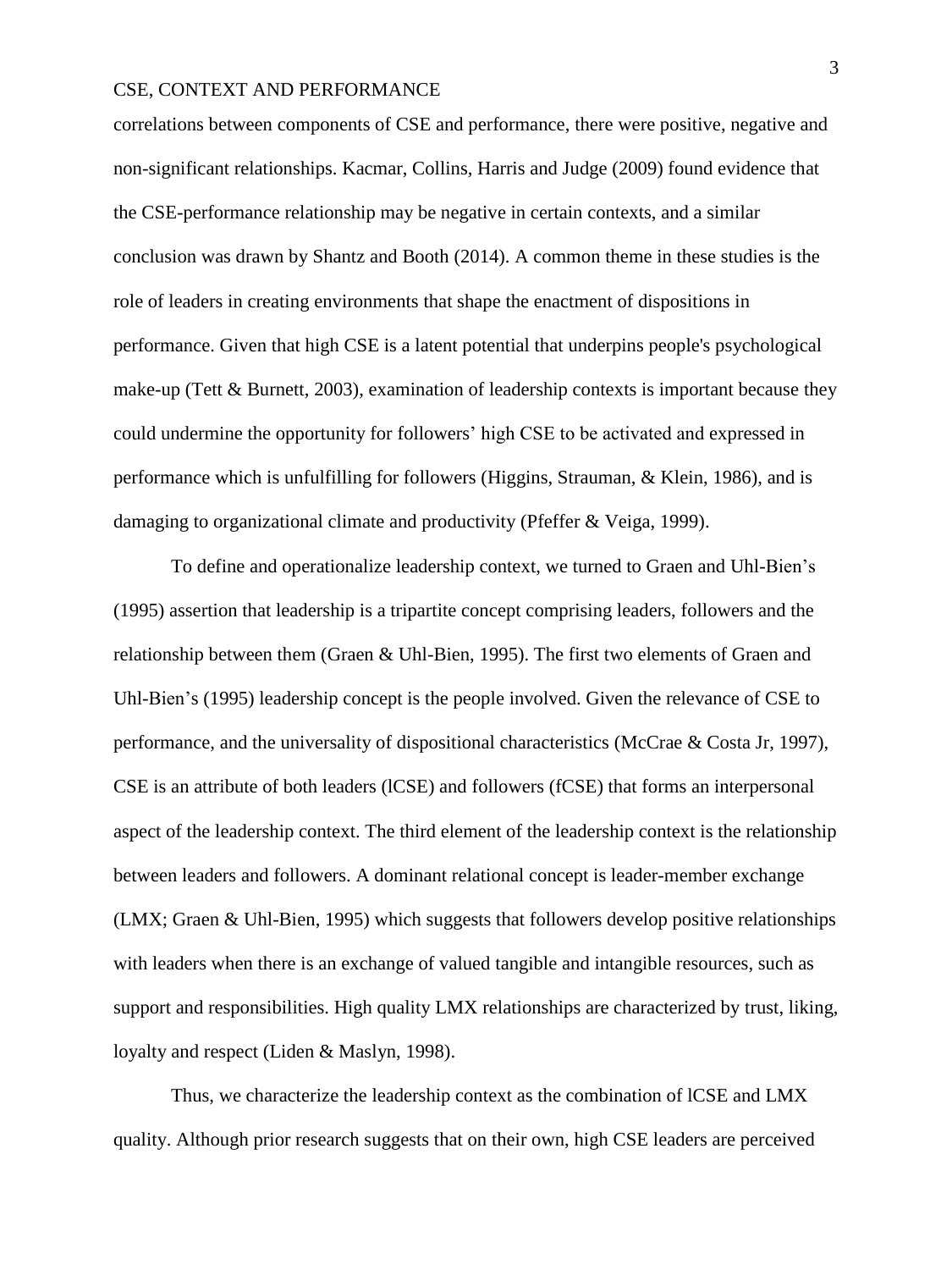positively by followers (Hu, Wang, Liden, & Sun, 2012), and high quality relationships provide resources that are important to performance (Erdogan & Liden, 2002), examining these variables simultaneously offers an opportunity to extend relevant theory and test how several different forms of context influence the fCSE-performance relationship. We describe leadership contexts that have aligned levels of lCSE and LMX, i.e. high lCSE and high LMX, or low lCSE and low LMX, as situationally congruent. Contexts with opposing levels of lCSE and LMX (e.g. high lCSE, low LMX, and low lCSE, high LMX) are situationally dissonant. We then examine the impact of situational congruence and dissonance on high and low CSE followers because they differ in their needs and expectations (Judge et al., 1997).

We draw a parallel between dissonant situations and "deadly combinations". Deadly combinations comprise contextual variables that are positive when operating independently yet are negative when operating in conjunction. In the context of human resource management, for instance, encouraging teamwork via group-based training, and making pay raises contingent on individual contributions, are seemingly harmless on their own. Together, however, they constitute a deadly combination because they introduce conflicting goals (Becker, Huselid, Pickus, & Spratt, 1997) which are aversive (Korman, 1970) and depleting because energy is directed in several different directions (Baumeister & Vohs, 2007). Thus, although high lCSE and high LMX both have beneficial effects on followers, we posit that when these leadership attributes are juxtaposed with low LMX and low lCSE respectively, the situational dissonance presents a deadly combination that prevents the activation and enactment of high fCSE in performance.

With this study, we make several contributions to the literature. First, CSE theory and research tend to assume that "more is better", particularly in the presence of situational variables that strengthen CSE's effect on outcomes valued by organizations (Chang et al.,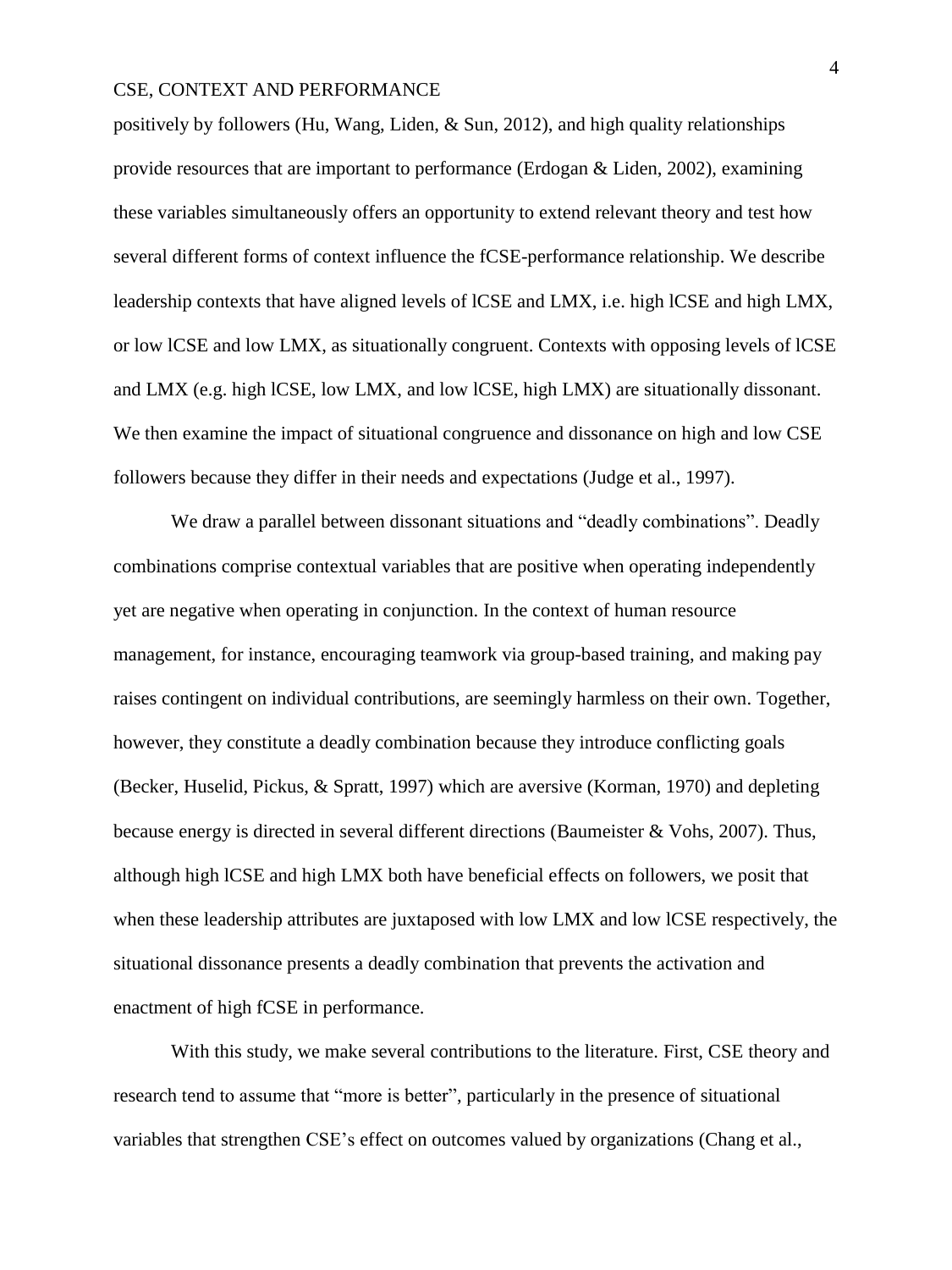2012). However, there are relatively few studies that have identified the conditions under which high CSE is associated with low performance. Given that performance is *the* criterion variable in the management sciences, and that high CSE employees seek to fulfil their drive to perform (Judge et al., 1997), more research on the conditions under which the relationship between CSE and performance is negative is sorely needed to prevent the distress caused by misalignment between traits and behaviors (Cote & Moskowitz, 1998). We also extend CSE theory by considering the possibility that, in some contexts, high CSE followers have low performance, and low CSE followers have relatively high performance.

Second, we contribute to research and theory on leadership that has examined congruence in traits between leaders and followers. Although this research has much to say about the beneficial effects of trait similarity on relationship quality (Deluga, 1988), perceptions of leadership (Felfe & Schyns, 2010), and organizational advancement (Schaubroeck & Lam, 2002), there is an assumption that trait congruence between leaders and followers necessarily leads to positive work-related outcomes. Yet, traits function in concert with other variables, and there are still questions concerning the possibility that dispositional congruence between leadership and followers has negative outcomes under some circumstances.

We make another contribution to leadership theory by applying TAT and the complementary theory of self-regulation to examine the differential effects of situationally congruent and situationally dissonant contexts on the relationship between fCSE and performance. Self-regulation is the process of "attaining and maintaining (i.e., keeping regular) goals, where goals are internally represented (i.e., within the self) desired states" (Vancouver & Day, 2005, p. 158). Self-regulation is required to enact high CSE in performance (Erez & Judge, 2001). Contexts that place additional burdens on self-regulation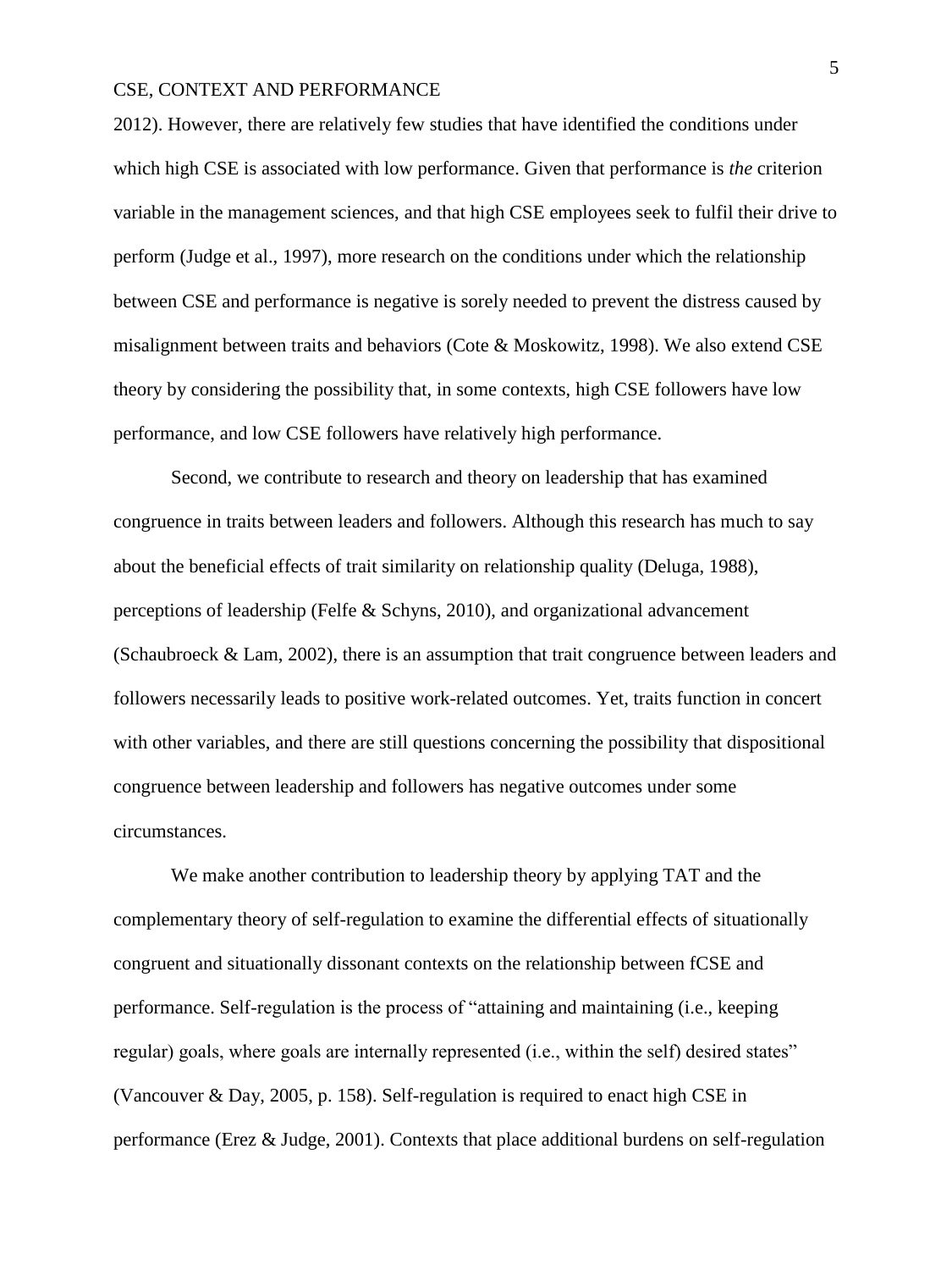have detrimental consequences for performance (Thau & Mitchell, 2010). We contribute to the leadership literature by identifying deadly combinations that increase self-regulatory demands and prevent high fCSE from being expressed in performance. Figure 1 depicts the research model.

## *Insert Figure 1 about here*

## **Theory and Hypotheses**

**The relationship between CSE and performance.** CSE is conceptualized as a higher order construct comprising self-esteem, locus of control, generalized self-efficacy, and emotional stability (Judge & Bono, 2001). Together, these facets form a relatively robust dispositional characteristic that affects a range of personal and professional outcomes (Judge & Bono, 2001). Judge et al. (Judge et al., 1997; Judge, Locke, Durham, & Kluger, 1998) proposed that individuals with high CSE have a strong sense of self-belief that enables persistent efforts to achieve goals. Erez and Judge (2001) suggested that the connection between CSE and performance is underpinned by self-regulatory processes that enable the effortful enactment of dispositions in behavior. Research studies have supported the connection between CSE and performance, showing that high CSE enables followers to be receptive to feedback, and to develop constructive responses that enhance performance (Bono & Colbert, 2005). People with high CSE pursue higher educational goals and take care of their health, in line with their positive self-concept, enabling them to make faster and greater progress in their careers than peers with lower CSE (Judge & Hurst, 2008). High CSE also enables people to capitalize on events by extending learning through application of new information to other situations, whereas people with low CSE tend to feel anxious after successful events, and seek to reinforce their negative self-view thus precluding learning and personal development (Judge & Hurst, 2007).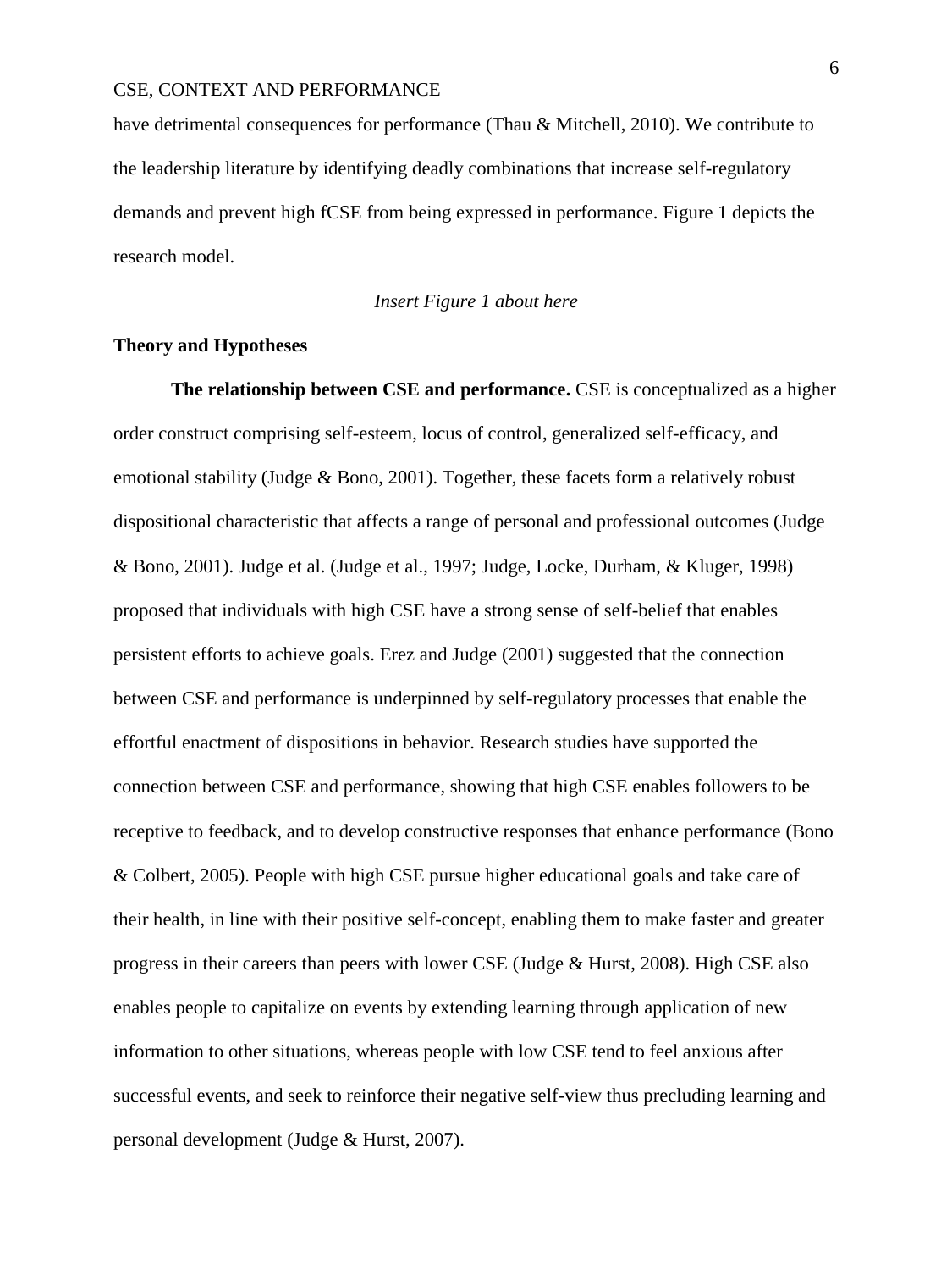However, research has shown that the relationship between CSE and performance can be neutral or even negative under certain conditions (Grant & Wrzesniewski, 2010). One explanation for non-significant or negative CSE-performance relationships may be found in Campbell's (1990) view that performance is a consequence of the interactions between dispositions and contextual factors. Judge and Zapata (2015) have added depth to the interaction-based perspective by identifying specific contextual variables that affect the extent to which personality is associated with performance. Several empirical studies have taken this approach. Kacmar et al. (2009) showed that high CSE followers have low performance when they perceive high levels of workplace politics or low levels of leader effectiveness. Shantz and Booth's (2014) study of call center employees indicated that there are situational influences that limit, or subvert, the potential for CSE to be expressed in high performance. Thus, the positive relationship between CSE and performance does not hold in all situations, and some contextual variables change not only the strength but also the direction of the association between CSE and performance.

**Trait activation and performance.** The notion of situational influence on the expression of personality arose from Murray's (1938) concept of "press", i.e. the presence of task and social cues that make the expression of certain traits relevant to specific situations. Building on this idea, Tett and Guterman (2000) found evidence for stronger relationships between traits and behavioral intentions when situations provide cues that trigger trait expression. Subsequently, Tett and Burnett (2003) proposed that positive associations between traits and job performance arise when there are cues that trigger the expression of the trait, such as leaders who inspire high performance by activating achievement-related dispositions. Trait expression is then reinforced by intrinsic rewards, such as the enjoyment of completing tasks competently, and extrinsic rewards, such as recognition by a manager.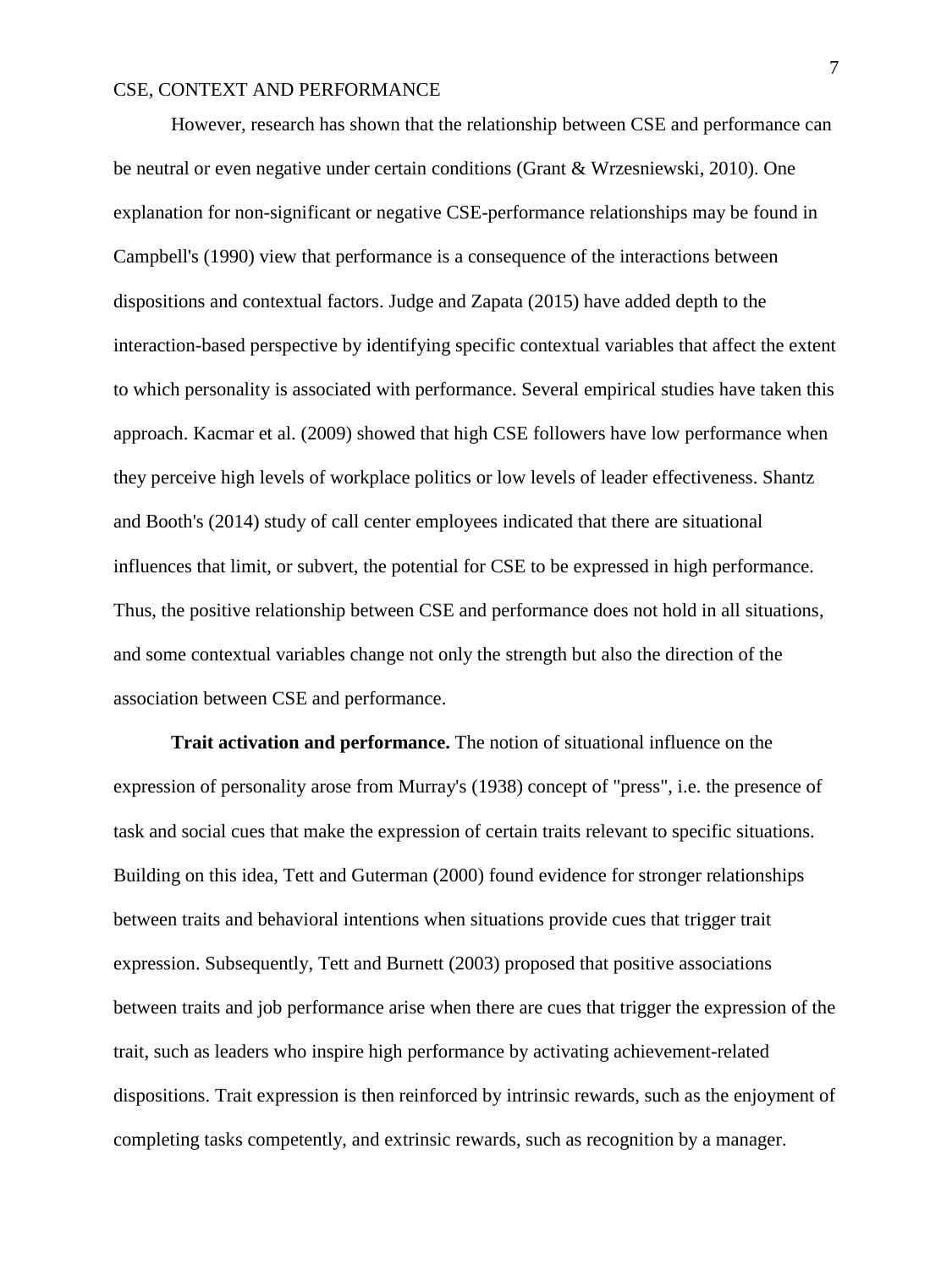Therefore, understanding how contextual features activate traits is essential to achieve greater insights into the connections between fCSE and performance. It is equally important to examine how, in the absence of activating features, leadership contexts remain influential with both positive and negative consequences for performance.

Graen and Uhl-Bien's (1995) conceptualization of leadership as comprising leaders, followers and the relationship between them provides the means to illuminate the fCSEperformance relationship. The three elements are interconnected by the notion of evaluation. Self-evaluations enable a constant and dynamic assessment of the self in context to enable control and to direct behavior (Kanfer, 1970), and to understand the position of the self in the social world (Katz & Kahn, 1978). CSE is a key element of self-evaluation that reflects the views that people have about themselves, their abilities and their control (Judge et al., 1997).

Self-evaluations also require information from the social environment (Ashford, Blatt, & Walle, 2003) because people seek certainty about themselves and their place in the world (Katz & Kahn, 1978). Social information is derived from the LMX relationship. The concept of LMX rests on social exchange theory which proposes that reciprocal exchanges are essential to any functioning relationship (Blau, 1964). These exchanges encompass transactions relating to the performance of work as well as more intangible exchanges such as positive feedback (Gouldner, 1960). Drawing on these principles, LMX theory suggests that leaders develop positive relationships with followers when there is an exchange of valued outcomes, such as support and responsibilities (Dansereau, Graen, & Haga, 1975; Graen, 1976). These exchanges are discretionary (Bateman & Organ, 1983) so followers are motivated to demonstrate their appreciation of leaders' offers of resources, typically by performing to a high level (Wayne, Shore, & Liden, 1997).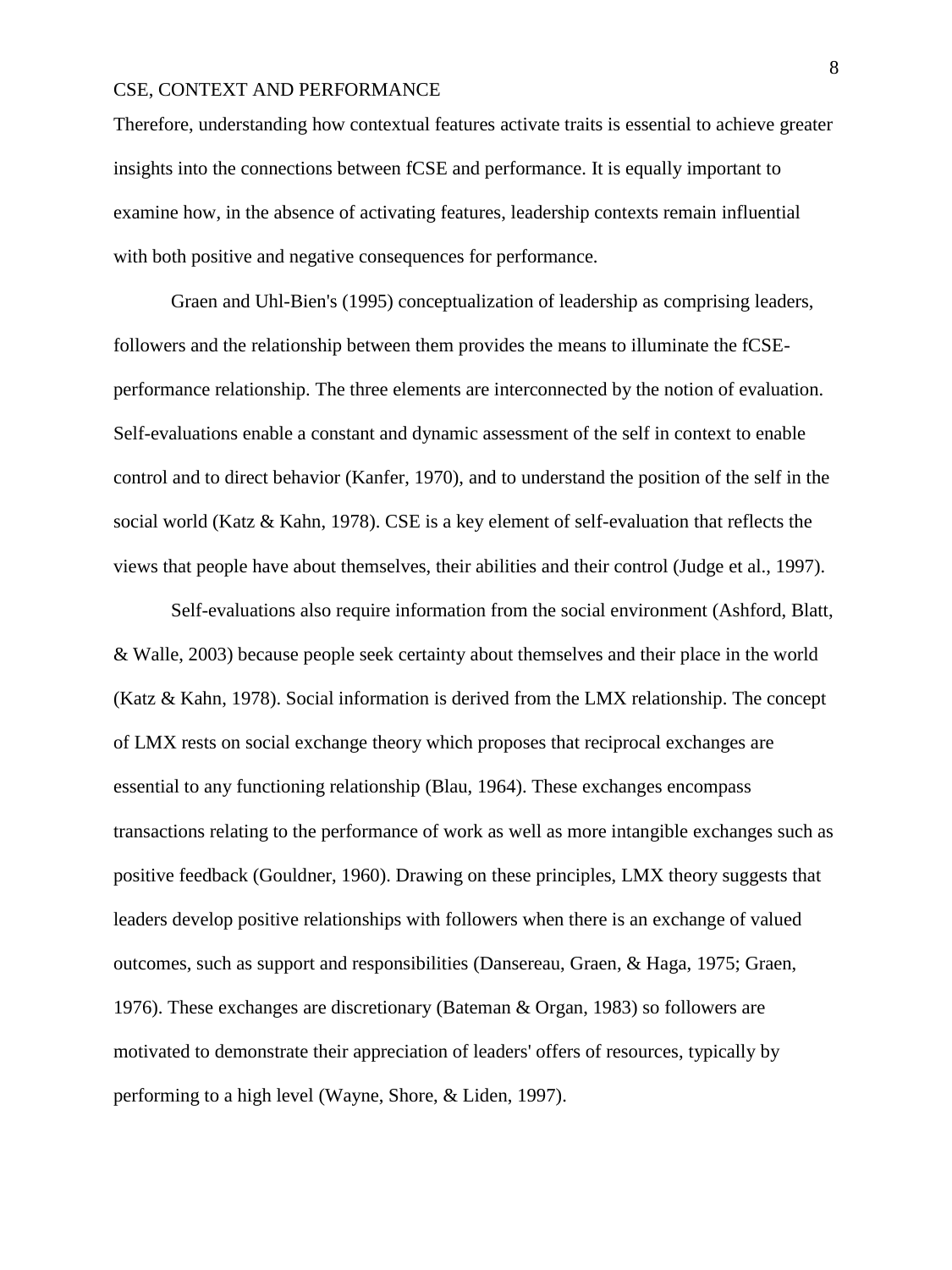Given that people seek to evaluate both the self and the self in context (Katz & Kahn, 1978), and that the leadership context is a source of personal and social information which exerts press (Murray, 1938; Tett & Burnett, 2003), we propose that simultaneous information from both leaders and the relationship between leaders and followers influences the relationship between fCSE and performance. In the sections that follow, we discuss the specific impact of four types of leadership contexts on the fCSE-performance relationship, and their differential impact on the performance of high and low CSE followers.

**Situational congruence and trait activation.** Task and social demands activate traits by providing opportunities for followers to engage in performance-related behaviors that are valued positively within the organization (Tett & Burnett, 2003). Facilitators are variables that heighten the salience of trait-relevant information thus strengthening associations between traits and behaviors. For example, a workplace retreat with colleagues activates the trait of extraversion in a gregarious yet physically isolated manager, and an opportunity to attend a social event facilitates that activation (Tett & Burnett, 2003). Following this line of argument, we propose that a leadership context comprising high lCSE and high LMX acts as a facilitator that makes task and social demands salient to high CSE followers.

Prior research has shown that high CSE leaders express emotional stability, a sense of control over events, and self-belief; so followers perceive these leaders as confident (Hu et al., 2012), and as representing an idealised view of leadership (Keller, 1999). High quality LMX relationships provide access to mentoring (Graen & Scandura, 1987), information relevant to task performance (Graen, 1989), and involvement in decision making (Bauer & Green, 1996; Schriesheim, Neider, & Scandura, 1998). We propose that, when operating in conjunction, the combination of high lCSE and high LMX is a potent mix that is situationally congruent and a clear fit with high CSE followers' needs for affirmation (Markus & Wurf, 1987) and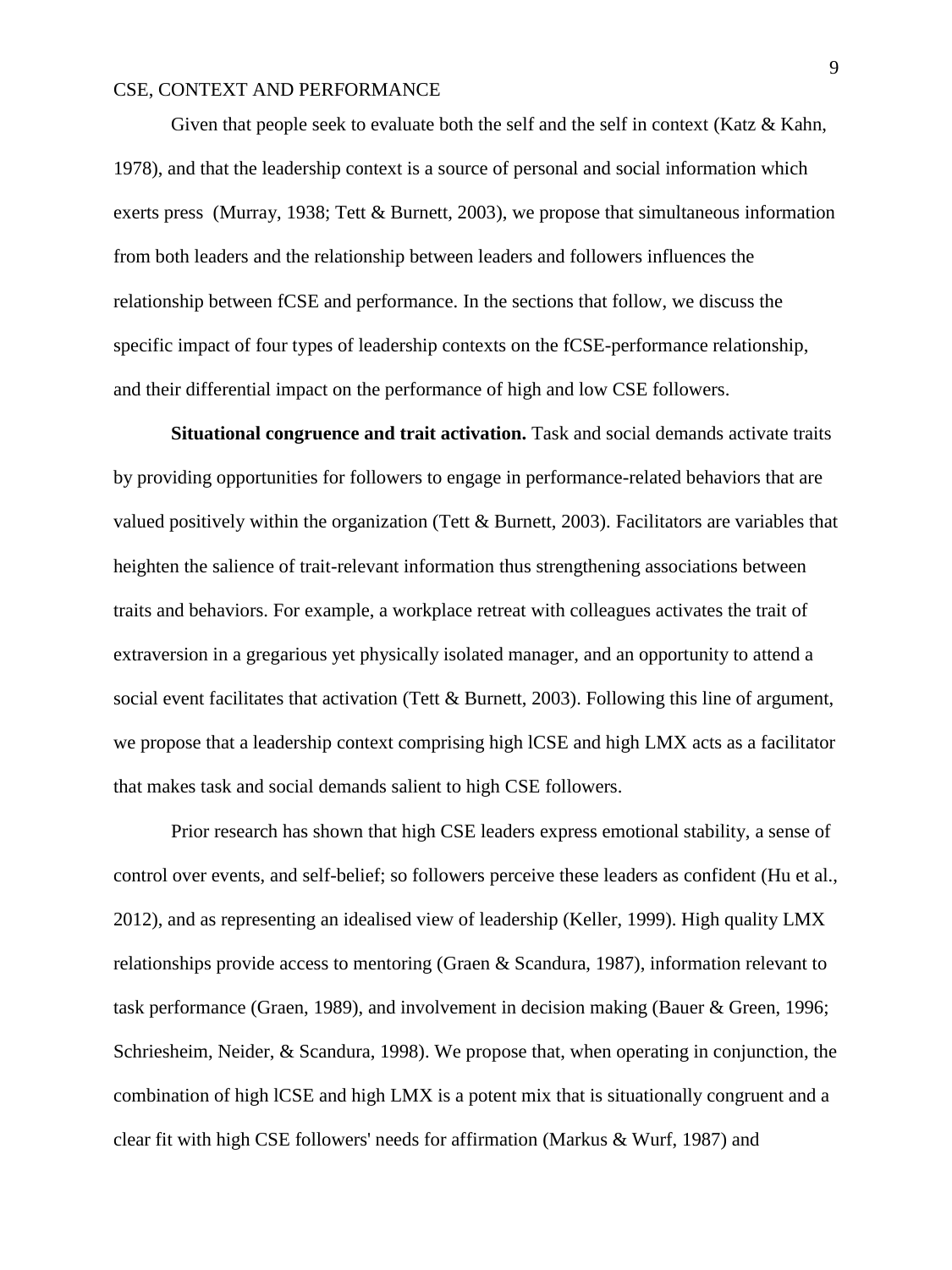attainment (Tett & Murphy, 2002). In line with Tett and Burnett's (2003) argument concerning demands and facilitators, this context presents an opportunity for high CSE followers to engage with the challenges of work, and makes the demands salient to them. Thus, the high lCSE, high LMX context activates high fCSE and enables its enactment in performance.

Although Tett and Burnett (2003) did not examine the activation of low trait levels, the key principles can be applied to low CSE followers in this leadership context. Low CSE followers have low expectations of themselves, and they do not expect to be accommodated by others (Judge, Van Vianen, & De Pater, 2004) so this leadership context does not present a welcome demand for achievement. Furthermore, the situational congruence presents a context that contrasts strongly with the self-evaluations and needs of low CSE followers who respond by disassociating themselves from the context (Kelley, 1971; Malle, 2004). Thus, for low CSE followers, the high lCSE, high LMX context is non-activating because cues that trigger low fCSE are not present. However, the context does not pose a challenge to either low CSE followers' personal identity, or their social identity (Katz & Kahn, 1978; Tajfel & Turner, 1986), and is not detrimental to low CSE followers. The consequence is that performance is neither facilitated nor impaired, yet it will be low in comparison with high CSE followers (Judge et al., 1997; Judge et al., 1998). Hence, we present our first hypothesis.

*Hypothesis 1: There is a positive association between fCSE and performance when the leadership context is characterized by high lCSE and a high quality LMX relationship*.

**Situational dissonance, distraction and performance.** Tett and Burnett (2003) proposed that distractors disrupt performance by triggering behavioral responses to the distractor rather than high performance behaviors. For example, an empirical study by Schmidt, Ogunfowora and Bourdage (2012) found that extraverted employees in teams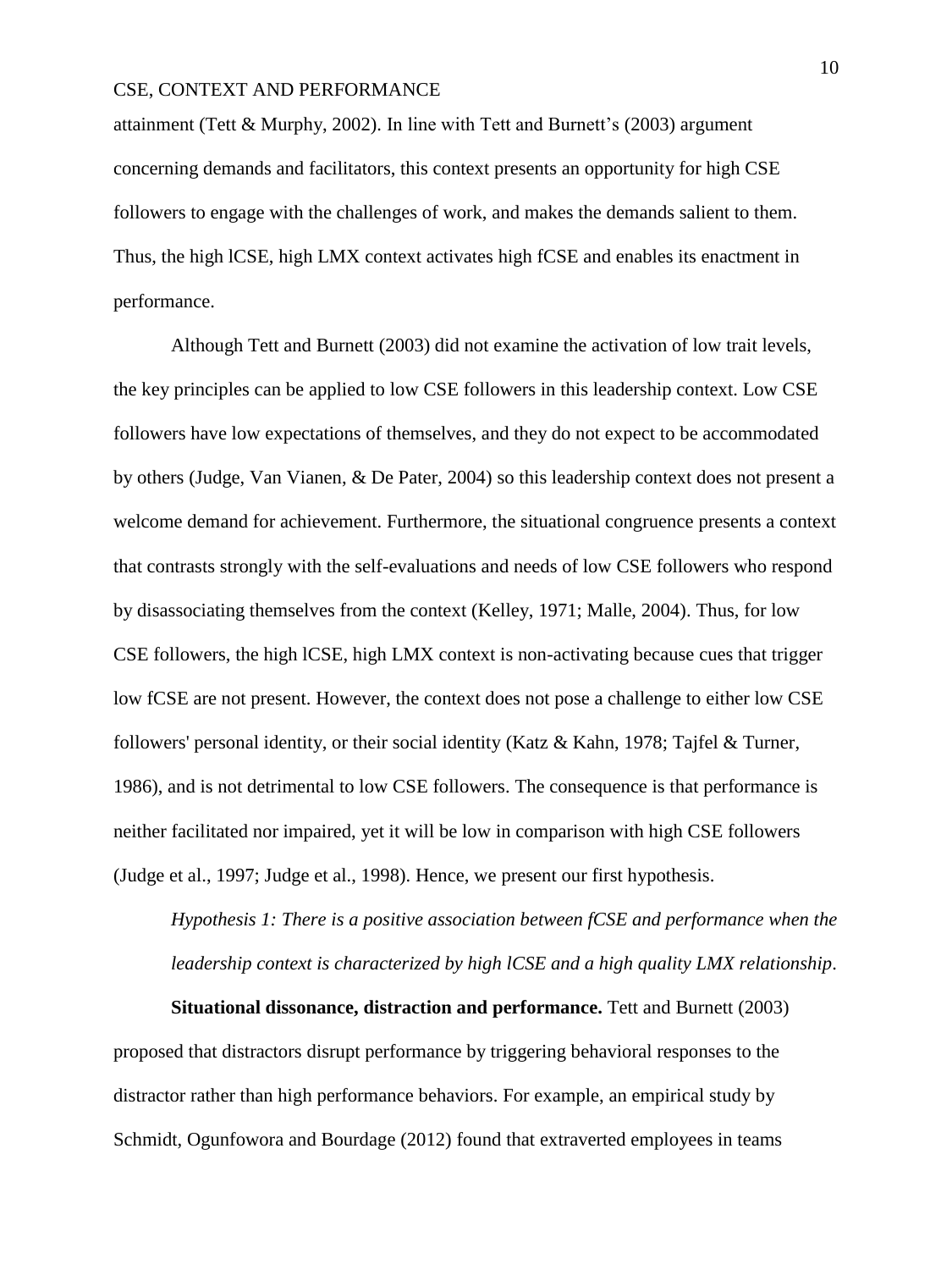comprising a high proportion of extraverts enjoyed the social interaction that the team setting offered, yet their socializing distracted their attention away from performance and thus the expression of extraversion was not organizationally valued. Therefore, distractors have a negative influence on the trait-behavior relationship. However, Tett and Burnett (2003) did not expand on how distraction occurs.

To explain how distraction influences the CSE-performance relationship, we apply Erez and Judge's (2001) suggestion that a high degree of self-regulation is required to generate the effort required for the expression of high CSE in performance. In general, selfregulation is necessary for effective functioning because it provides the means for individuals to control their own and others' perceptions about themselves (Hoyle, 2006). In doing so, people find fulfilment by affirming their self-evaluations (Vancouver & Tischner, 2004). The extent to which self-regulation occurs is influenced by contextual features that enable selfregulation to proceed smoothly by presenting information that is consistent with selfevaluations, or that distract self-regulation by presenting information that is inconsistent with self-evaluations (Schmeichel & Baumeister, 2004). Experiencing the latter context motivates attempts to understand the causes and consequences of the inconsistency (Aquino & Thau, 2009; Thau, Aquino, & Poortvliet, 2007).

We propose that dissonant situations prevent the activation of high fCSE and its enactment in performance because they increase the effort required to self-regulate by presenting conflicting information for followers to process, i.e. there are benefits and challenges of working with a high CSE leader yet having a poor quality relationship, or of having a high quality relationship with a low CSE leader. The consequence is that high CSE followers experience inconsistent cognitive states which are contrary to their personal evaluations and their needs (Judge et al., 1997). Such inconsistent states are aversive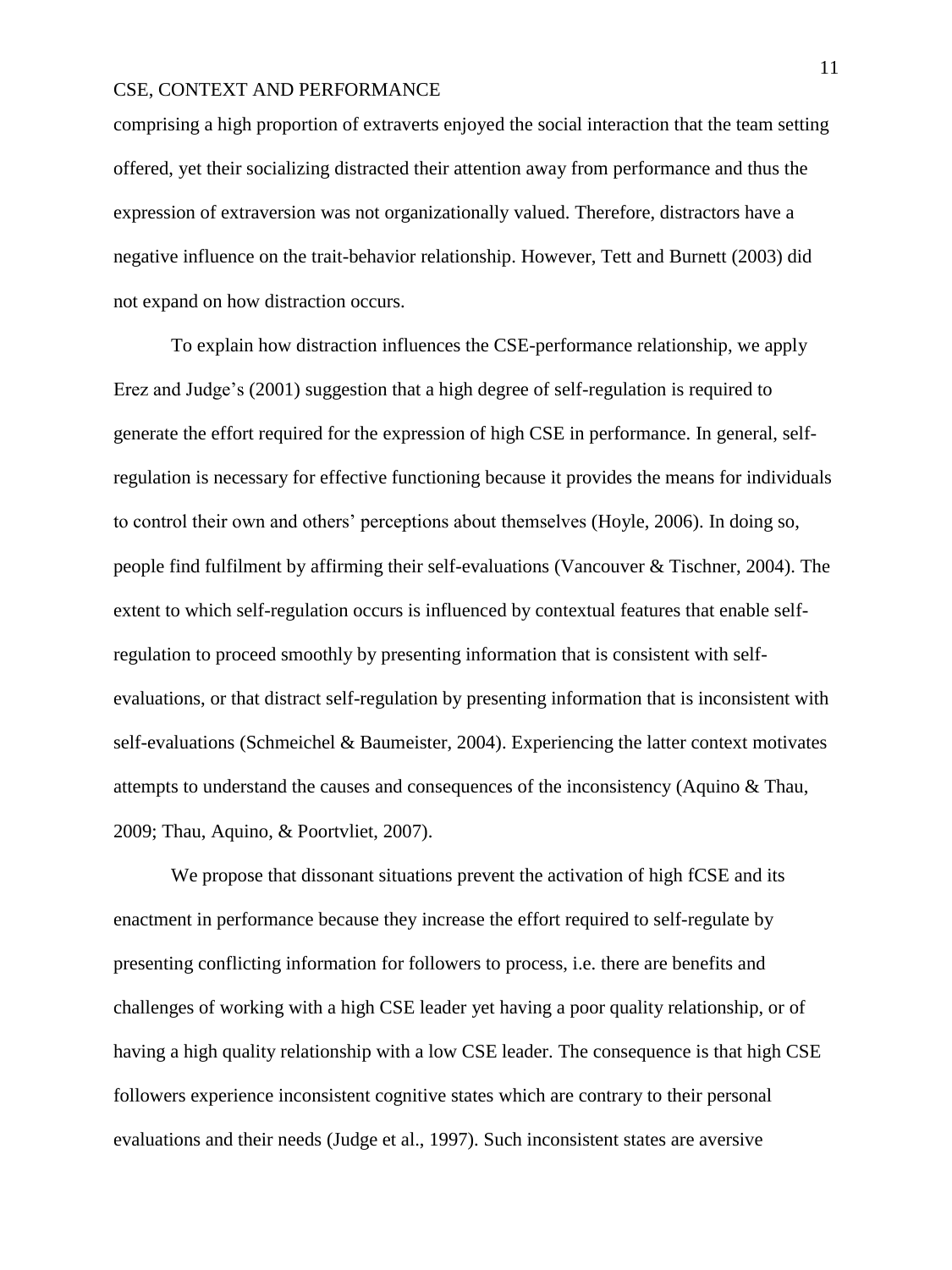(Korman, 1970). The experience of aversion directs attention towards the source of the inconsistency, and towards means of restoring balance between self-evaluations and information presented by contexts (Greenwald & Ronis, 1978). The deployment of internal resources to overcome the personal challenges presented by situations requires energy which becomes depleted (Baumeister & Vohs, 2007) leading to negative consequences for working memory and performance (Robinson & Demaree, 2007; Schmader & Johns, 2003). Hence, the connection between high fCSE and performance is disabled in dissonant leadership contexts. Therefore, we expect that leadership contexts characterized by high lCSE and low LMX, or low lCSE and high LMX, are deadly combinations for high CSE followers that are detrimental to their performance.

Low CSE followers do not engage in the same high level of self-regulation as their high CSE colleagues (Erez & Judge, 2001). The consequence is that low CSE followers do not perceive dissonant leadership contexts as challenging to their self-regulation which enables them to take advantage of situational opportunities. A low lCSE, high LMX context confers the benefit of trait similarity which is affirming to both parties because it reinforces self-evaluations (Markus & Wurf, 1987). Trait similarity is particularly important within the leadership context because it creates a sense of fulfilment and motivation for followers (Shamir, House, & Arthur, 1993) which stimulates performance (Soane, Butler, & Stanton, 2015).

The low lCSE, high quality LMX context offers low CSE followers an important form of similarity. People with low CSE seek out others who share their temperament because, even though their self-evaluations are negative, similarity is achieved (Ehrhart & Klein, 2001; Swann, 2012). Although low CSE followers are not motivated to set and achieve high goals in the same manner as high CSE followers (Chang et al., 2012), this leadership context offers the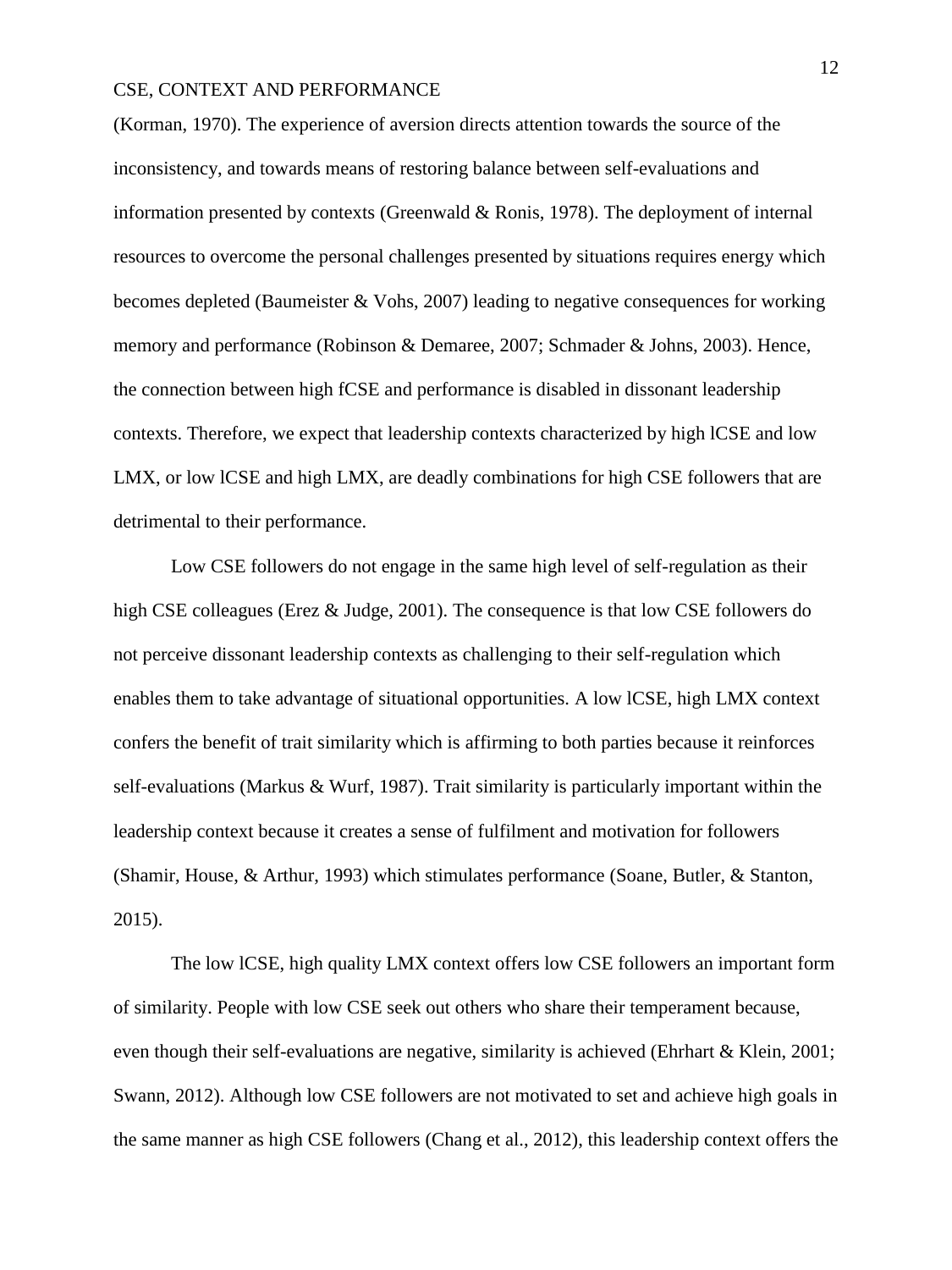dual benefits of dispositional correspondence with tangible and intangible resources. Given that the context is not a challenge to low CSE followers' self-regulation (Erez & Judge, 2001) or to their identity (Tajfel & Turner, 1986), the resources offered by a high LMX relationship with a dispositionally similar leader enable low CSE followers to achieve a relatively high level of task performance compared with their high CSE colleagues.

The high lCSE, low quality LMX leadership context is situationally dissonant. However, as noted above, the context does not present a self-regulatory challenge to low CSE followers (Erez & Judge, 2001). Nor does the context provide a challenge to low CSE followers' personal evaluations because they do not anticipate supportive leadership (Johnson, Rosen, & Levy, 2008), or favourable working environments (Wiesenfeld, Swann, Brockner, & Bartel, 2007). Thus, the high lCSE, low LMX leadership context is not problematic for low CSE followers; however, this context does not confer the benefits of dispositional congruence. The consequence is that low CSE followers' performance is lower than the performance of low CSE followers in the low lCSE, high LMX context, yet higher than the performance of high CSE followers who are challenged by the situational dissonance.

In summary, the relationship between fCSE and performance is negative for high lCSE, low LMX and low lCSE, high LMX leadership contexts. The activation and enactment of high fCSE is prevented by the self-regulatory challenges imposed by dissonant contexts which divert energy towards restoring internal consistency and away from performance. Dissonant contexts pose less of a challenge to low CSE followers because they are not engaged in high levels of self-regulation (Erez & Judge, 2001). Dissonant contexts may also affirm followers' low CSE. Therefore, low CSE followers have relatively high performance in comparison with high CSE followers. Hence, we present our second hypothesis.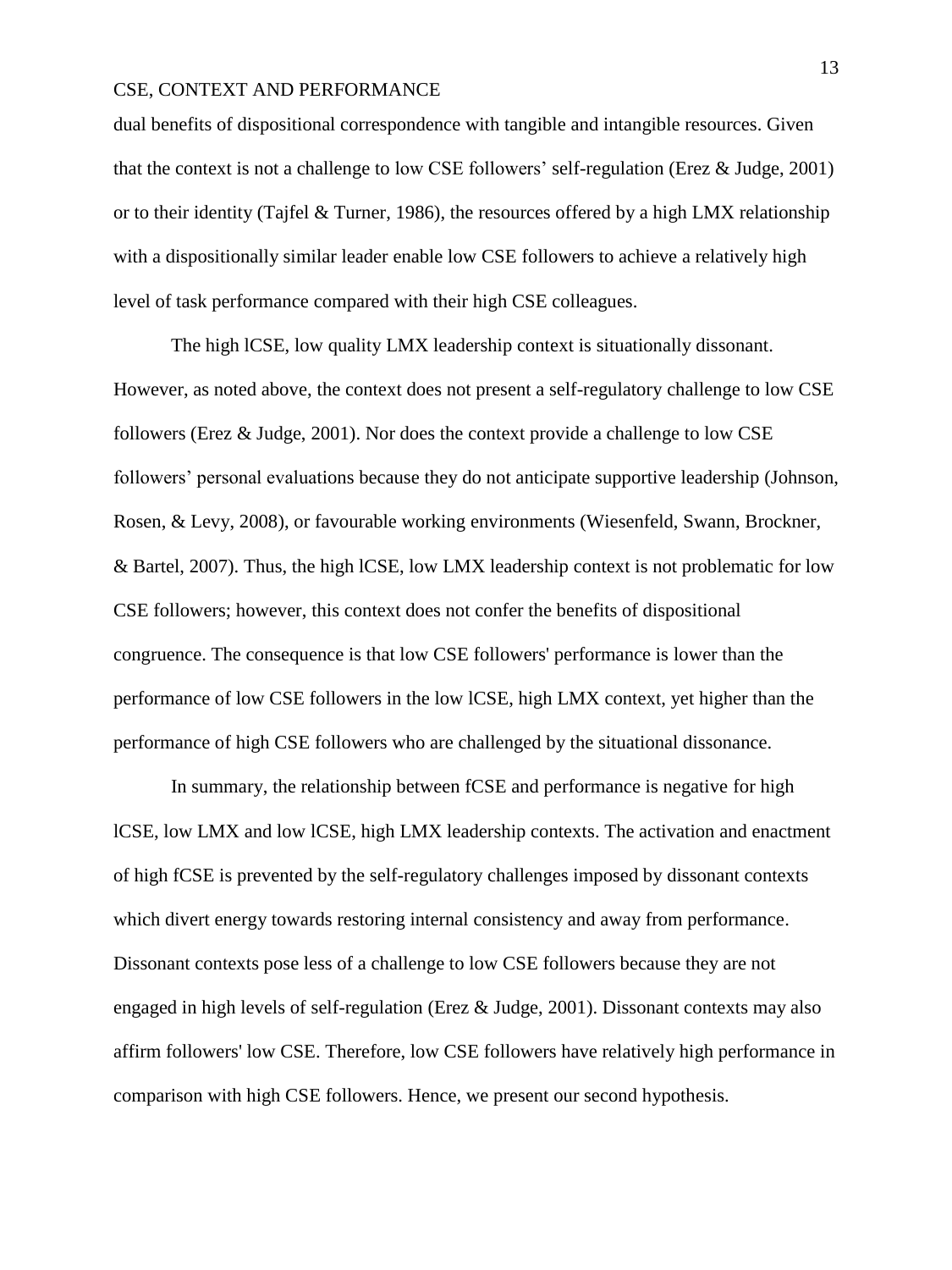*Hypothesis 2: There is a negative association between fCSE and performance when the leadership context is characterized either by high lCSE and a low quality LMX relationship*, *or by low lCSE and a high quality LMX relationship.*

**The prevention of performance.** We propose that the low lCSE, low LMX leadership context precludes performance of both high and low CSE followers. For high CSE followers, this context imposes a constraint upon the enactment of their CSE in performance. Constraints inhibit trait expression because the environmental cues that are required for trait activation are absent (Tett & Burnett, 2003). For example, a study of the influence of situational constraints on trait-performance relationships showed that people with high scores in the trait of conscientiousness performed poorly in creative thinking tasks when given complete discretion and no direction for task completion because there were no cues to trigger their conscientiousness and the associated tendencies for achievement striving. However, the same conscientious employees performed well when they had clear instructions that triggered their drive to achieve (Robert & Cheung, 2010). We suggest that the functioning of high fCSE is analogous because, like employees who are conscientious, high CSE followers require an appropriate context to trigger their CSE and enable its expression in performance.

In addition, although activating cues are absent in the low lCSE, low LMX context, we suggest that there is less of a challenge to high CSE followers' self-evaluations. The context is situationally congruent yet presents a sharp contrast with high CSE followers' selfevaluations, and thus does not cohere with followers' goals (Sheldon & Elliot, 1999). This discrepancy enables high CSE followers to attribute the properties of the context to the leader rather than to themselves (Thau & Mitchell, 2010). Therefore, the context does not cause the internal inconsistency and self-regulatory impairment that are produced by the high lCSE, low LMX or the low lCSE and high LMX leadership contexts. For high fCSE followers, this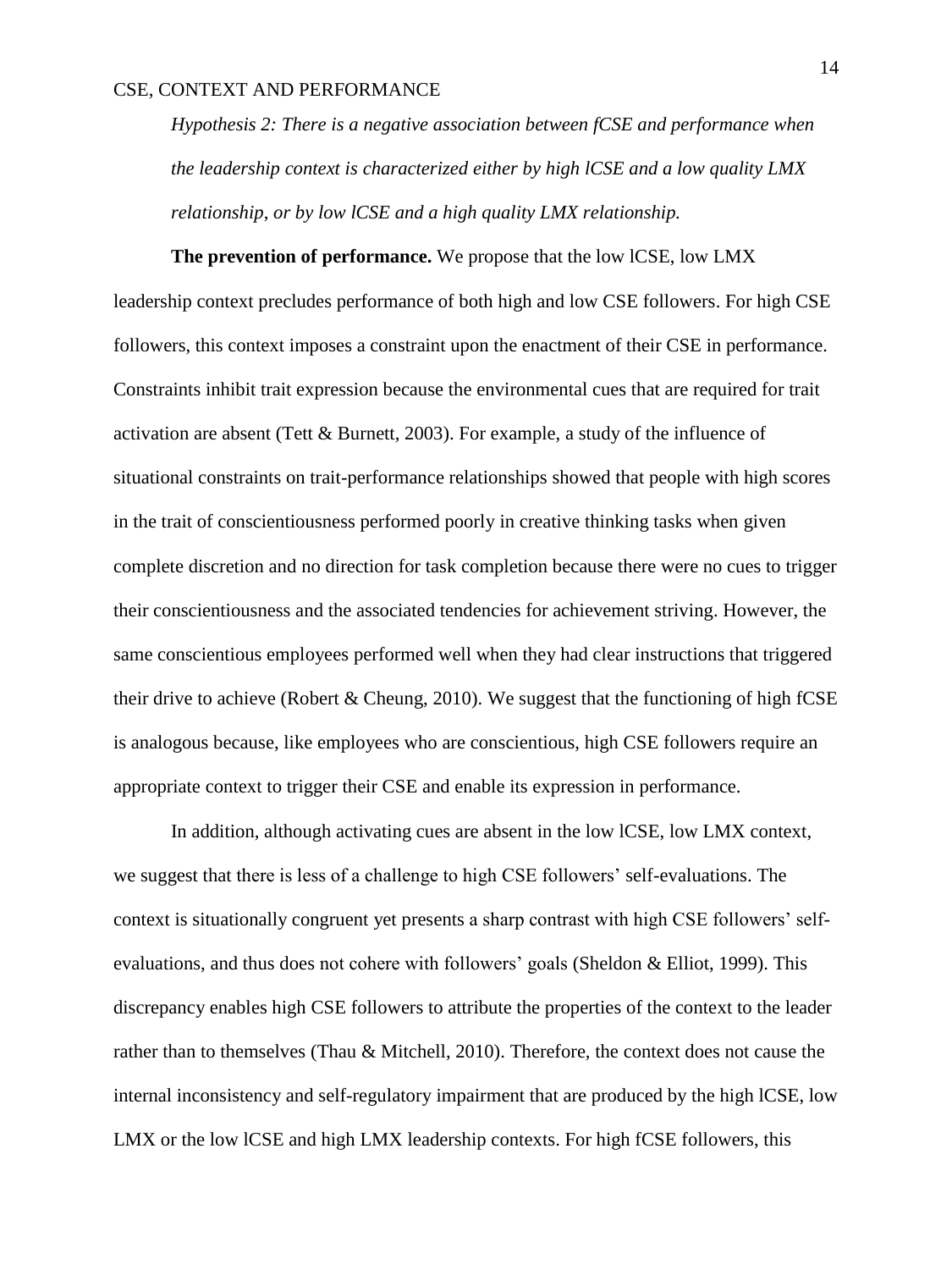context does not activate their CSE and enable higher performance (Tett & Burnett, 2003) nor does it undermine performance because self-regulation is not impaired (Baumeister & Vohs, 2007).

Low CSE followers have a different response to the low lCSE, low LMX context. According to CSE theory (Judge et al., 1997; Judge et al., 1998), low CSE followers have poor self-evaluations, low expectations of themselves and set low-level goals. Although Tett and Burnett (2003) focus their attention on the activation of high trait levels, their arguments also apply to low trait levels. The low lCSE, low LMX context is situationally congruent and it accords with low CSE followers' self-evaluations. The confluence of a dispositionally similar leader, low levels of resources and low personal expectations all serve to reinforce low CSE followers' views of themselves. The consequence is that followers' low CSE is activated and performance efforts are commensurate with their self-evaluations.

Therefore, following Tett and Burnett's (2003) arguments concerning both the constraint and the activation of traits, we suggest that the low lCSE, low LMX leadership context nullifies the fCSE-performance relationship. This is because high fCSE is not activated so cannot be enacted in performance, whereas low fCSE is activated and is expressed in low levels of performance. Given that there is no theoretical guide for hypothesizing whether high or low fCSE suffer the most performance detriment in this context, we propose, we propose that there is no relationship between fCSE and performance in a low lCSE, low LMX leadership context.

#### **Methods**

**Participants and procedures.** This study's sample was from a manufacturing firm located in the United Kingdom that produces blow-moulded plastic bottles for the food and drink industry. This organization was selected because employees' tasks are mainly specific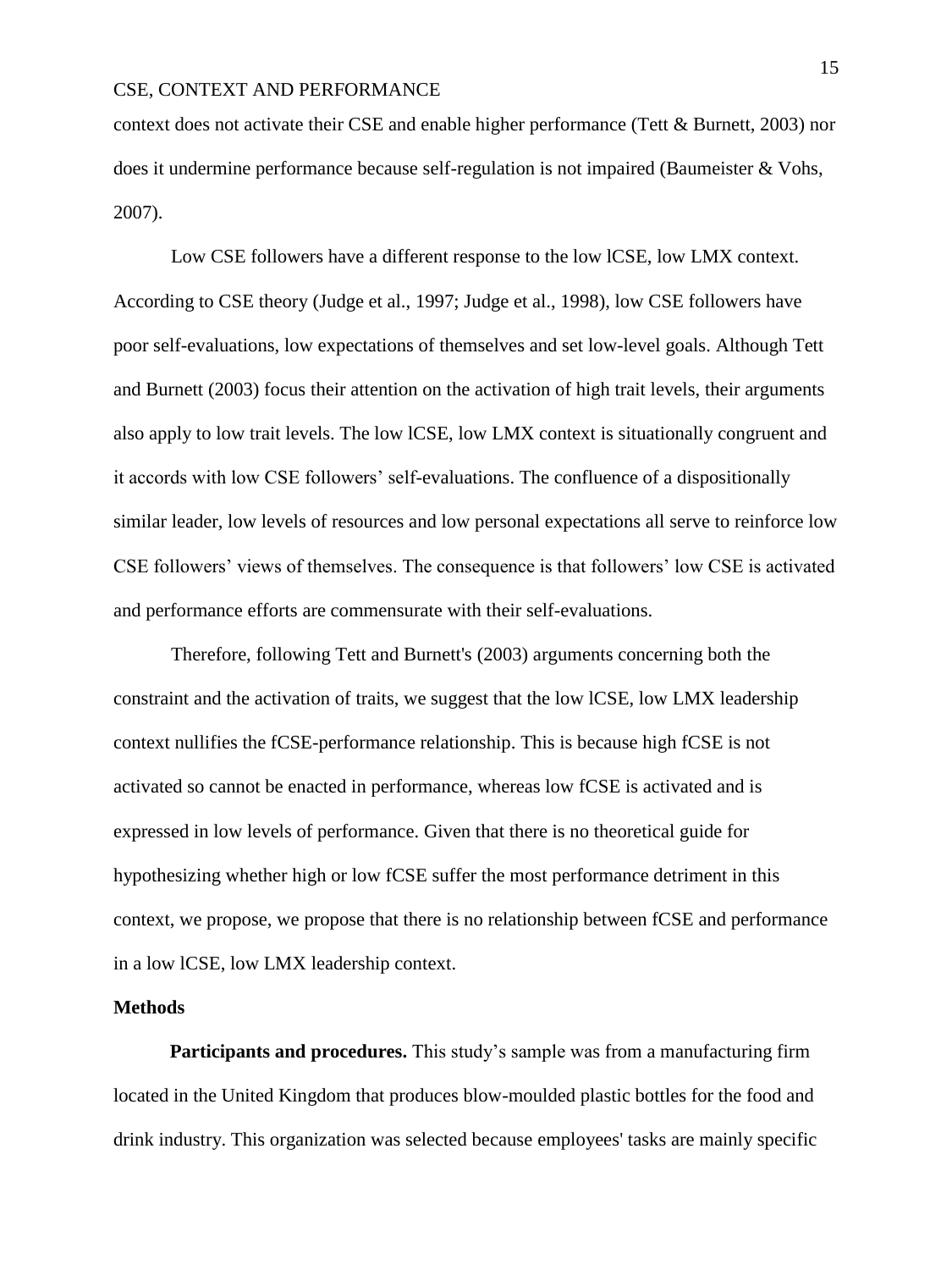and unchanging, e.g. moving operating equipment to the appropriate place on the factory floor, or reducing wastage from the production process, and performance is typically observable. The sample met three criteria important for the examination of trait activation (Tett & Burnett, 2003). Employees were not selected on the basis of their CSE; hence, levels of CSE could be expected to vary. There were relatively few opportunities for employees to change the nature of their work. Furthermore, the leadership controls were not so strong as to motivate uniform behavior in all followers, and performance levels should vary. In addition, given the clearly defined and observable nature of the work, evaluations by leaders' ratings offered a meaningful way to assess performance (Wherry & Bartlett, 1982).

The HR manager provided the research team with a complete list of the names of leaders to whom followers reported. Prior to survey distribution, the questionnaires were number coded, so that participating followers could be matched with their respective leader. The research team invited all 509 employees to participate. Employees were informed about the purpose of the study, and its confidentiality, and encouraged to take part. Participants were given time to complete the paper and pencil survey at work and were asked to send it back to the research team within two weeks. Overall, 278 questionnaires were returned, constituting a 55% response rate.

Four months after survey completion, a questionnaire was sent to all participants' leaders asking them to rate the task performance of their followers. Leaders were not given information about their followers' responses to the survey to ensure confidentiality. Of the 47 leaders who were asked, 46 leaders agreed. All but 8 of the participating leaders rated each of their participating followers giving an average performance rating response rate of 97.6% (SD =.06); response rates per participating leader ranged from 75% to 100%. Overall, 253 leader ratings of participating followers' performance were returned to the research team and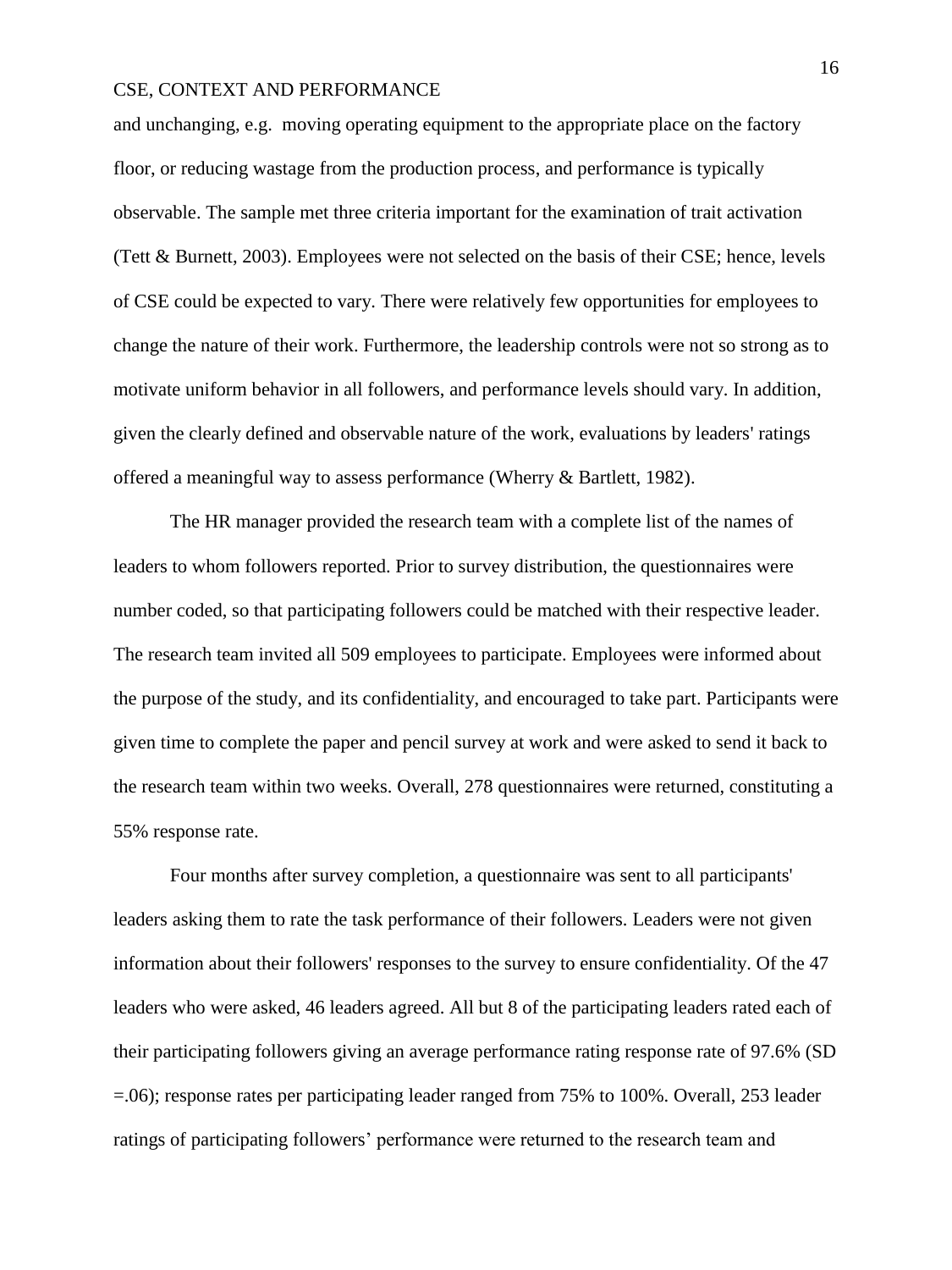matched with the respective follower's survey. Of the 253, 8 follower surveys were dropped because of missing data. Thirty-one of the 46 participating leaders provided the research team with their demographic information and CSE scale responses. We then matched the leaders' demographics and CSE scores to their respective followers' performance ratings and survey responses. Our final sample contained 173 matched leader-follower dyads with data points on all measures (i.e., 173 followers nested in 31 leaders; averaging 5.58 followers per leader (SD=5.04), ranging from 1 to 25 followers).

In the final sample, the average age of leaders was 43.48 years (SD=7.42), and 96.8% were male. The leaders were employed with the organization for an average of 8.55 years (SD=5.82). The followers' average age was 40.72 years (SD=10.21), 94.2% were male, and the average tenure with the organization was 7.23 years (SD=5.65).

**Measures.** *Core Self-Evaluations.* CSE was measured with Judge et al.'s (2003) twelve-item CSE scale. A sample item is, "I am confident I get the success I deserve in life." Respondents answered each item on a 7-point Likert scale with anchors from 1 – strongly disagree to 7 – strongly agree (followers' CSE  $\alpha$ = .83; leaders' CSE  $\alpha$ = .87).

*Leader-Member Exchange.* LMX was measured with Graen and Uhl-Bien's (1995) seven-item, 7-point LMX measure, with anchors from  $1 -$  strongly disagree to  $7 -$  strongly agree. A sample item is, "My working relationship with my leader is effective"  $(\alpha = 93)$ .

*Leader-Rated Task Performance.* The organization did not have a formal performance appraisal system in place, which required us to develop performance items for the present study. The organization requested that performance evaluations were short because leaders had to rate a relatively high number of followers, and we surveyed leaders at two time points. Therefore we used two performance evaluation items similar to Janssen and Giebels (2012). The first item asked leaders to rate each follower's global performance because the majority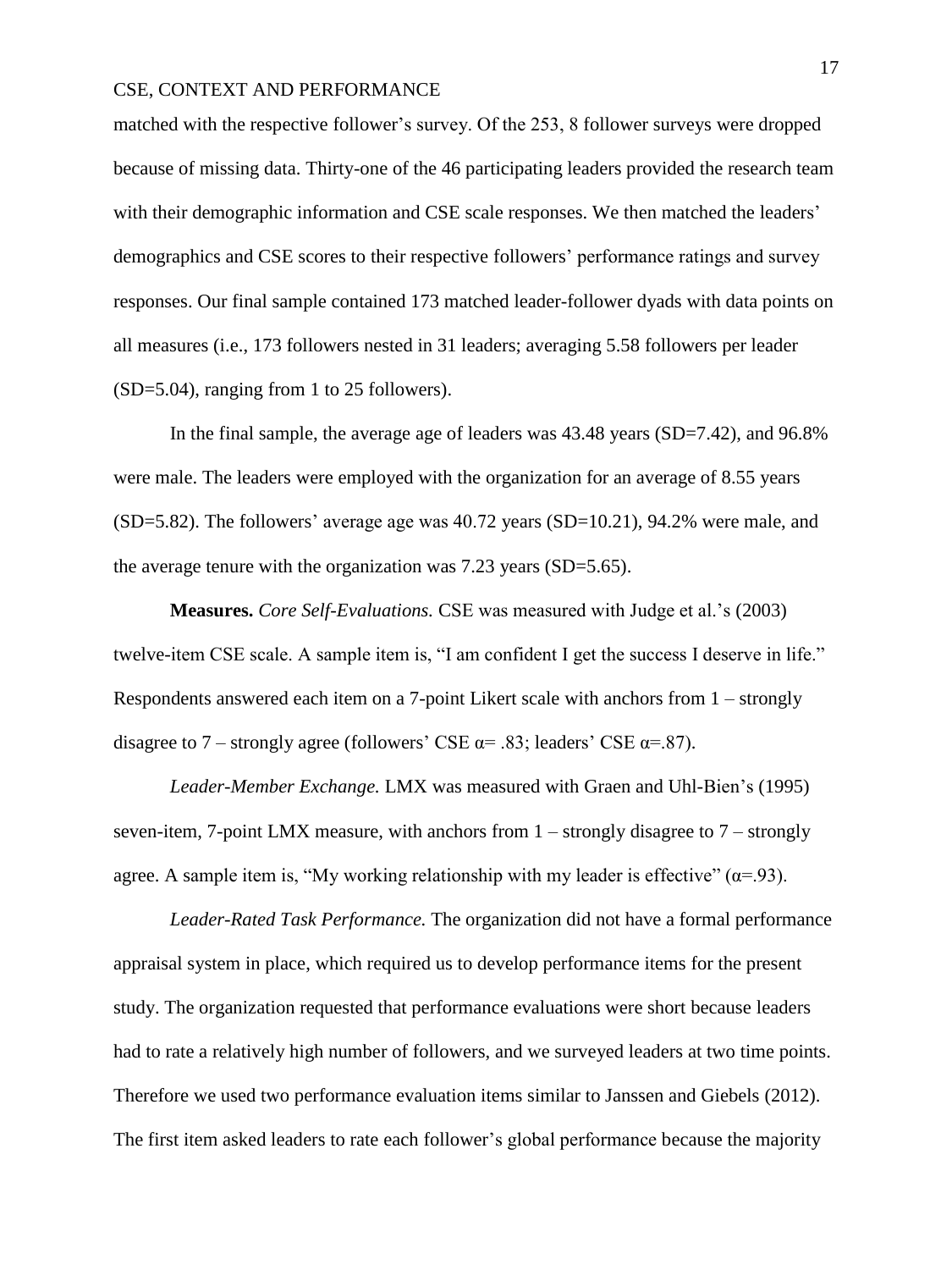of followers worked in a structured and low-complexity environment; leaders were not familiar with more sophisticated appraisal systems; and, ratings reflected leader's assessment of the performance aspects relevant in their immediate work environment (e.g., Hegarty, 1974; Meyer, Paunonen, Gellatly, Goffin, & Jackson, 1989; Smither, London, Flautt, Vargas, & Kucine, 2003). The item was: "Overall, how would you rate this employee's performance? Please circle the number that best represents this employee's performance." The response scale ranged from  $1 -$  very poor to  $7 -$  excellent.

The second item asked leaders to score their respective followers' performance compared with their peer group because the majority of followers were doing similar types of jobs, and leaders were able to evaluate the performance of their followers in a straightforward manner. The item was: "Compared with other employees in your team, please evaluate this employee's performance on a scale of 0 to 100. Please circle a number to indicate your rating of this employee compared with other employees in your team". The response scale ranged from 0 – much worse than others to 100 – much better than others (in percentile increments of 10, Meyer et al., 1989). The two items were standardized and combined into a single measure of performance. The Cronbach's alpha coefficient for the two items was .92.

*Control Variables.* We controlled for followers' gender (1, female; 0, male), age, organizational tenure, and educational attainment  $(1 - no$  qualifications to  $6 -$  university degree or above) because previous theoretical and empirical studies have demonstrated that these variable are related to task performance (Borman & Motowidlo, 1993; Quiñones, Ford, & Teachout, 1995; Tesluk & Jacobs, 1998).

**Data Analysis.** A one-way analysis of variance was conducted to examine whether there were differences among leaders' tendencies to provide generally high or generally low performance ratings. The insignificant F test, *F*(30,142)=1.32, *p*=0.15, indicated that there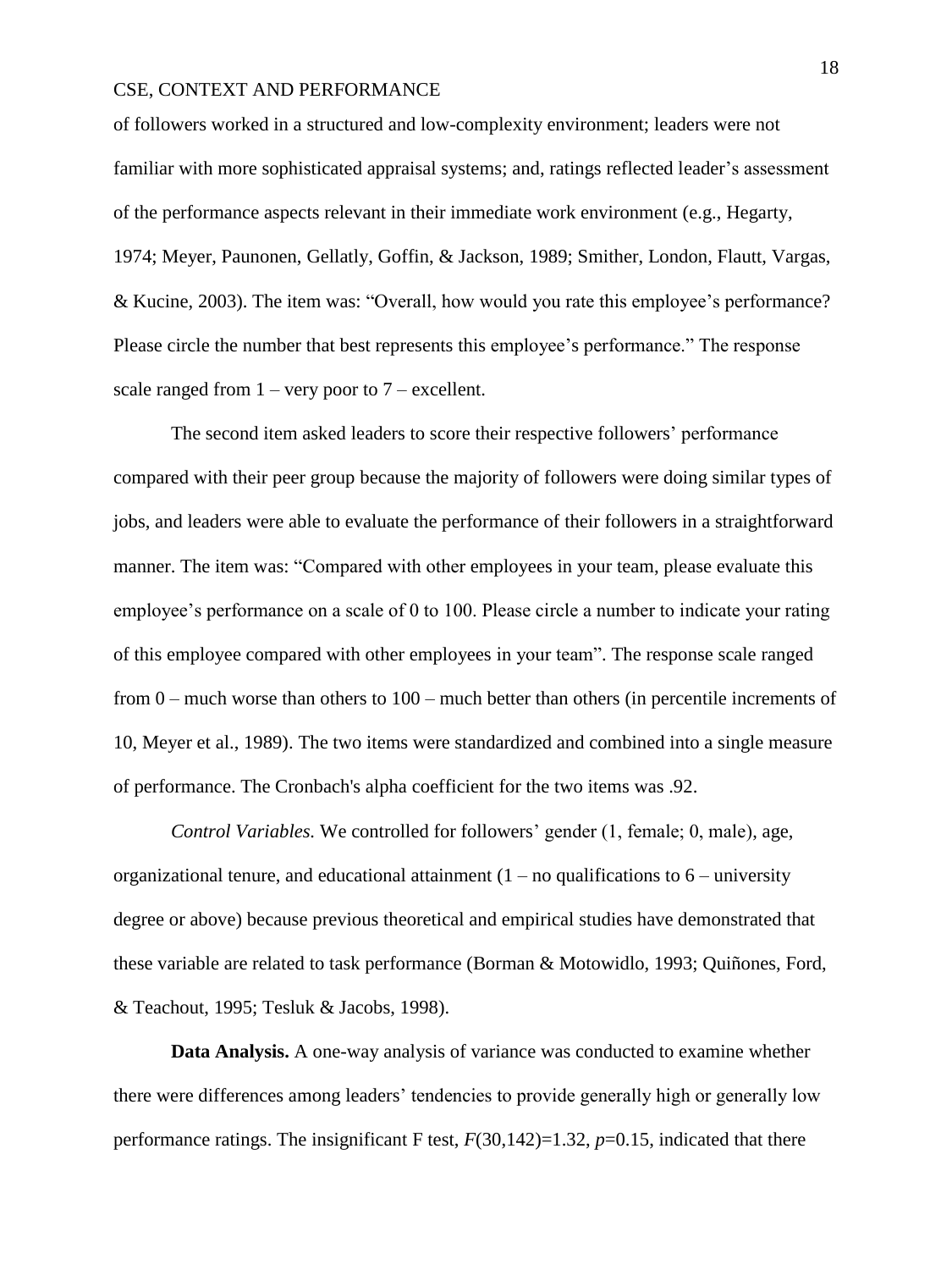were no differences across leaders' group mean follower performance ratings, with an ICC(1)  $= 0.06$  and an ICC(2) = 0.24. Although there was nesting in the data (i.e., followers nested in leaders), the insignificant analysis of variance results and low ICCs suggested that group effects were not likely to be present. Therefore, we present OLS hierarchical moderated multiple regression analysis with standardized variables. We also conducted hierarchical linear modeling (i.e., HLM; Raudenbush & Bryk, 2002) analysis in STATA/SE 12.1 package as a robustness check to examine whether results remained identical when taking into account nesting of the data, and results remained the same.

For the results that we have presented here, we initially ran our analysis with four follower control variables (gender, age, tenure, and education). These control variables were not significantly correlated with our dependent variable (performance) and were not significantly related to perfomance in our OLS hierarchical moderated multiple regression analysis. The model with only control variables explained 3% of the variance in follower performance; however, the model fit was insignificant,  $F(4,168)=1.42$ , p=0.23.

Given the insignificant relationships between control variables and follower performance, we followed Becker's (2005) suggestion that models should not contain control variables which are not signficiantly correlated with the dependent variable. Hence, we ran our analysis without controls. We compared models that included the variables in the research model, two- and three-way interactions, with and without control variables. Significant model fit and findings were consistent for models including our variables of interest, two- and threeway interactions whether controls were included or not, indicating the robustness of our results. Therefore, we have reported results without controls in line with Becker's (2005) recommendation. The correlation table, however, includes the four follower demographic control variables.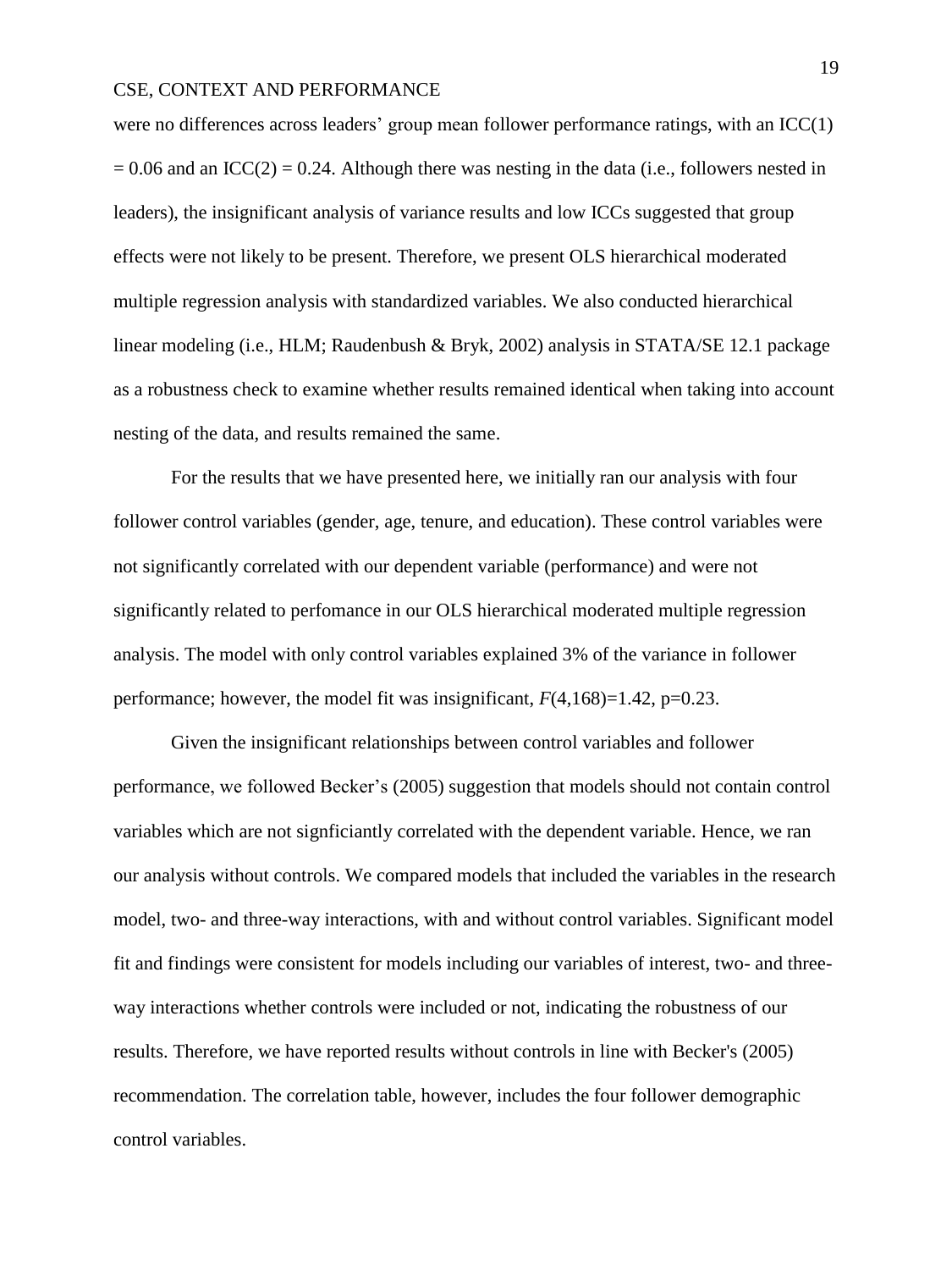#### **Results**

Table 1 presents the descriptive statistics and intercorrelations for all study variables.

### *Insert Table 1 about here*

 Table 2 provides the results for the OLS hierarchical moderated multiple regression analysis in which variables and interactions are entered in steps. Step 1 included the main effects; Step 2 included two-way interactions; and, Step 3 included the three-way interaction. In Step 1, significant main effects at the 5% level were not found for fCSE or lCSE. However, in Step 1, LMX quality had a significant positive relationship with performance ( $\beta$ =0.23, p<.01) and was significantly positive in Steps 2 and 3. The three two-way interactions in Step 2 had no significant impact on follower performance. In Step 3, a significant three-way interaction (β=0.20, p<.01) explained 5% incremental variance.

Dawson (2014) suggested that the  $R^2$  variable may not be suitable for assessment of a moderator's effect size due to the shared variance among main effect and interaction variables. Therefore, following Dawson's (2014) critique, we also calculated the  $f^2$  for our three-way interaction as it may be a better measure to assess the size of an interaction effect. For our three-way effect, the  $f^2$  equalled 0.06. As a comparison, Cohen, Cohen, West and Aiken (2003) have suggested that  $f^2$  equal to 0.02 is a small effect size. We additionally conducted dominance (Azen & Budescu, 2003; Budescu, 1993; Tonidandel & LeBreton, 2011) and relative weight analyses (Johnson, 2000; Tonidandel & LeBreton, 2011) in STATA 12 using the *domin* command (Luchman, 2015). The results from these analyses suggest that our three-way interaction term contributed the most to model fit and explained the greatest variance in follower performance evaluation scores.

*Insert Table 2 about here*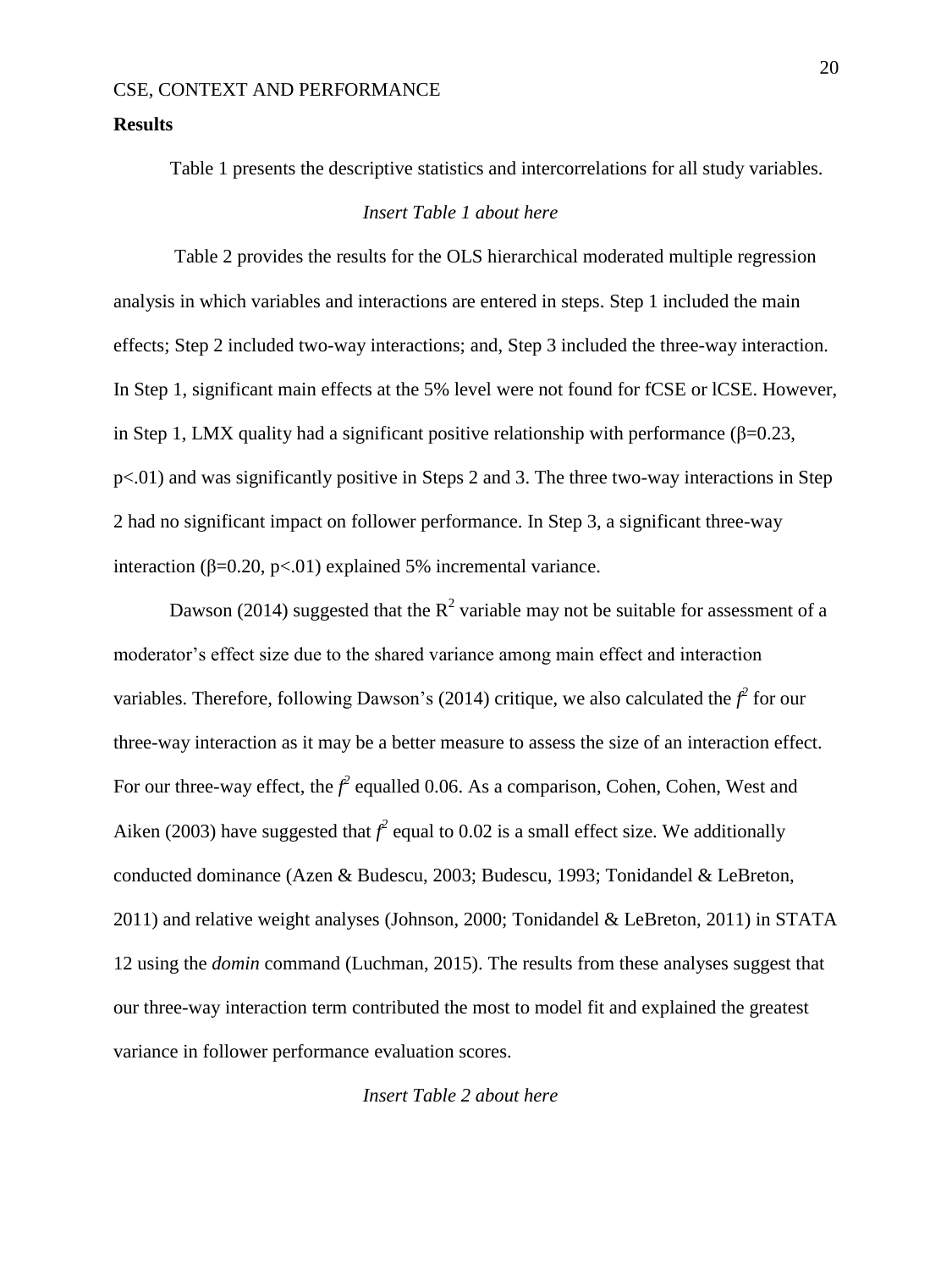To clarify the directional nature of the slopes for the significant three-way interaction associated with follower performance, we plotted the interaction one standard deviation above and below the mean of LMX and leader and fCSE (Cohen et al., 2003). For low fCSE, the high lCSE, high LMX and the high lCSE, low LMX lines were at the same level. However, at high levels of fCSE, the direction of the two slopes diverged. The low lCSE, low LMX slope was almost a flat line, indicating that there was no systematic relationship between fCSE and performance (simple slope=.01, n.s.). The high lCSE, high LMX slope was significantly positive (simple slope=.24,  $p<.05$ ); while the high lCSE, low LMX slope was significantly negative (simple slope  $=$ -.27, p $<$ .05). The low lCSE, high LMX line was also significantly negative (simple slope=-.27, p<.05).

 Next, we examined whether the significant slopes were significantly different from one another (Dawson & Richter, 2006). The high lCSE, high LMX slope was significantly different from the others ( $p<0.05$ ). Yet, the high lCSE, low LMX slope and the low lCSE, high LMX slope were not significantly different from each other indicating that, though performance was expressed at differing levels, both forms of leadership context had similar negative effects. Overall, the data indicated that Hypotheses 1 and 2 were supported, and that there was no relationship between CSE and performance in low lCSE, low LMX contexts as expected. Results demonstrated that the fCSE-performance relationship was moderated by leadership context, and that there were negative performance consequences for high CSE followers working in leadership contexts characterized by either high lCSE and low LMX, or low lCSE and high LMX. Figure 2 depicts the moderated relationships between fCSE and performance.

#### *Insert Figure 2 about here*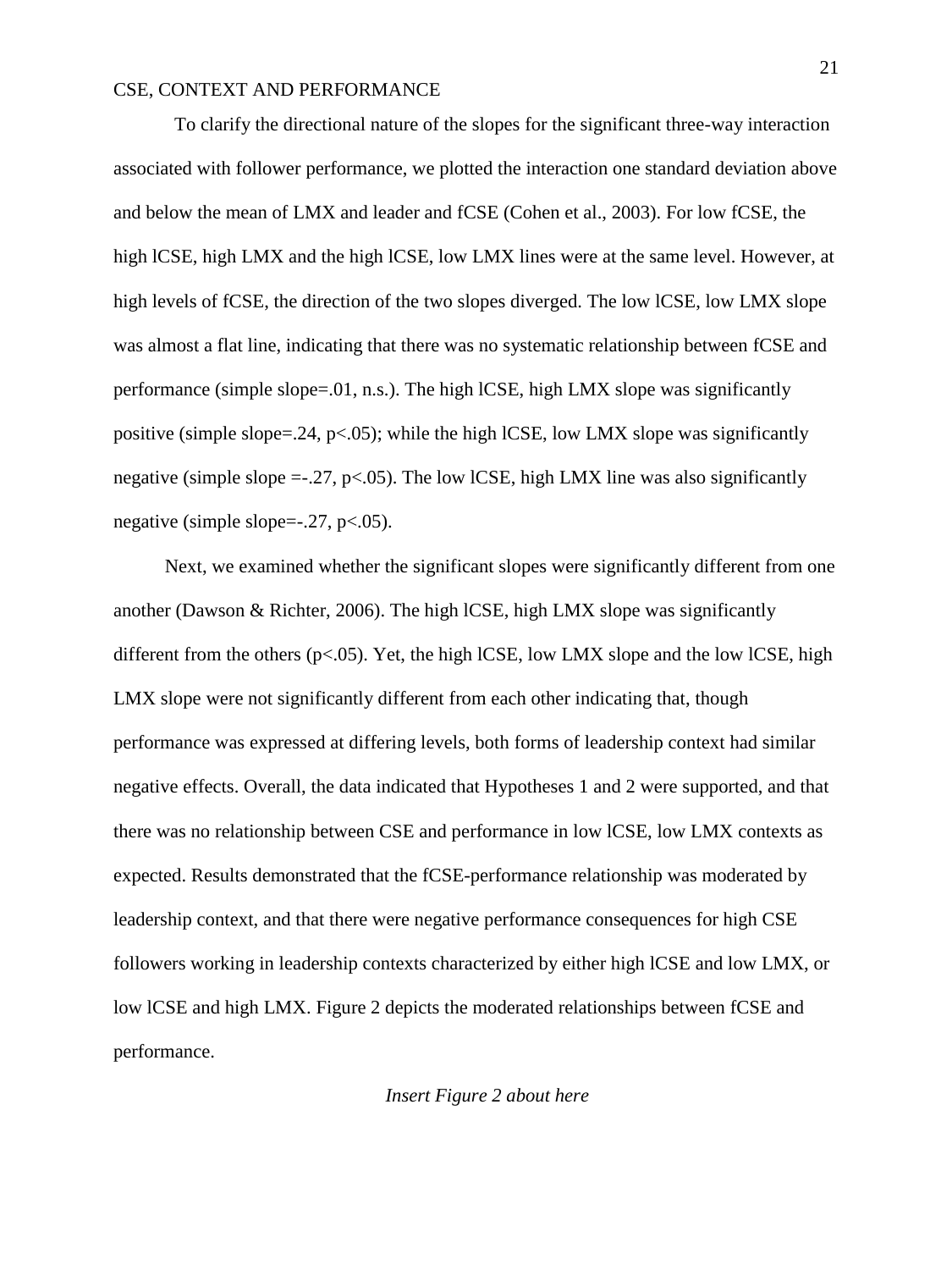#### **Discussion**

**Contributions and Implications.** Leadership contexts have the potential to provide or withhold psychological and material influence on the extent to which fCSE is activated and expressed in high performance behavior. We have proposed that leadership contexts exert a powerful influence on the activation and expression of fCSE, and that some leadership contexts comprise deadly combinations that have a negative effect on the fCSE-performance relationship. In advancing our model, we have shown that characterizing context as a combination of both lCSE and LMX quality enhances understanding of when fCSE is activated and expressed in performance, and how some leadership contexts are detrimental to the expression of fCSE in performance. Thus, we make several contributions to the CSE and leadership literatures.

First, we extend CSE theory (Judge et al., 1997; Judge et al., 1998) by reconsidering the nature of the CSE-performance relationship. CSE theory (Judge et al., 1997; Judge et al., 1998) suggests that high CSE, and the self-belief, goal orientation and achievement striving that go along with it, stimulate high performance behaviors (Erez & Judge, 2001; Joo, Jeung, & Yoon, 2010; Judge & Bono, 2001; Judge et al., 2003; Rich, LePine, & Crawford, 2010). We have taken an alternative perspective on the CSE-performance relationship by focusing on the evidence that the expression of CSE in performance is not inevitable (Kacmar et al., 2009). Examining the circumstances under which there is a negative relationship between CSE and performance is necessary because followers with high CSE seek internal consistency which, in behavioral terms, means aligning their dispositions with their levels of performance. Lack of alignment is distressing (Wiggins & Trapnell, 1996), and therefore of importance to CSE scholars. We have drawn upon Johns' (2006) assertion that context is critical to understanding organizational behavior, and we have extended CSE theory by scrutinizing the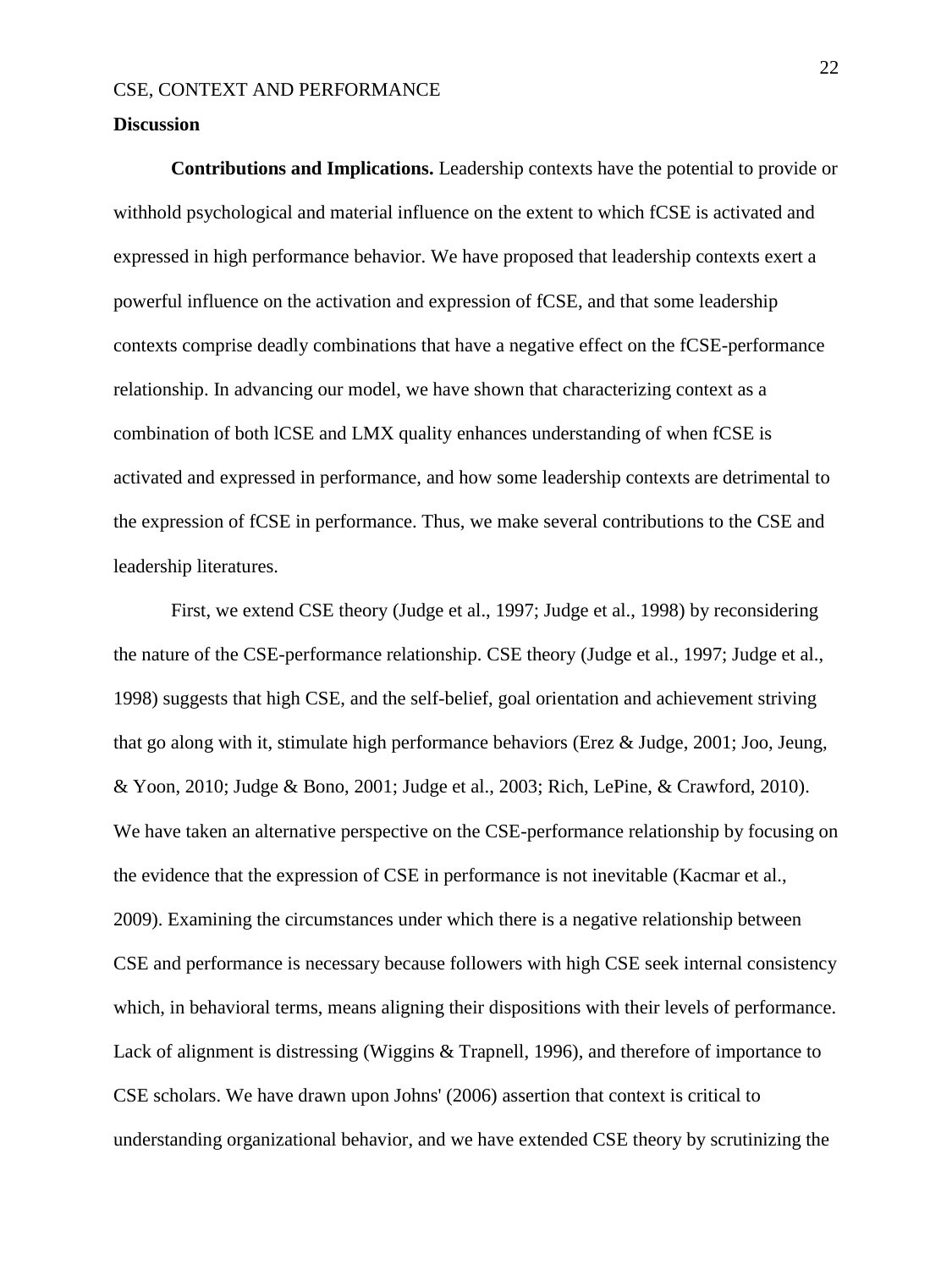role that context plays in changing the relationship between fCSE and performance from positive to negative.

Examination of the functioning of the CSE-performance relationship has been extended by differentiating between high and low CSE followers. Judge et al.'s (Judge et al., 1997; Judge et al., 1998) expositions on the CSE concept have acknowledged that high and low levels of CSE are associated with different needs and expectations. However, most studies of the relationship between CSE and performance have not expanded upon the implications of these differences. Therefore, we examined high and low CSE followers, and showed that their responses to leadership contexts do not simply mirror each other. Rather, our study shows that performance is sensitive to context and dependent on the level of fCSE. Hence, extending CSE theory by examining the functioning of high and low CSE contributes to a deeper understanding of when, and how, fCSE is expressed in performance.

Our second contribution lies in the synthesis of CSE theory (Judge et al., 1997; Judge et al., 1998) with LMX theory (Graen & Uhl-Bien, 1995) which presents leadership contexts in terms of leaders, followers and the relationship between them. By joining the notions of trait CSE and LMX quality, we have built a framework for understanding both the make-up and the functioning of leadership contexts. In doing so, we have developed a four-fold model of leadership context that comprises high and low combinations of lCSE and LMX quality, and enables a nuanced view of how leadership contexts influence connections between followers' CSE and their performance.

We harnessed TAT (Tett & Burnett, 2003) as well as the notion of self-regulation (Vancouver & Day, 2005) to deepen understanding of how the leadership contexts created by specific combinations of lCSE and LMX influence the fCSE-performance relationship. Our study has shown that trait activation occurs for followers with high and low CSE with positive

23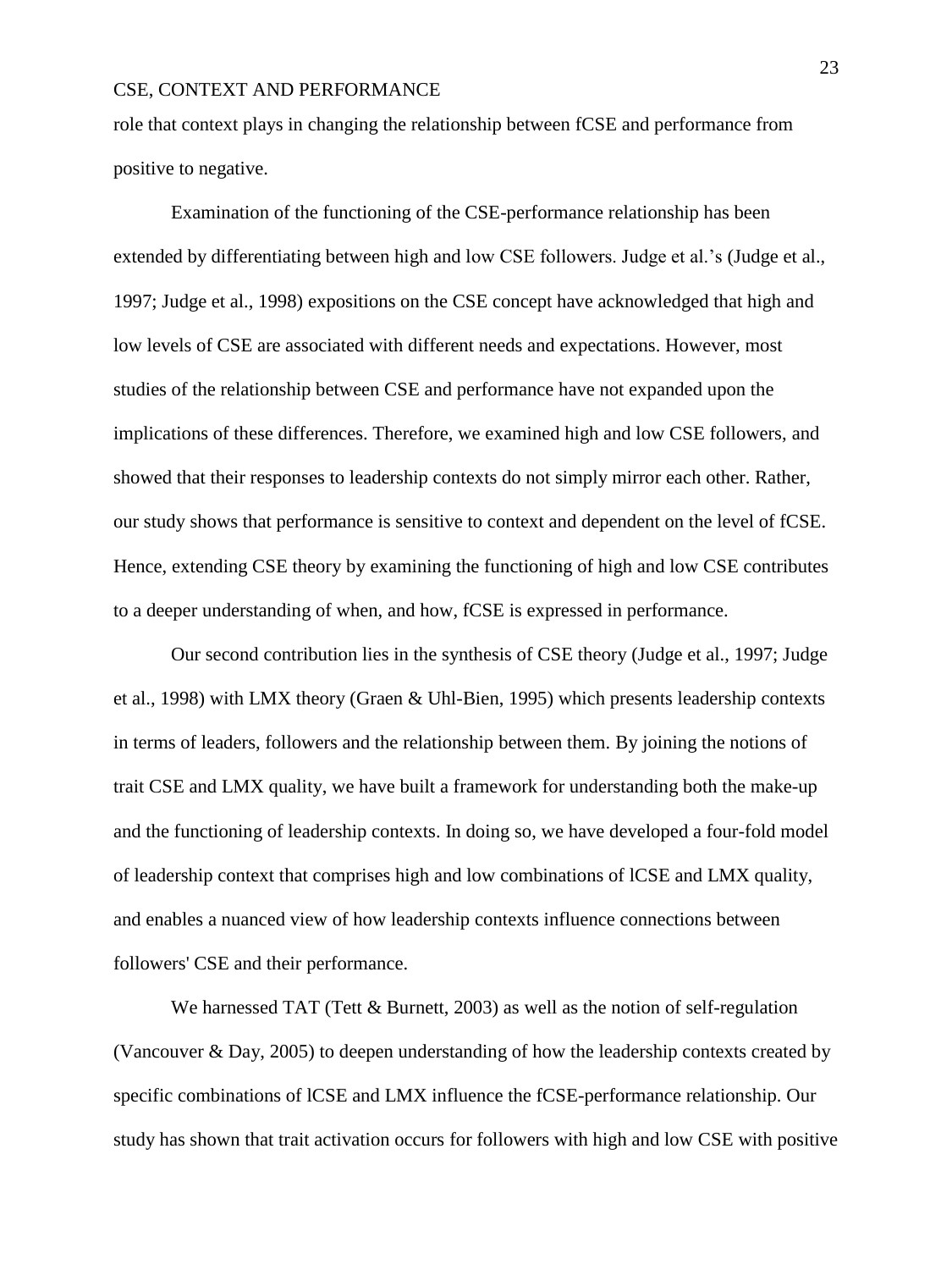and negative outcomes on performance, respectively. Thus, although Tett and Burnett (2003) do not make specific predictions about the activation of low trait levels, the pattern of the fCSE-performance relationship in situationally congruent leadership contexts bears out the main assumptions of trait activation theory.

Our study has also examined how the fCSE-performance relationship functions when trait activation does not occur; that is, when the leadership context distracts, constrains or facilitates performance in some other way. Hence, our third contribution is to the leadership literature, and concerns the examination of these alternative mechanisms. One element of this contribution is the identification of deadly combinations, i.e. contexts that are detrimental to the functioning of the fCSE-performance relationship for high CSE followers. Our modeling led us to hypothesize that high fCSE is not channeled into high levels of performance when leadership disturbs internal consistency (Korman, 1970) and distracts self-regulatory energy away from the enactment of CSE and performance (Erez & Judge, 2001). We theorized, and demonstrated empirically, that leadership contexts comprising high lCSE and low LMX, and vice versa, are deadly combinations (Becker et al., 1997) for high CSE followers that provide dissonant information which discomforts followers by challenging their personal evaluations (Ashford, 1986). Hence, high fCSE is not activated and, because of the conflicting nature of the information provided by the leadership context, effort is required for self-regulation (Baumeister & Vohs, 2007) so energy is diverted away from performance (Robinson  $\&$ Demaree, 2007; Schmader & Johns, 2003). The consequence is a negative relationship between fCSE and performance. Such reduction of performance is likely to be personally detrimental because it frustrates the expression of trait-based motives which causes distress (Cote & Moskowitz, 1998), and there are costly implications for organizations because performance capability is not maximized. Thus, by leveraging TAT and concepts related to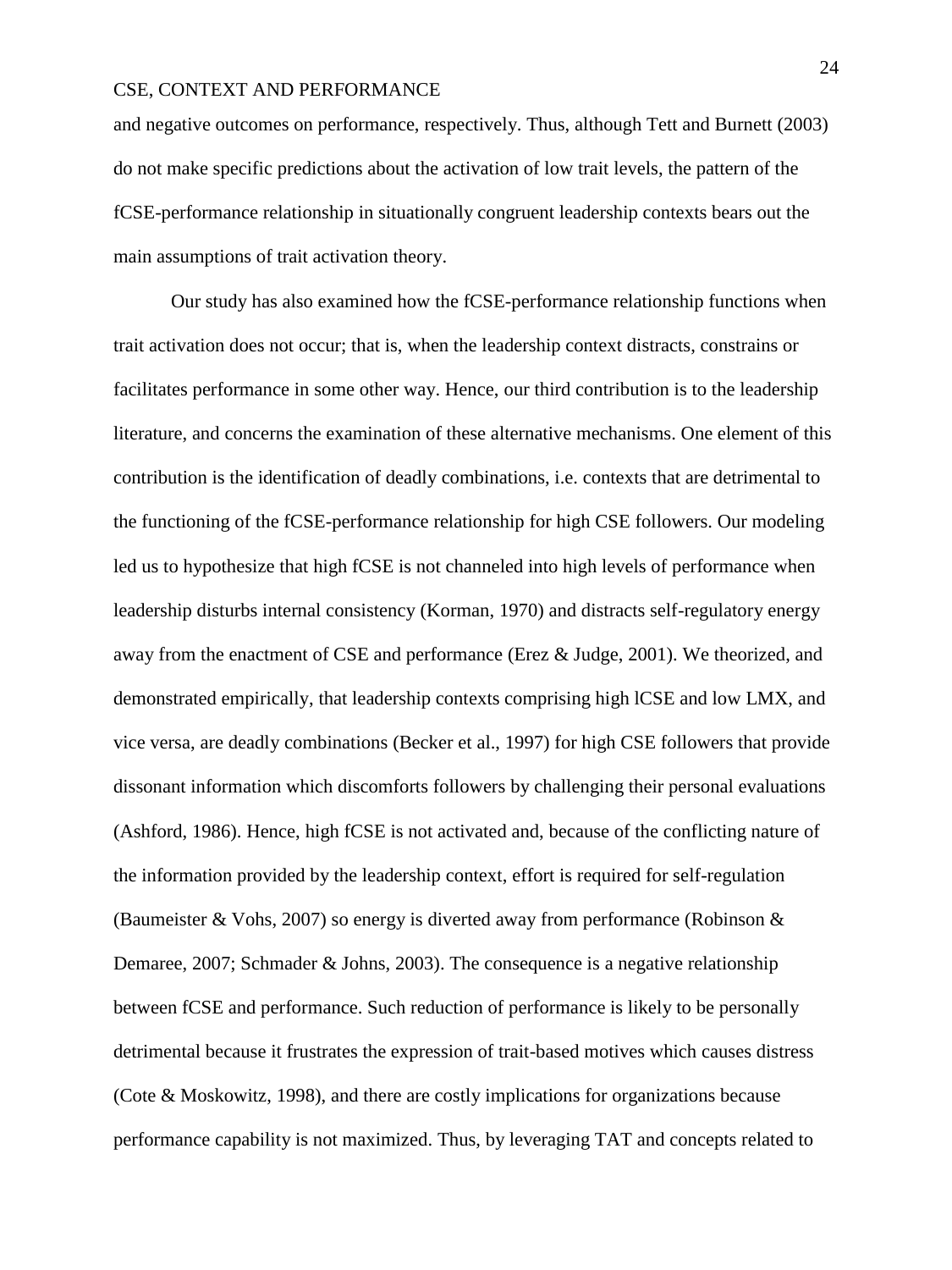evaluations of the self in context, we have shown how contexts distract the activation of fCSE and its expression in behavior, thereby extending leadership theory.

The four-fold model of leadership contexts also enables a contribution to the literature that has examined trait similarity between leadership and followers. This body of research demonstrates that leaders and followers who share similar traits experience more positive outcomes (e.g., Felfe & Schyns, 2010). However, our approach to extending the notion of congruence to both traits and relationship quality enabled us to distinguish between leadership contexts that are characterized by CSE similarity between followers and leaders, and yet differ in their LMX quality. We suggested that the low lCSE, high LMX leadership context brings the benefit of trait congruence (Markus & Wurf, 1987) to low CSE followers as well as providing psychological and material resources, and that there would be implications for follower performance. The data supported our view, and showed that low CSE followers have relatively high performance when working within a leadership context characterized by low lCSE and high LMX. Thus, while low CSE followers are not driven to perform in the same manner as their high CSE colleagues, the combination of dispositional correspondence and resources arising from the LMX relationship enable some level of effective performance which has implications for the development of theories of leadership and congruence.

A further implication for leadership theory arises from the observation that the fCSEperformance relationship was not significant in the low lCSE, low LMX relationship leadership context. The relationship between fCSE and performance was represented by a flat line. This finding accords with our hypothesizing concerning the situationally congruent nature of the low lCSE, low LMX context which is neither activating (Tett & Burnett, 2003) nor challenging (Baumeister & Vohs, 2007; Korman, 1970) for high CSE followers, yet is activating for low CSE followers. The data indicated that, although high fCSE was not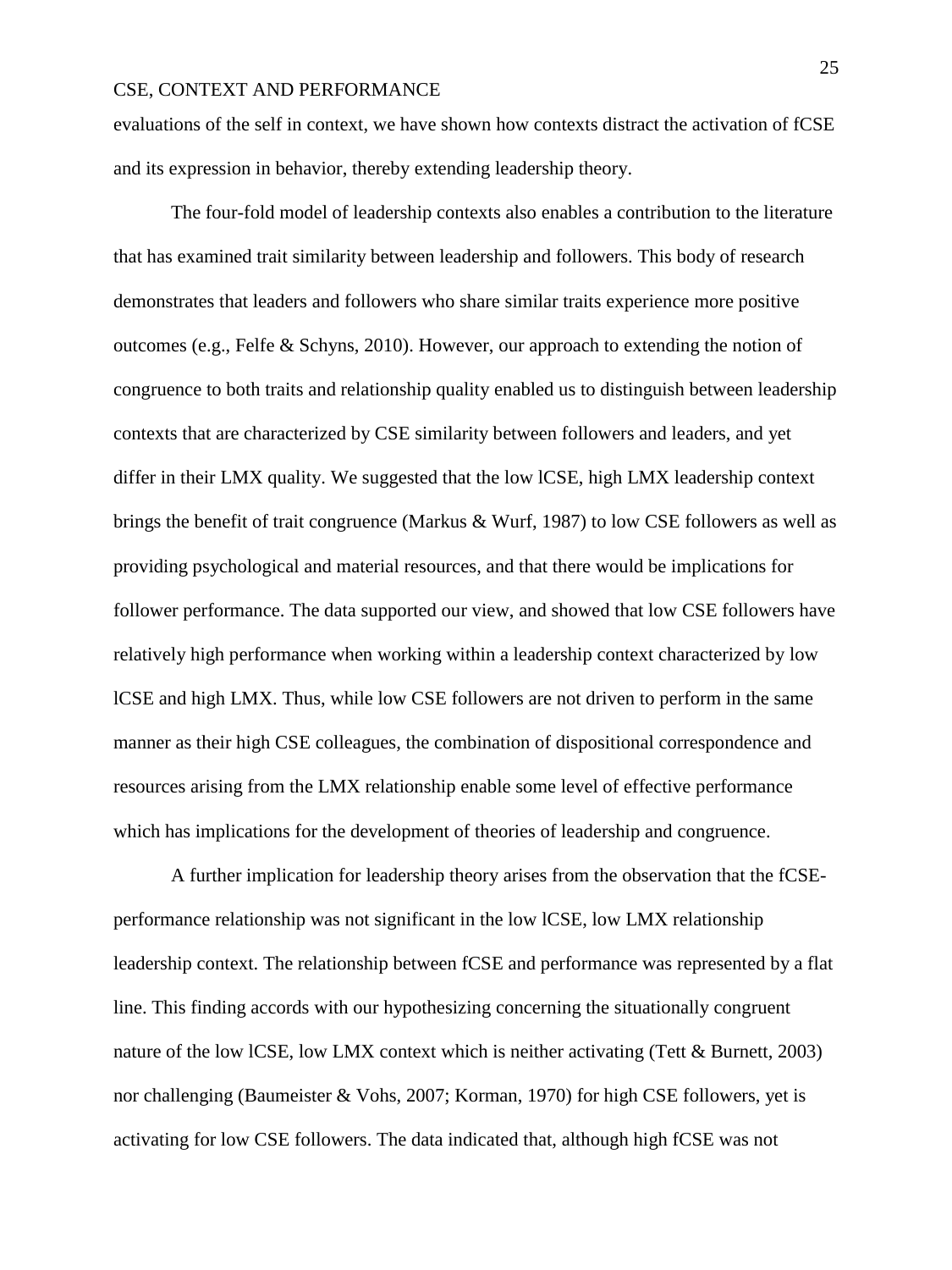expressed in high performance, high CSE followers did not find the situation as challenging as when faced with leadership contexts that provide dissonant information which conflicts with personal evaluations, disables trait activation, and prevents high fCSE from being channeled into high performance. The data also indicated that trait activation occurs for low CSE followers and their performance is commensurate with their low self-evaluations.

**Limitations and Directions for Future Research.** The current research has several methodological limitations that present avenues for further examinations of factors that influence the CSE-performance relationship. For instance, one limitation of this study is that we used only one facet of performance. This approach is typical for individual-level studies of performance (Heidemeier & Moser, 2009), and we selected an organization with relatively unambiguous performance criteria to provide greater evaluation clarity. Nevertheless, an additional source of performance assessment related specifically to the manufacturing context could have provided complementary data to compare with leadership evaluations. For example, individual-level data on other aspects of performance, such as frequency of accidents or productivity, could provide confirmation of our findings, or present an alternative perspective on the fCSE-performance relationship. It is also possible that roles involving more subjective performance criteria and with less routine could create a more complex context for the fCSE-performance relationship, and the leadership context might have a more powerful moderating effect because of increased ambiguity and ensuing difficulty for the activation and expression of high fCSE. Alternative dependent variables could be examined. For example, it is possible that contexts influence the relationship between fCSE and burnout, thus application of the Job Demands-Resources model (Demerouti, Bakker, Nachreiner, & Schaufeli, 2001) could prove useful, and may shed further light on the differential functioning of high and low fCSE.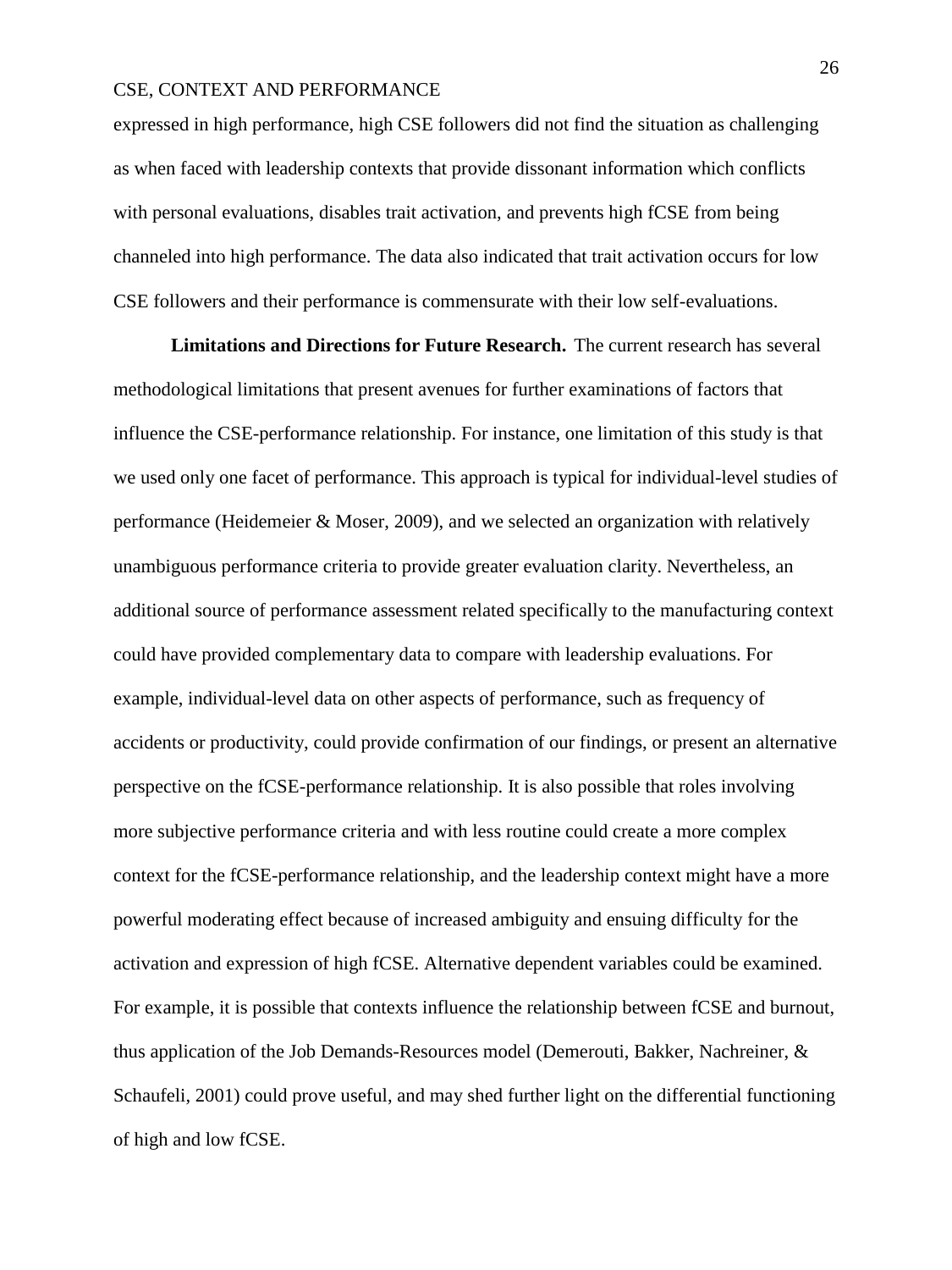The current research had strong theoretical grounding, and gathered antecedent and moderator variables at a different point in time from the dependent variables. Nonetheless, causality would be more firmly established through a longitudinal data collection method. Future research could examine how distractors direct behavior away from performance, and assess the range of behaviors that followers engage in that are not directly connected to performance. There could also be examinations of dyadic characteristics, such as the length of time that leaders and followers have worked together, or similarities in demographic characteristics that may influence relationship quality (Hewstone & Ward, 1985). Schyns and Day (2010) argued that high levels of agreement between leaders' and followers' evaluations of LMX create LMX excellence which benefits performance through mutual liking, trust and flow of resources. Thus, the concept of LMX excellence may also be relevant to examinations of the development of, and fluctuations in, the LMX relationship which affect follower performance. Hence longitudinal study of cross-lagged effects would provide additional insights into the moderation of the fCSE-performance relationship by leadership context.

Our study gathered data from one manufacturing organization. Future research could consider different forms of organizations, and different types of work. As demonstrated in the current study, the interaction between dispositions and contexts is critical to understanding performance. Studies of the influence of leadership context on the fCSE-performance relationship in other roles and organizations may provide an expanded picture of fCSE functioning. Such research could extend the work of Kim, Hon and Lee (2010), and show how the specific demands, facilitators, distractors and constraints associated with different contexts relate to trait activation. For example, the association between fCSE and performance may be weakened in jobs that allow discretionary behaviors, or are unstructured, and strengthened when there are direct connections between traits and required behaviors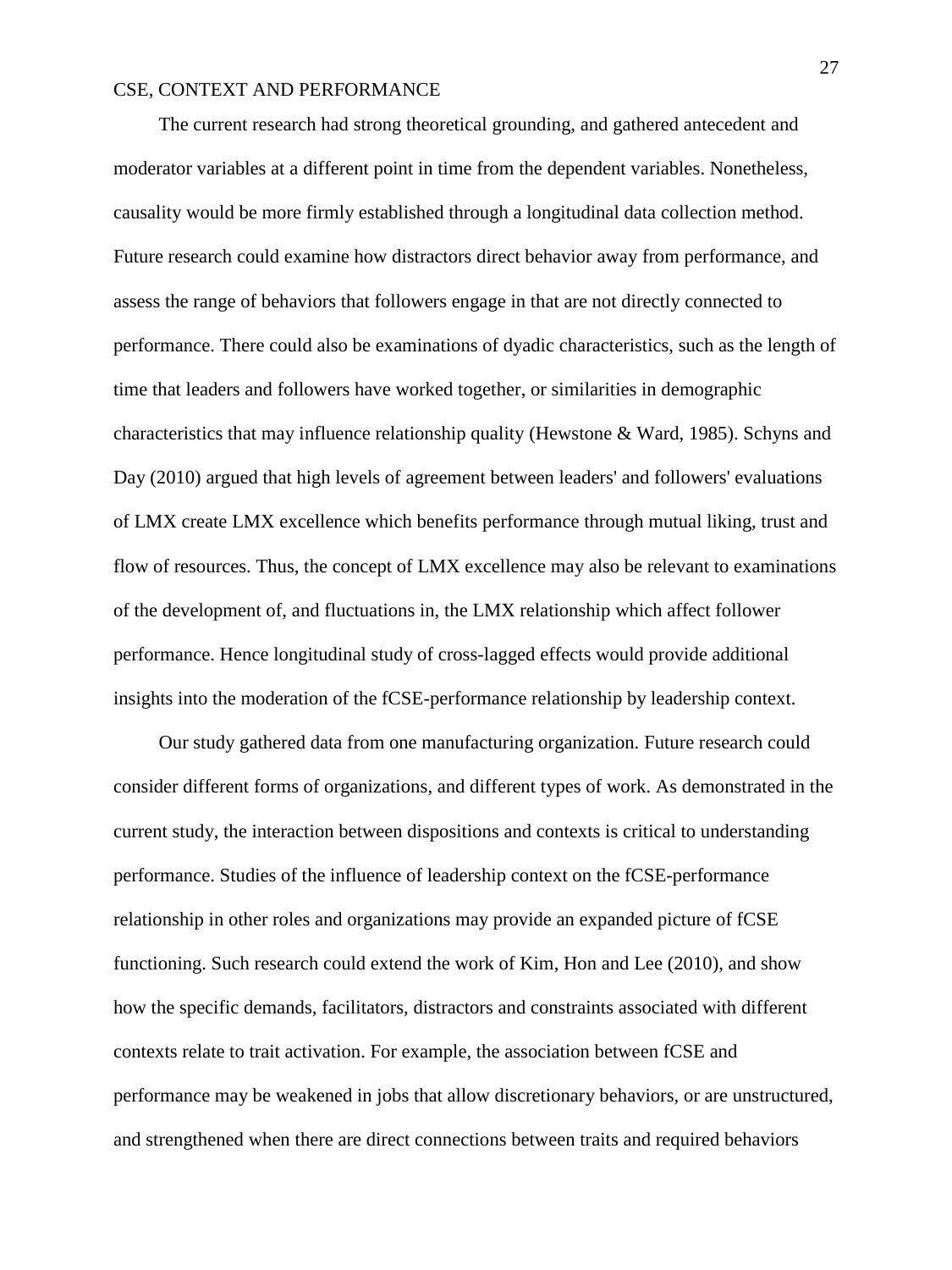(Judge & Zapata, 2015). The balance between task and social demands and resources may also influence the activation and expression of both high and low fCSE.

Thus, structure, autonomy, and trait-relevance of tasks are additional contextual features that could function alongside leadership contexts and influence the fCSE-performance relationship. Additional theoretical and empirical research is essential to understand these phenomena in more detail, and to gauge the extent to which the current theoretical framework is generalizable or whether different work environments produce different situational features that influence the nature of trait activation and the expression of trait-relevant behaviors in performance.

There are possibilities for theoretical extensions that examine the evaluative process in more detail. We have drawn upon Graen and Uhl-Bien's (1995) conceptualization of leadership to deepen understanding of how contexts influence followers. Extended theorizing to encompass further detail about the integration of personal and social information, and the significance of trait similarity between leaders and followers, would add to the current model and expand understanding of the activation process. Moreover, some followers may operate without the need for leadership. For instance, Nübold, Muck and Maier (2013) showed that state CSE moderated the relationship between followers' perceptions of transformational leadership and their motivation and performance such that the relationships are more positive for followers with low levels of state CSE. This raises the question of whether state fCSE is a form of context that provides a substitute for leadership (Kerr & Jermier, 1978), and provides another avenue for future study.

**Practical Implications.** The findings from the current research yield three practical implications. First, rather than treating dispositions and relationships as distinct entities, and differentiated LMX relationships as a natural consequence of follower personality or group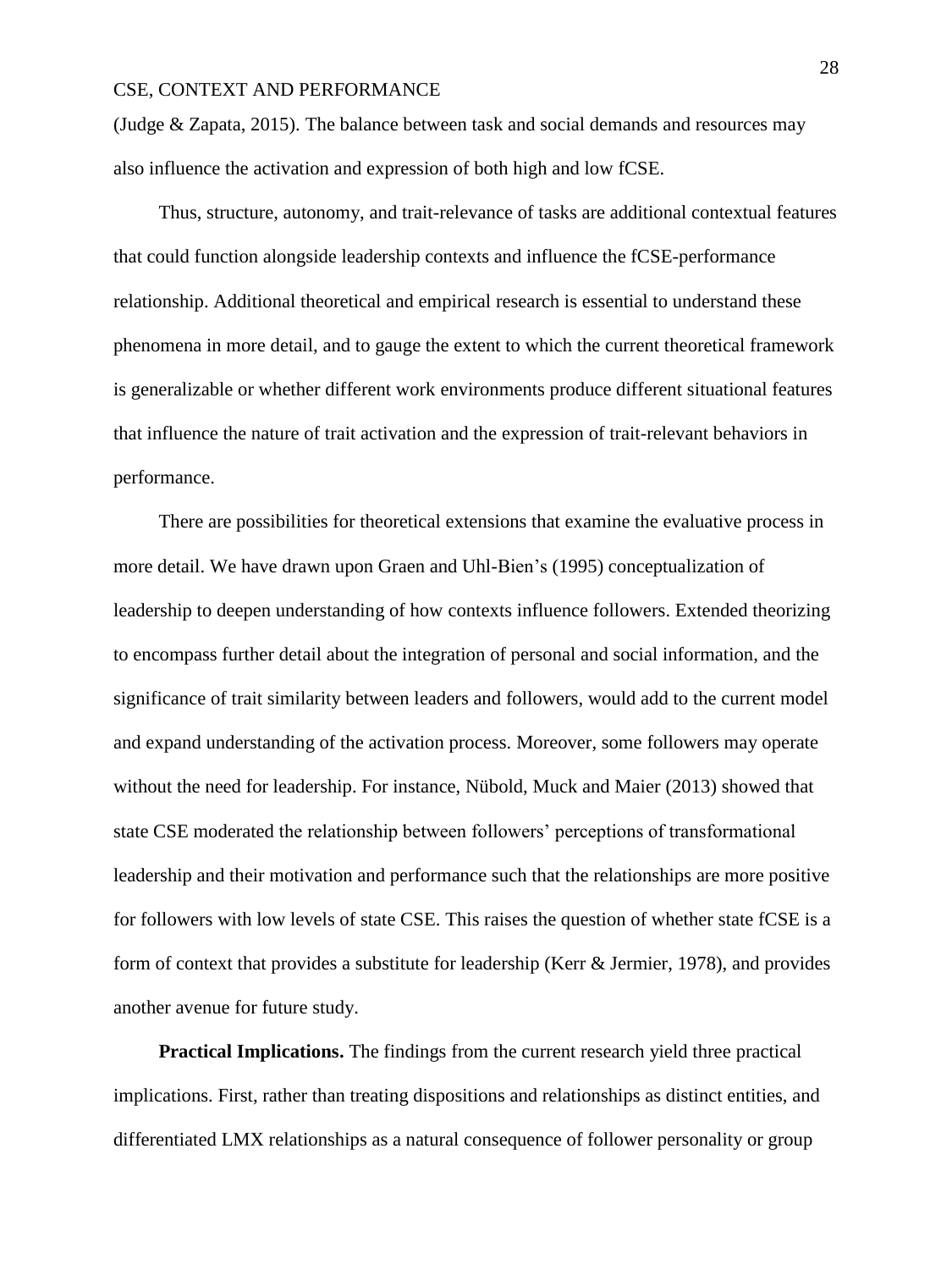size (Erdogan & Bauer, 2010), leaders need to consider how their own CSE interacts with their dyadic relationships to create unique conditions for each follower's performance. Such a perspective aids understanding of how the contexts that leaders create influence the activation of followers' CSE and its expression in performance. This perspective also enables both leaders and followers to take a proactive approach to creating effective working environments that provide appropriate arenas for trait activation and, by extension, higher performance for those who seek to express their CSE in behavior that is valued by their leaders and their organizations.

Second, the current study has shown that leaders may create deadly combinations of variables that prevent activation and expression of high fCSE, frustrating these followers' needs to express their dispositions in behavior, and stifling their striving to perform. This is important because performance may be perceived as an outcome of followers' dispositions and effort, whereas a more holistic view of performance would consider followers within the context that their leaders create. The experience of contexts that distract the expression of CSE and divert it away from performance behaviors may be distressing for followers, and there are costly outcomes in terms of underperformance. In most cases, it is unlikely that leaders deliberately create contexts that prevent trait activation, yet the possibility of unintended consequences remains. Therefore, leaders need to smooth out the discrepancies that arise from combinations of high lCSE and low LMX, or low lCSE and high LMX, and align the context that they create with high CSE followers' needs for trait activation, trait expression and high performance.

Third, this research is also of interest to human resource professionals who are charged with ensuring that the organization has a clear talent pipeline. If star performers with high levels of CSE are identified in the organization, it is imperative that they are matched with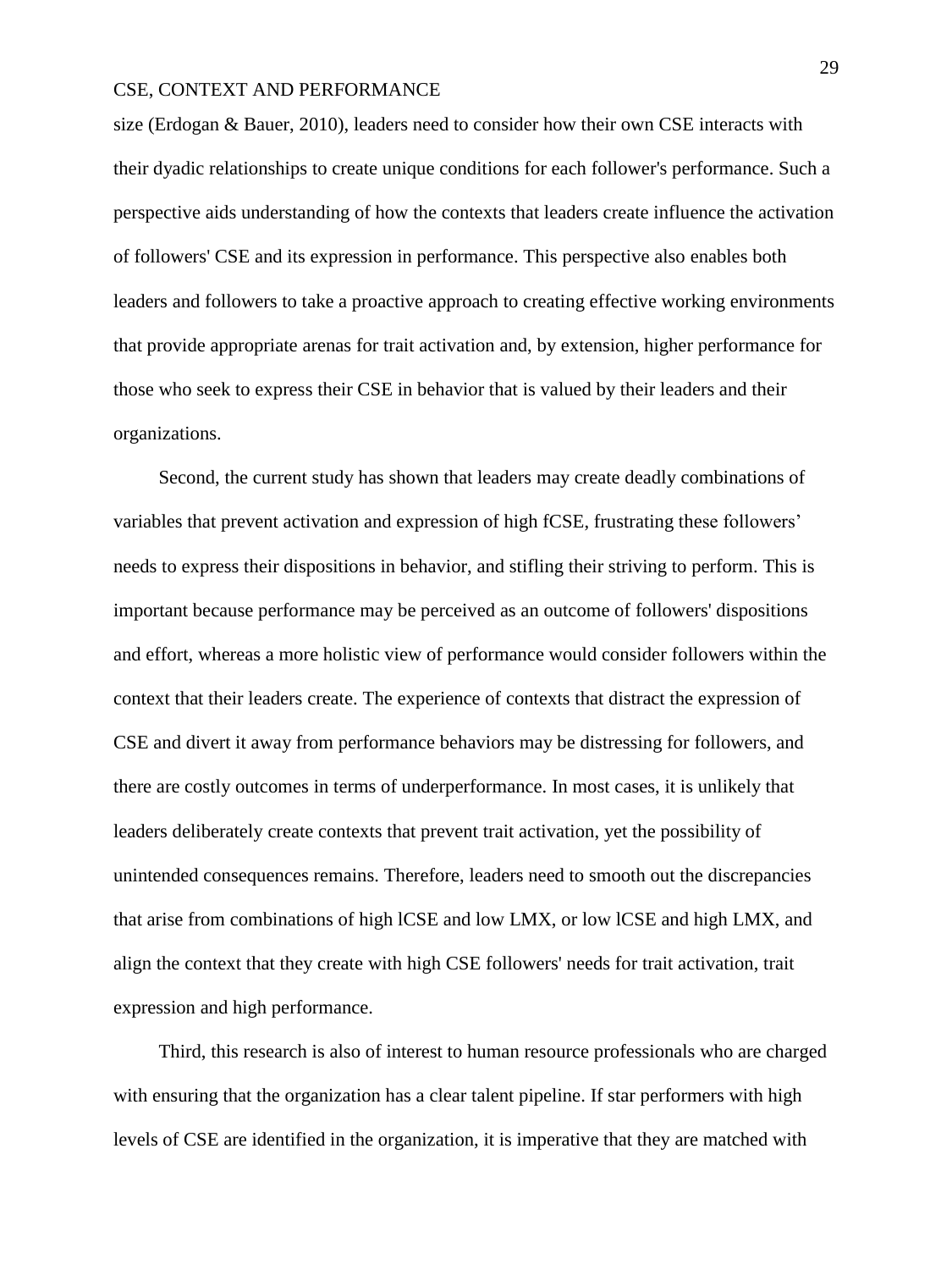leaders who share a strong positive sense of self. At the same time, human resource professionals should ensure that leaders of upcoming talent are trained and supported to develop high quality relationships with high CSE followers to encourage higher performance. The human resource department should also be sensitive to both leaders and followers with low CSE. Training programs and on-the-job coaching that increase task-specific self-efficacy may help to offset lower levels of CSE and to stimulate performance, although future research in this area is clearly needed.

## **Conclusion**

The current research has proposed and tested a model of the influence of leadership context on the fCSE-performance relationship. We conceptualized the leadership context as the interaction between lCSE and perceptions of the LMX relationship. The model was informed by theories of CSE (Judge et al., 1997; Judge et al., 1998), LMX (Graen & Uhl-Bien, 1995), trait activation (Tett & Burnett, 2003; Tett & Guterman, 2000) and selfregulation (Vancouver & Day, 2005). Together, these theories contribute to a nuanced explanation of how leadership contexts influence the activation and expression of fCSE, and explain why there is a negative relationship between fCSE and performance when the activation of fCSE is prevented by leadership contexts comprising opposing values of lCSE and LMX. Future research should continue to explore how leadership contexts provide high CSE followers with the activation that they require to express their CSE in performance, and how leadership contexts provide low CSE followers with suitable resources.

## **References**

Aquino, K., & Thau, S. (2009). Workplace victimization: Aggression from the target's perspective. *Annual Review of Psychology, 60*(1), 717-741. doi: 10.1146/annurev.psych.60.110707.163703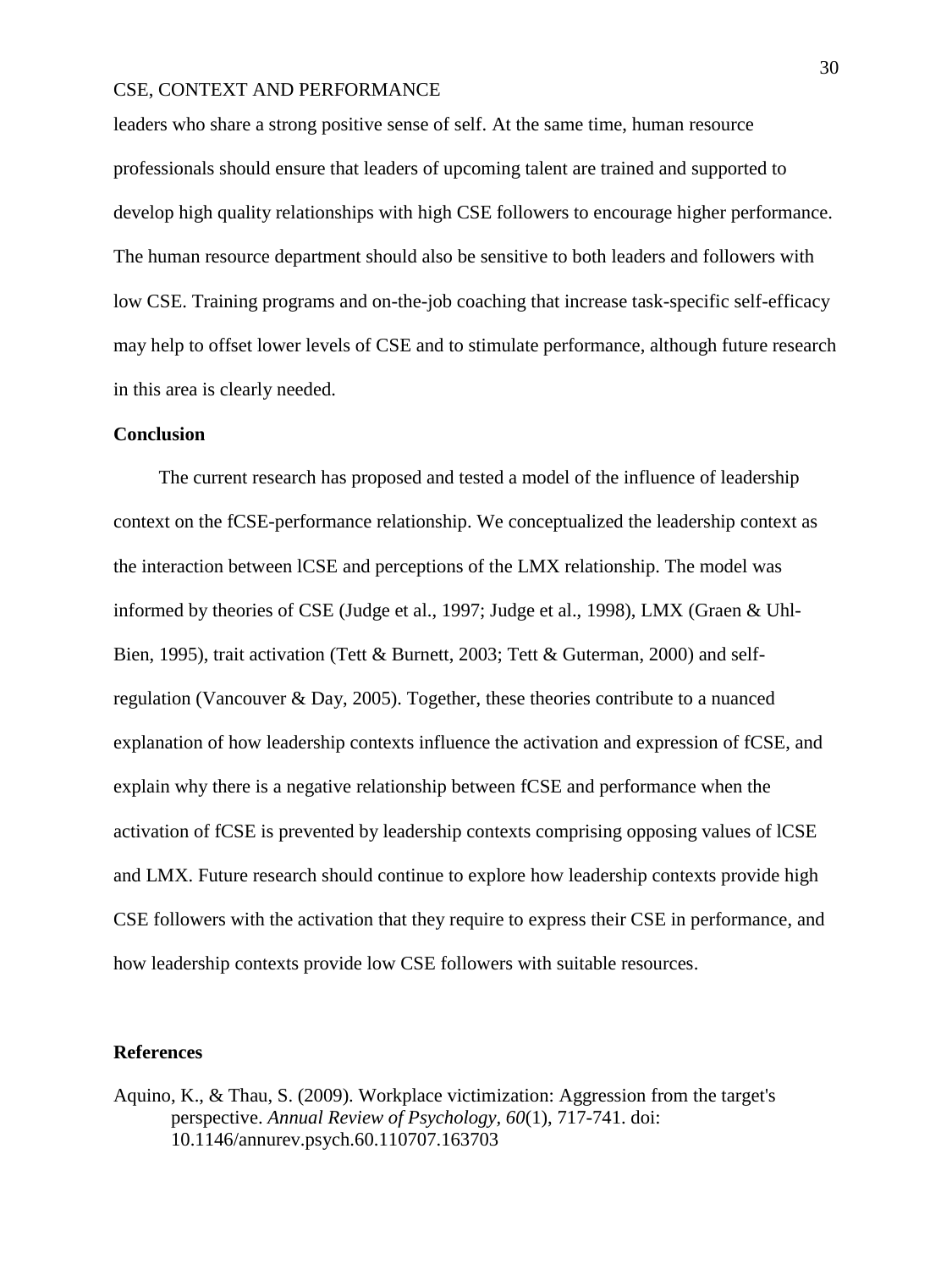- Ashford, S. J. (1986). Feedback-seeking in individual adaptation: A resource perspective. *Academy of Management Journal, 29*(3), 465-487. doi: 10.2307/256219
- Ashford, S. J., Blatt, R., & Walle, D. V. (2003). Reflections on the looking glass: A review of research on feedback-seeking behavior in organizations. *Journal of Management, 29*(6), 773-799. doi: 10.1016/s0149-2063\_03\_00079-5
- Azen, R., & Budescu, D. V. (2003). The dominance analysis approach for comparing predictors in multiple regression. *Psychological Methods, 8*(2), 129-148. doi: 10.1037/1082-989X.8.2.129
- Bass, B. M. (1999). Two decades of research and development in transformational leadership. *European Journal of Work and Organizational Psychology, 8*(1), 9-32. doi: 10.1080/135943299398410
- Bateman, T. S., & Organ, D. W. (1983). Job satisfaction and the good soldier: The relationship between affect and employee "citizenship". *Academy of Management Journal, 26*(4), 587-595. doi: 10.2307/255908
- Bauer, T. N., & Green, S. G. (1996). Development of leader-member exchange: A longitudinal test. *Academy of Management Journal, 39*(6), 1538-1567. doi: 10.2307/257068
- Baumeister, R. F., & Vohs, K. D. (2007). Self-regulation, ego depletion, and motivation. *Social and Personality Psychology Compass, 1*(1), 115-128. doi: 10.1111/j.1751- 9004.2007.00001.x
- Becker, B. E., Huselid, M. A., Pickus, P. S., & Spratt, M. F. (1997). HR as a source of shareholder value: Research and recommendations. *Human Resource Management, 36*(1), 39-47. doi: 10.1002/(SICI)1099-050X(199721)36:1<39::AID-HRM8>3.0.CO;2-X
- Becker, T. E. (2005). Potential problems in the statistical control of variables in organizational research: A qualitative analysis with recommendations. *Organizational Research Methods, 8*(3), 274-289. doi: 10.1177/1094428105278021
- Blau, P. M. (1964). *Exchange and power in social life*. New York: Wiley.
- Bono, J. E., & Colbert, A. E. (2005). Understanding responses to multi-source feedback. The role of core self-evaluations. *Personnel Psychology, 58*(1), 171-203. doi: 10.1111/j.1744-6570.2005.00633.x
- Borman, W. C., & Motowidlo, S. J. (1993). Expanding the criterion domain to include elements of contextual performance. In N. Schmitt & W. C. Borman (Eds.), *Personnel selection in organizations* (pp. 71–98). San Francisco: Jossey-Bass.
- Budescu, D. V. (1993). Dominance analysis: A new approach to the problem of relative importance of predictors in multiple regression. *Psychological Bulletin, 114*(3), 542- 551
- Campbell, J. P. (1990). Modeling the performance prediction problem in industrial and organizational psychology. In M. D. Dunette & L. M. Hough (Eds.), *Handbook of Industrial and Organizational Psychology* (Vol. 2, pp. 687-732). Palo Alto, CA: Consulting Psychologists Press.
- Chang, C.-H., Ferris, D. L., Johnson, R. E., Rosen, C. C., & Tan, J. A. (2012). Core selfevaluations: A review and evaluation of the literature. *Journal of Management, 38*(1), 81-128. doi: 10.1177/0149206311419661
- Cohen, J., Cohen, P., West, S. G., & Aiken, L. S. (2003). *Applied multiple regression/correlation analysis for the behavioral sciences* (3 ed.). Hillsdale, N.J.: Lawrence Erlbaum.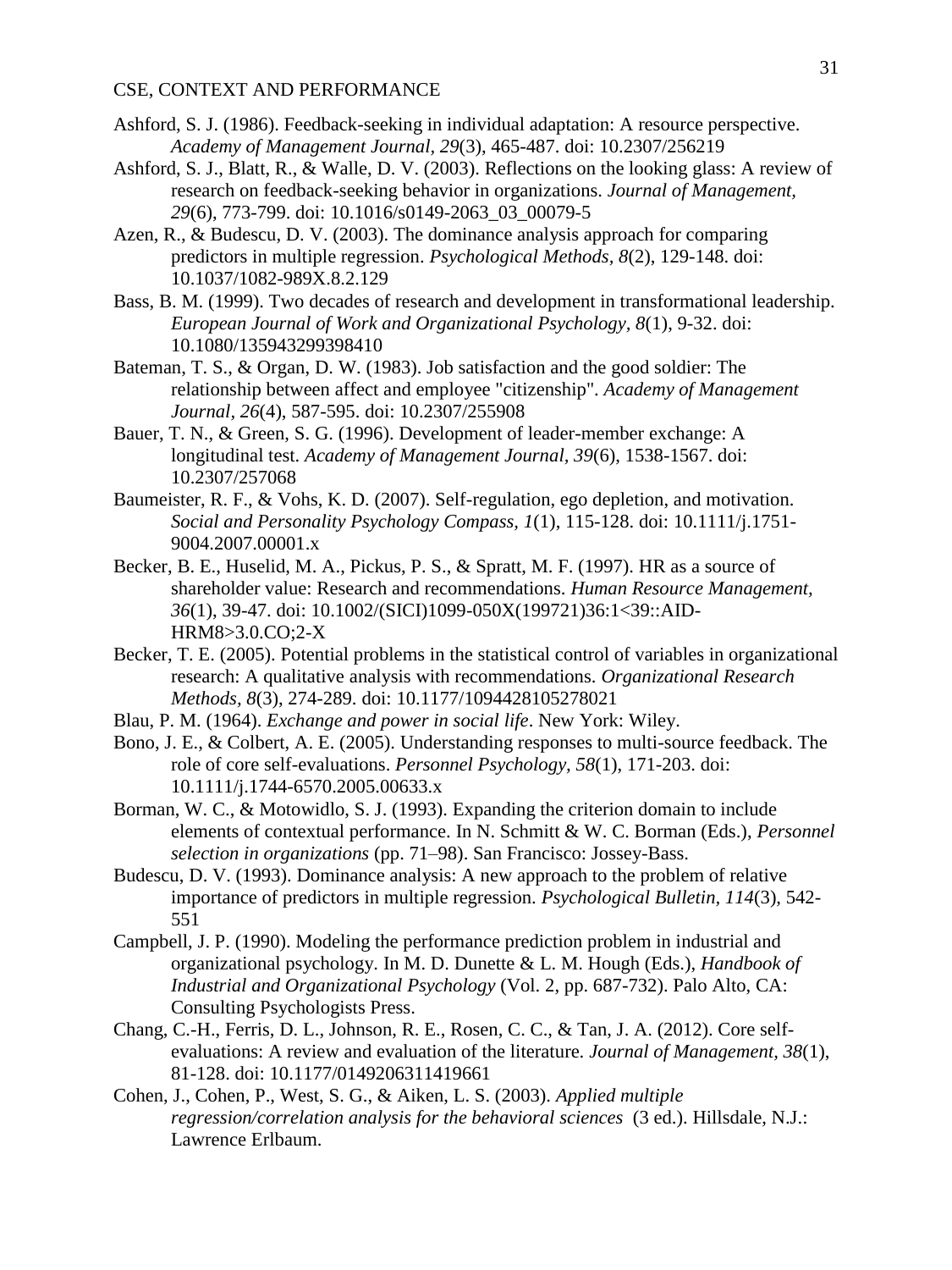- Cote, S., & Moskowitz, D. S. (1998). On the dynamic covariation between interpersonal behavior and affect: Prediction from neuroticism, extraversion, and agreeableness. *Journal of Personality and Social Psychology, 75*(4), 1032-1046. doi: 10.1002/per.406
- Dansereau, F., Graen, G., & Haga, W. J. (1975). A vertical dyad linkage approach to leadership within formal organizations - longitudinal investigation of role making process. *Organizational Behavior and Human Performance, 13*(1), 46-78. doi: 10.1016/0030-5073(75)90005-7
- Dawson, J. F. (2014). Moderation in management research: What, why, when, and how. *Journal of Business and Psychology, 29*(1), 1-19. doi: 10.1007/s10869-013-9308-7
- Dawson, J. F., & Richter, A. W. (2006). Probing three-way interactions in moderated multiple regression: Development and application of a slope difference test. *Journal of Applied Psychology, 91*(4), 917-926. doi: 10.1037/0021-9010.91.4.917
- Deluga, R. J. (1988). The politics of leadership: The relationship between task-people leadership and subordinate influence. *Journal of Organizational Behavior, 9*(4), 359- 366
- Demerouti, E., Bakker, A. B., Nachreiner, F., & Schaufeli, W. B. (2001). The job demandsresources model of burnout. *Journal of Applied Psychology, 86*(3), 499-512. doi: 10.1037//0021-9010.86.3.499
- Ehrhart, M. G., & Klein, K. J. (2001). Predicting followers' preferences for charismatic leadership: The influence of follower values and personality. *The Leadership Quarterly, 12*(2), 153-179. doi: 10.1016/S1048-9843(01)00074-1
- Erdogan, B., & Bauer, T. N. (2010). Differentiated leader-member exchanges: The buffering role of justice climate. *Journal of Applied Psychology, 95*(6), 1104-1120. doi: 10.1037/a0020578
- Erdogan, B., & Liden, R. C. (2002). Social exchanges in the workplace: A review of recent developments and future research directions in leader-member exchange theory. In L. L. Neider & C. A. Schriesheim (Eds.), *Leadership* (pp. 65-114). Greenwich, CT: Information Age.
- Erez, A., & Judge, T. A. (2001). Relationship of core self-evaluations to goal setting, motivation, and performance. *Journal of Applied Psychology, 86*(6), 1270-1279. doi: 10.1037//0021-9010.86.6.1270
- Felfe, J., & Schyns, B. (2010). Followers' personality and the perception of transformational leadership: Further evidence for the similarity hypothesis. *British Journal of Management, 21*(2), 393-410. doi: 10.1111/j.1467-8551.2009.00649.x
- Gouldner, A. W. (1960). The norm of reciprocity: A preliminary statement. *American Sociological Review, 25*(2), 161-178. doi: 10.2307/2092623
- Graen, G. B. (1976). Role making processes within complex organizations. In M. D. Dunnette (Ed.), *Handbook of Industrial and Organizational Psychology* (pp. 1201-1245). Chicago: Rand-McNally.
- Graen, G. B. (1989). *Unwritten rules for your career: 15 secrets for fast-track success*. New York: John Wiley & Sons.
- Graen, G. B., & Scandura, T. A. (1987). Toward a psychology of dyadic organizing. *Research in Organizational Behavior, 9*, 175-208. doi: 10.1037/0021-9010.78.4.662
- Graen, G. B., & Uhl-Bien, M. (1995). Relationship-based approach to leadership: Development of leader-member exchange (LMX) theory of leadership over 25 years: Applying a multi-level multi-domain perspective. *The Leadership Quarterly, 6*(2), 219-247. doi: 10.1016/1048-9843(95)90036-5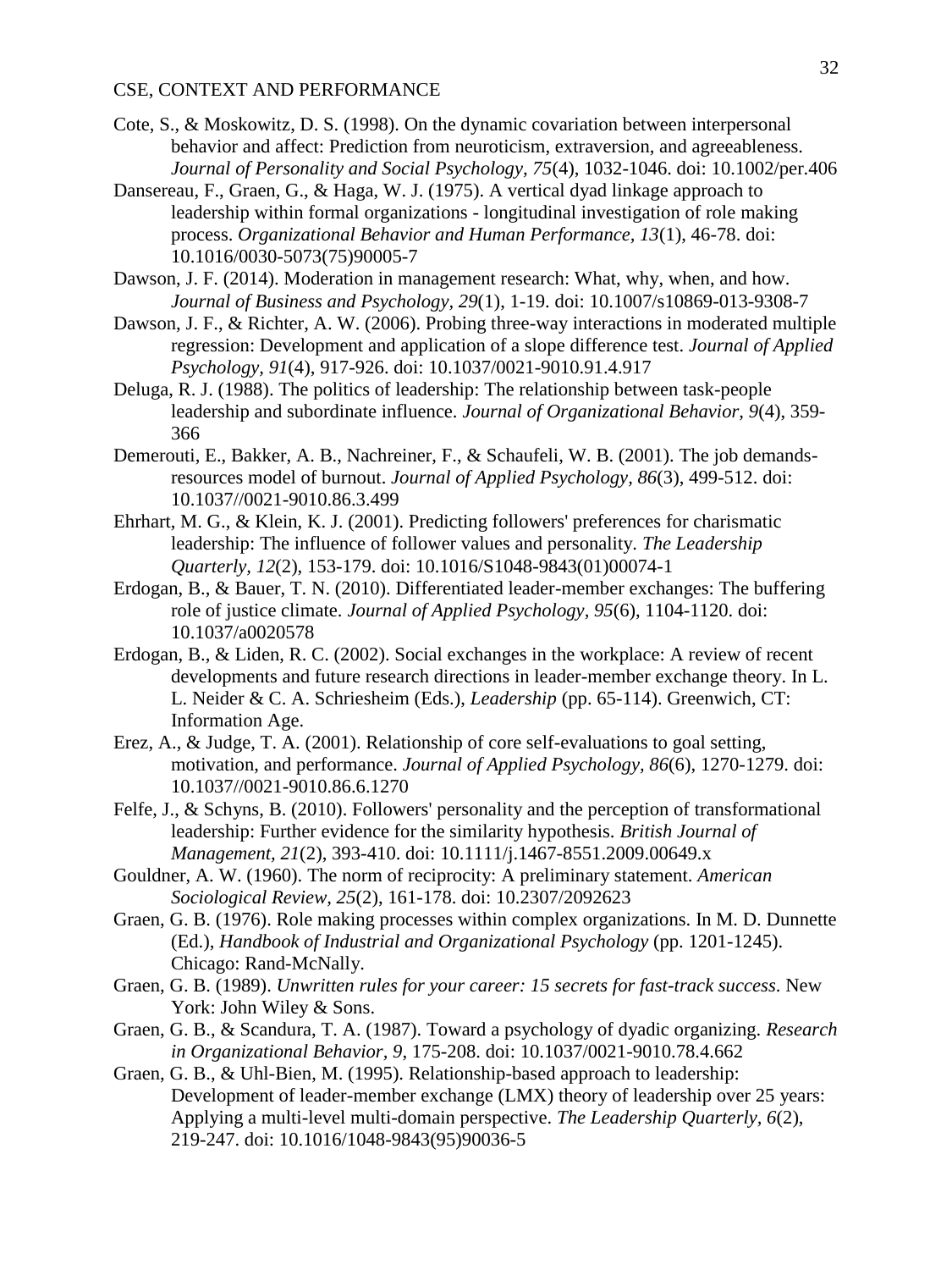- Grant, A. M., & Wrzesniewski, A. (2010). I won't let you down ... Or will I? Core selfevaluations, other-orientation, anticipated guilt and gratitude, and job performance. *Journal of Applied Psychology, 95*(1), 108-121. doi: 10.1037/a0017974
- Greenwald, A. G., & Ronis, D. L. (1978). Twenty years of cognitive dissonance: Case study of the evolution of a theory. *Psychological Review, 85*(1), 53-57. doi: 10.1037/0033- 295X.85.1.53
- Hegarty, W. H. (1974). Using subordinate ratings to elicit behavioral changes in supervisors. *Journal of Applied Psychology, 59*(6), 764-766. doi: 10.1037/h0037507
- Heidemeier, H., & Moser, K. (2009). Self-other agreement in job performance ratings: A meta-analytic test of a process model. *Journal of Applied Psychology, 94*(2), 353-370. doi: 10.1037/0021-9010.94.2.353
- Hewstone, M., & Ward, C. (1985). Ethnocentrism and causal attribution in Southeast Asia. *Journal of Personality and Social Psychology, 48*(3), 614-623. doi: 10.1037/0022- 3514.48.3.614
- Higgins, E. T., Strauman, T., & Klein, R. (1986). Standards and the process of selfevaluation. Mulitple affects from multiple states. In R. M. Sorrentino  $\&$  E. T. Higgins (Eds.), *Handbook of motivation and cognition. Foundations of social behavior* (pp. 23-63). New York: Guilford.
- Hoyle, R. H. (2006). Personality and self-regulation: Trait and information-processing perspectives. *Journal of Personality, 74*(6), 1507-1526. doi: 10.1111/j.1467- 6494.2006.00418.x
- Hu, J., Wang, Z., Liden, R. C., & Sun, J. (2012). The influence of leader core self-evaluation on follower reports of transformational leadership. *The Leadership Quarterly, 23*(5), 860-868. doi: 10.1016/j.leaqua.2012.05.004
- Janssen, O., & Giebels, E. (2012). When and why creativity‐related conflict with coworkers can hamper creative employees' individual job performance. *European Journal of Work and Organizational Psychology, 22*(5), 574-587. doi: 10.1080/1359432X.2012.669524
- Johns, G. (2006). The essential impact of context on organizational behavior. *Academy of Management Review, 31*(2), 386-408. doi: 10.5465/amr.2006.20208687
- Johnson, J. W. (2000). A heuristic method for estimating the relative weight of predictor variables in multiple regression. *Multivariate Behavioral Research, 35*(1), 1-19. doi: 10.1207/S15327906MBR3501
- Johnson, R. E., Rosen, C. C., & Levy, P. E. (2008). Getting to the core of core selfevaluation: A review and recommendations. *Journal of Organizational Behavior, 29*(3), 391-413. doi: 10.1002/job.514
- Joo, B.-K., Jeung, C.-W., & Yoon, H. J. (2010). Investigating the influences of core selfevaluations, job autonomy, and intrinsic motivation on in-role job performance. *Human Resource Development Quarterly, 21*, 353-371. doi: 10.1002/hrdq.20053
- Judge, T. A., & Bono, J. E. (2001). Relationship of core self-evaluations traits—self-esteem, generalized self-efficacy, locus of control, and emotional stability—with job satisfaction and job performance: A meta-analysis. *Journal of Applied Psychology, 86*(1), 80-92. doi: 10.1037//0021-9010.86.1.80
- Judge, T. A., Erez, A., Bono, J. E., & Thoresen, C. J. (2003). The core self-evaluations scale: Development of a measure. *Personnel Psychology, 56*(2), 303-331. doi: 10.1111/j.1744-6570.2003.tb00152.x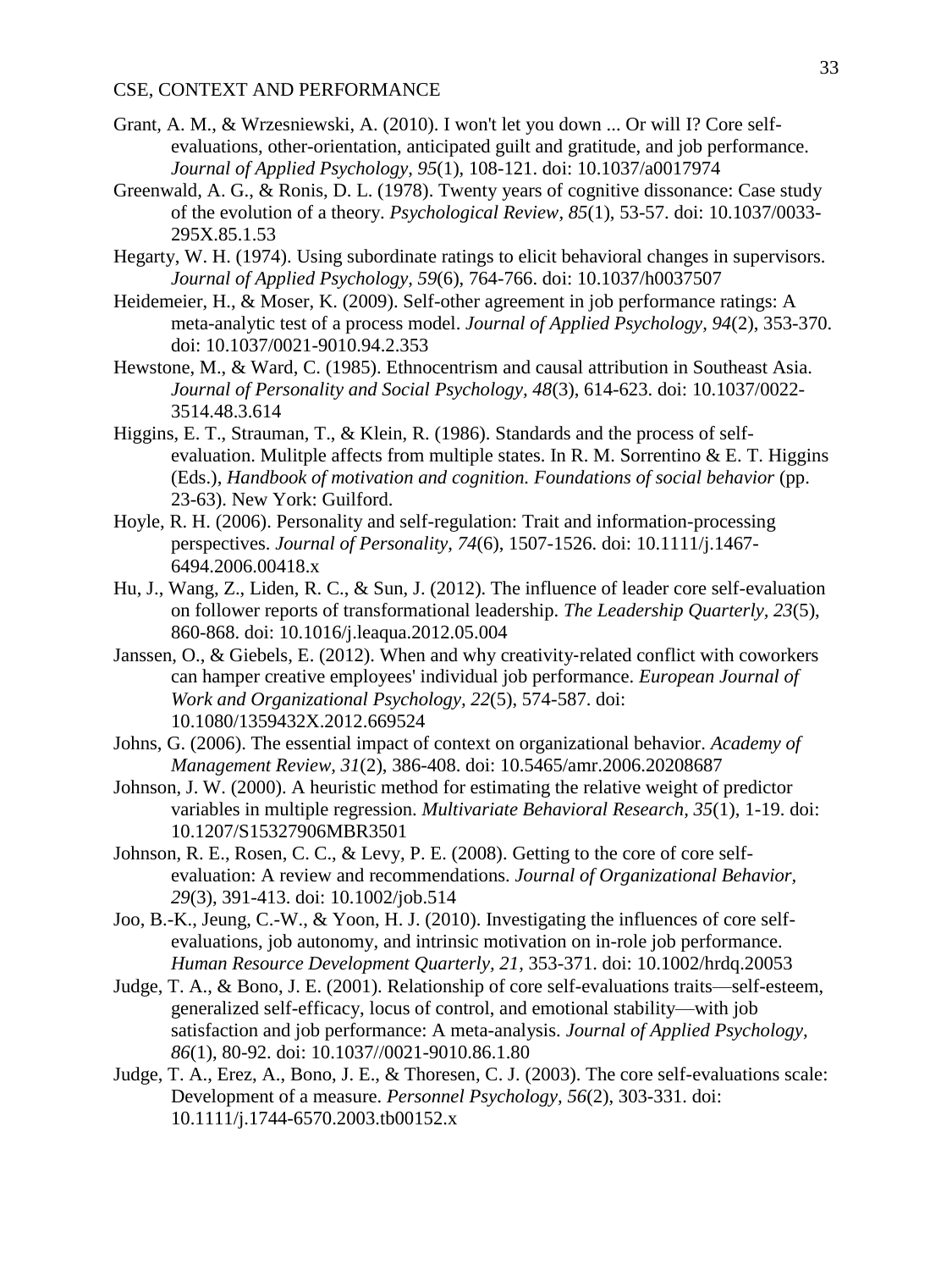- Judge, T. A., & Hurst, C. (2007). Capitalizing on one's advantages: Role of core selfevaluations. *Journal of Applied Psychology, 92*(5), 1212-1227. doi: 10.1037/0021- 9010.92.5.1212
- Judge, T. A., & Hurst, C. (2008). How the rich (and happy) get richer (and happier): Relationship of core self-evaluations to trajectories in attaining work success. *Journal of Applied Psychology, 93*(4), 849-863. doi: 10.1037/0021-9010.93.4.849
- Judge, T. A., Locke, E. A., & Durham, C. C. (1997). The dispositional causes of job satisfaction. A core evaluation approach. In L. L. Cummings  $\&$  B. M. Straw (Eds.), *Research in organizational behavior* (Vol. 19, pp. 151-188). Greenwich: JAI Press.
- Judge, T. A., Locke, E. A., Durham, C. C., & Kluger, A. N. (1998). Dispositional effects on job and life satisfaction: The role of core evaluations. *Journal of Applied Psychology, 83*(1), 17-34. doi: 10.1037/0021-9010.83.1.17
- Judge, T. A., Van Vianen, A. E. M., & De Pater, I. E. (2004). Emotional stability, core selfevaluations, and job outcomes: A review of the evidence and an agenda for future research. *Human Performance, 17*(3), 325-346. doi: 10.1207/s15327043hup1703\_4
- Judge, T. A., & Zapata, C. P. (2015). The person–situation debate revisited: Effect of situation strength and trait activation on the validity of the big five personality traits in predicting job performance. *Academy of Management Journal, 58*(4), 1149-1179. doi: 10.5465/amj.2010.0837
- Kacmar, K. M., Collins, B. J., Harris, K. J., & Judge, T. A. (2009). Core self-evaluations and job performance: The role of the perceived work environment. *Journal of Applied Psychology, 94*(6), 1572-1580. doi: 10.1037/a0017498
- Kanfer, F. H. (1970). Self-regulation: Research, issues, and speculation. In C. Neuringer & J. L. Michael (Eds.), *Behavior modification in clinical psychology* (pp. 178-220). New York: Appleton-Century-Crofts.
- Katz, D., & Kahn, R. L. (1978). *The social psychology of organizations* (2 ed.). New York: John Wiley & Sons.
- Keller, T. (1999). Images of the familiar: Individual differences and implicit leadership theories. *The Leadership Quarterly, 10*(4), 589-607. doi: 10.1016/S1048- 9843(99)00033-8
- Kelley, H. H. (1971). *Attribution in social interaction*. New York: General Learning Press.
- Kerr, S., & Jermier, J. M. (1978). Substitutes for leadership: Their meaning and measurement. *Organizational Behavior and Human Performance, 22*(3), 375-403. doi: http://dx.doi.org/10.1016/0030-5073(78)90023-5
- Kim, T.-Y., Hon, A. H. Y., & Lee, D.-R. (2010). Proactive personality and employee creativity: The effects of job creativity requirement and supervisor support for creativity. *Creativity Research Journal, 22*(1), 37-45. doi: 10.1080/10400410903579536
- Korman, A. K. (1970). Toward an hypothesis of work behavior. *Journal of Applied Psychology, 54*, 31-41. doi: 10.1037/h0028656
- Liden, R. C., & Maslyn, J. M. (1998). Multidimensionality of leader-member exchange: An empirical assessment through scale development. *Journal of Management, 24*(1), 43- 72
- Luchman, J. N. (2015). *Domin: Stata module to conduct dominance analysis. Statistical software components*. Retrieved from <https://ideas.repec.org/c/boc/bocode/s457629.html>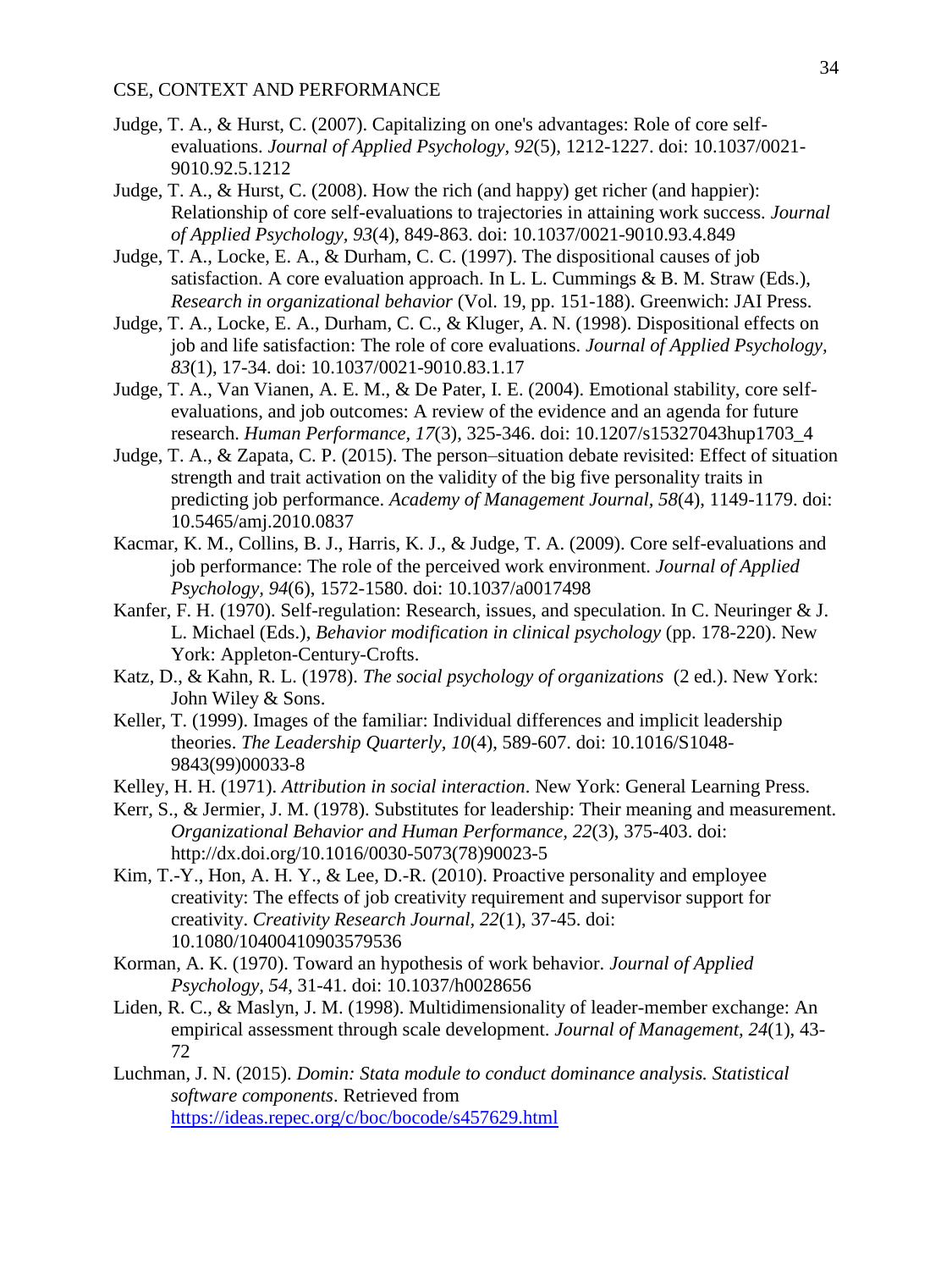- Malle, B. F. (2004). *How the mind explains behavior. Folk explanations, meaning, and social interaction*. Cambridge, MA: MIT Press.
- Markus, H., & Wurf, E. (1987). The dynamic self-concept: A social psychological perspective. *Annual Review of Psychology, 38*(1), 299-337. doi: 10.1146/annurev.ps.38.020187.001503
- McCrae, R. R., & Costa Jr, P. T. (1997). Personality trait structure as a human universal. *American Psychologist, 52*(5), 509-516. doi: 10.1037/0003-066X.52.5.509
- Meyer, J. P., Paunonen, S. V., Gellatly, I. R., Goffin, R. D., & Jackson, D. N. (1989). Organizational commitment and job performance: It's the nature of the commitment that counts. *Journal of Applied Psychology, 74*(1), 152-156. doi: 10.1037/0021- 9010.74.1.152
- Murray, H. A. (1938). *Explorations in personality*. New York: Oxford University Press.
- Nübold, A., Muck, P. M., & Maier, G. W. (2013). A new substitute for leadership? Followers' state core self-evaluations. *The Leadership Quarterly, 24*(1), 29-44. doi: 10.1016/j.leaqua.2012.07.002
- Pfeffer, J., & Veiga, J. F. (1999). Putting people first for organizational success. *The Academy of Management Executive, 13*(2), 37-48. doi: 10.5465/ame.1999.1899547
- Quiñones, M. A., Ford, J. K., & Teachout, M. S. (1995). The relationship between work experience and job performance. A conceptual and meta-analytic review. *Personnel Psychology, 48*(4), 887-910. doi: 10.1111/j.1744-6570.1995.tb01785.x
- Raudenbush, S. W., & Bryk, A. S. (2002). *Hierarchical linear models: Applications and data analysis methods* (2nd ed.). Newbury Park, CA: Sage.
- Rich, B. L., LePine, J. A., & Crawford, E. R. (2010). Job engagement. Antecedents and effects on job performance. *Academy of Management Journal, 53*(3), 617–635. doi: 10.5465/AMJ.2010.51468988
- Robert, C., & Cheung, Y. H. (2010). An examination of the relationship between conscientiousness and group performance on a creative task. *Journal of Research in Personality, 44*(2), 222-231. doi: 10.1016/j.jrp.2010.01.005
- Robinson, J. L., & Demaree, H. A. (2007). Physiological and cognitive effects of expressive dissonance. *Brain and Cognition, 63*(1), 70-78. doi: <https://doi.org/10.1016/j.bandc.2006.08.003>
- Schaubroeck, J., & Lam, S. S. K. (2002). How similarity to peers and supervisor influences organizational advancement in different cultures. *Academy of Management Journal, 45*(6), 1120-1136. doi: 10.2307/3069428
- Schmader, T., & Johns, M. (2003). Converging evidence that stereotype threat reduces working memory capacity. *Journal of Personality and Social Psychology, 85*(3), 440- 452. doi: 10.1037/0022-3514.85.3.440
- Schmeichel, B. J., & Baumeister, R. F. (2004). Self-regulatory strength. In R. F. Baumeister & K. D. Vohs (Eds.), *Handbook of self-regulation: Research, theory, and applications* (pp. 84–98). New York,NY: Guilford Press.
- Schmidt, J. A., Ogunfowora, B., & Bourdage, J. S. (2012). No person is an island: The effects of group characteristics on individual trait expression. *Journal of Organizational Behavior, 33*(7), 925-945. doi: 10.1002/job.781
- Schriesheim, C. A., Neider, L. L., & Scandura, T. A. (1998). Delegation and leader-member exchange: Main effects, moderators, and measurement issues. *Academy of Management Journal, 41*(3), 298-318. doi: 10.2307/256909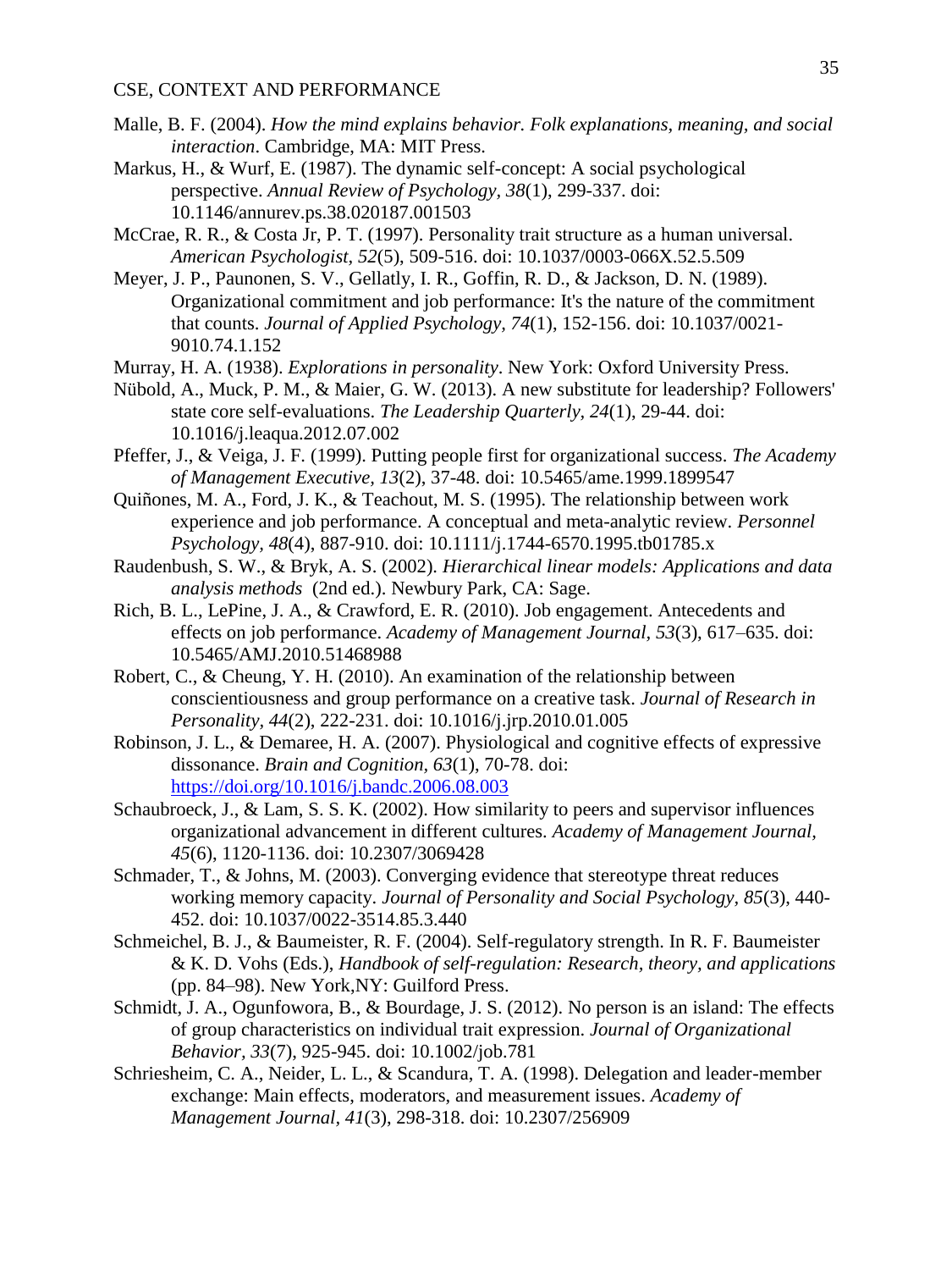- Schyns, B., & Day, D. (2010). Critique and review of leader–member exchange theory: Issues of agreement, consensus, and excellence. *European Journal of Work and Organizational Psychology, 19*(1), 1-29. doi: 10.1080/13594320903024922
- Shamir, B., House, R. J., & Arthur, M. B. (1993). The motivational effects of charismatic leadership: A self-concept based theory. *Organization Science, 4*(4), 577-594. doi: 10.1287/orsc.4.4.577
- Shantz, A., & Booth, J. E. (2014). Service employees and self-verification: The roles of occupational stigma consciousness and core self-evaluations. *Human Relations, 67*(12), 1439-1465. doi: 10.1177/0018726713519280
- Sheldon, K. M., & Elliot, A. J. (1999). Goal striving, need satisfaction, and longitudinal wellbeing: The self-concordance model. *Journal of personality and social psychology, 76*(3), 482-497s. doi: 10.1037/0022-3514.76.3.482
- Smither, J. W., London, M., Flautt, R., Vargas, Y., & Kucine, I. V. Y. (2003). Can working with an executive coach improve multisource feedback ratings over time? A quasiexperimental field study. *Personnel Psychology, 56*(1), 23-44. doi: 10.1111/j.1744- 6570.2003.tb00142.x
- Soane, E., Butler, C., & Stanton, E. (2015). Followers' personality, transformational leadership and performance. *Sport, Business and Management: An International Journal, 5*(1), 65-78. doi: doi:10.1108/SBM-09-2011-0074
- Swann, W. B. (2012). Self-verification theory. In P. Van Lang, A. Kruglanski & E. T. Higgins (Eds.), *Handbook of theories of social psychology* (pp. 23-42). London: Sage.
- Swider, B. W., Zimmerman, R. D., & Barrick, M. R. (2015). Searching for the right fit: Development of applicant person-organization fit perceptions during the recruitment process. *Journal of Applied Psychology, 100*(3), 880-893. doi: 10.1037/a0038357
- Tajfel, H., & Turner, J. C. (1986). The social identity theory of intergroup behavior. In S. Worchel & W. G. Austin (Eds.), *Psychology of intergroup relations* (pp. 7-24). Chicago IL: Nelson-Hall.
- Tesluk, P. E., & Jacobs, R. R. (1998). Toward an integrated model of work experience. *Personnel Psychology, 51*(2), 321-355. doi: 10.1111/j.1744-6570.1998.tb00728.x
- Tett, R. P., & Burnett, D. D. (2003). A personality trait-based interactionist model of job performance. *Journal of Applied Psychology, 88*(3), 500-517. doi: 10.1037/0021- 9010.88.3.500
- Tett, R. P., & Guterman, H. A. (2000). Situation trait relevance, trait expression, and crosssituational consistency: Testing a principle of trait activation. *Journal of Research in Personality, 34*(4), 397-423. doi: 10.1006/jrpe.2000.2292
- Tett, R. P., & Murphy, P. J. (2002). Personality and situations in co-worker preference: Similarity and complementarity in worker compatibility. *Journal of Business and Psychology, 17*(2), 223-243. doi: 10.1023/a:1019685515745
- Thau, S., Aquino, K., & Poortvliet, P. M. (2007). Self-defeating behaviors in organizations: The relationship between thwarted belonging and interpersonal work behaviors. *Journal of Applied Psychology, 92*(3), 840-847. doi: 10.1037/0021-9010.92.3.840
- Thau, S., & Mitchell, M. S. (2010). Self-gain or self-regulation impairment? Tests of competing explanations of the supervisor abuse and employee deviance relationship through perceptions of distributive justice. *Journal of Applied Psychology, 95*(6), 1009-1031. doi: 10.1037/a0020540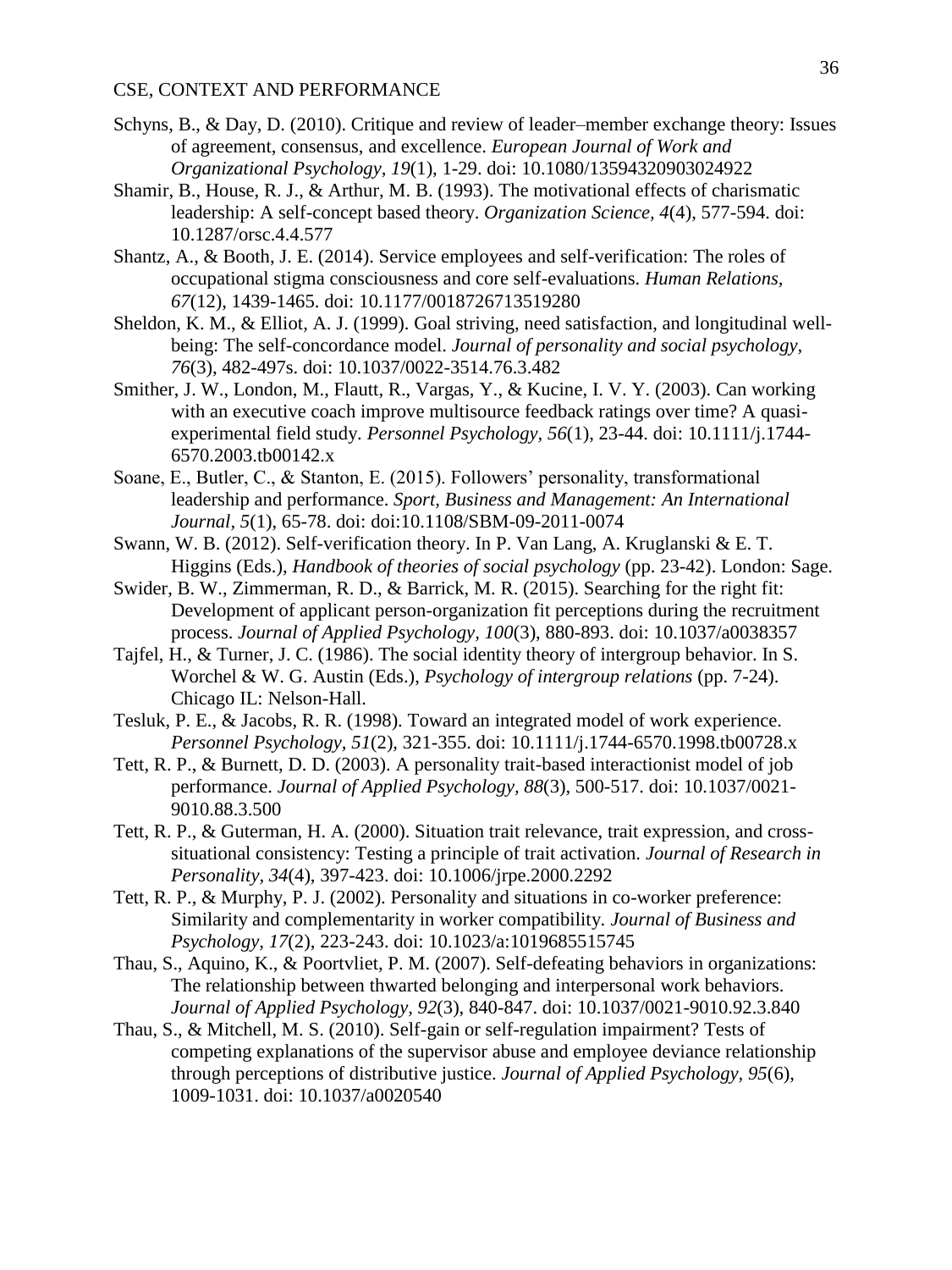- Tonidandel, S., & LeBreton, J. M. (2011). Relative importance analysis: A useful supplement to regression analysis. *Journal of Business and Psychology, 26*(1), 1-9. doi: 10.1007/s10869-010-9204-3
- Vancouver, J. B., & Day, D. V. (2005). Industrial and organisation research on selfregulation: From constructs to applications. *Applied Psychology, 54*(2), 155-185. doi: 10.1111/j.1464-0597.2005.00202.x
- Vancouver, J. B., & Tischner, E. C. (2004). The effect of feedback sign on task performance depends on self-concept discrepancies. *Journal of Applied Psychology, 89*(6), 1092- 1098. doi: 10.1037/0021-9010.89.6.1092
- Wayne, S. J., Shore, L. M., & Liden, R. C. (1997). Perceived organizational support and leader-member exchange: A social exchange perspective. *Academy of Management Journal, 40*(1), 82-111. doi: 10.2307/257021
- Wherry, R. J., & Bartlett, C. J. (1982). The control of bias in ratings a theory of rating. *Personnel Psychology, 35*(3), 521-551. doi: 10.1111/j.1744-6570.1982.tb02208.x
- Wiesenfeld, B. M., Swann, W. B., Brockner, J., & Bartel, C. A. (2007). Is more fairness always preferred? Self-esteem moderates reactions to procedural justice. *Academy of Management Journal, 50*(5), 1235-1253. doi: 10.2307/amj.2007.20159922
- Wiggins, J. S., & Trapnell, P. D. (1996). A dyadic interactional perspective on the five-factor model. In J. S. Wiggins (Ed.), *The five factor model of personality: Theoretical perspectives* (pp. 88-162). New York: Guilford Press.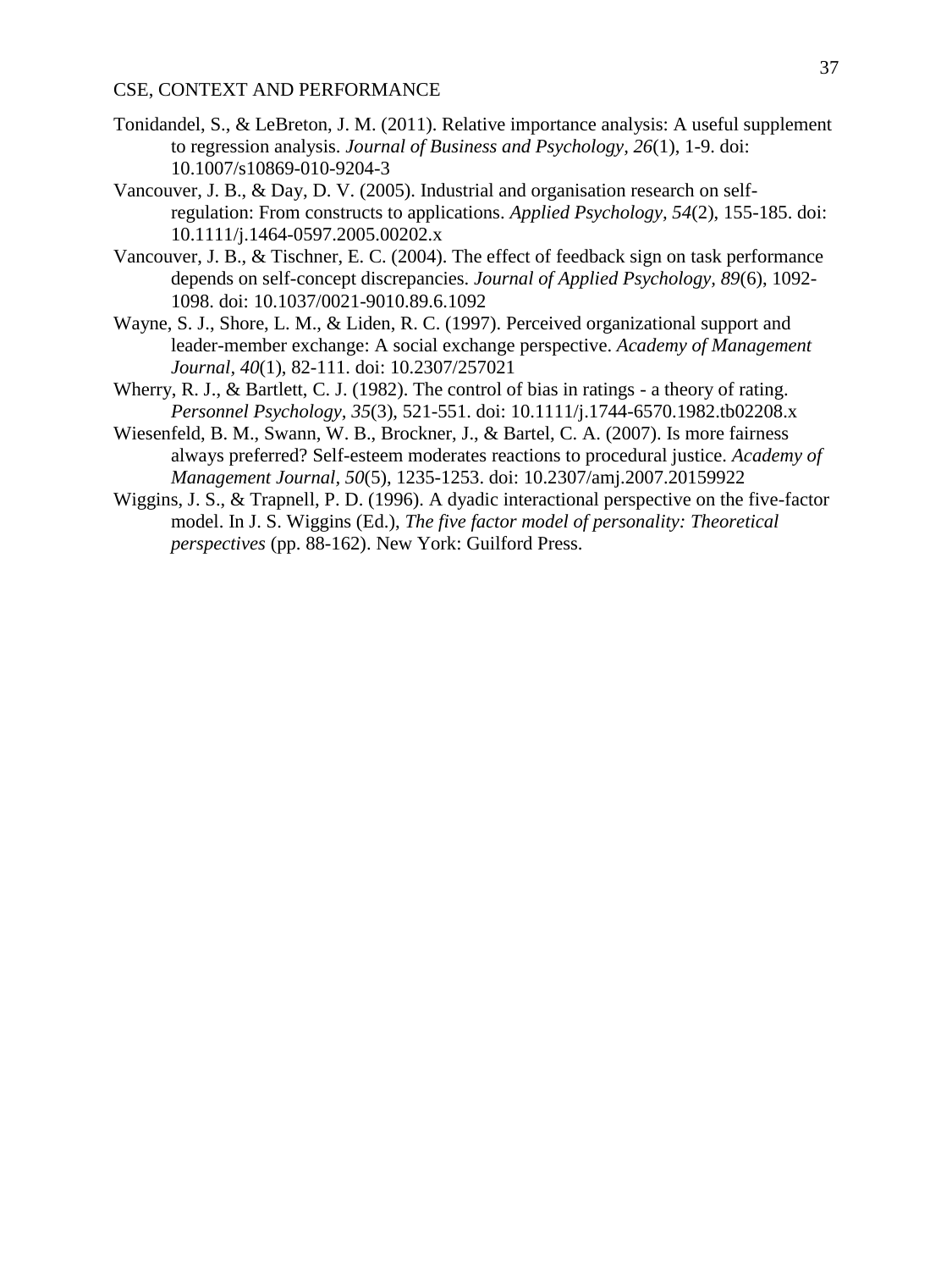## **Table 1**

| Variables                               | $\boldsymbol{M}$ | SD    | 1         | 2        | 3        | $\overline{4}$ | 5        | 6                 | $\tau$   |
|-----------------------------------------|------------------|-------|-----------|----------|----------|----------------|----------|-------------------|----------|
| 1. Follower - Female                    | 0.06             | 0.23  | --        |          |          |                |          |                   |          |
| 2. Follower - Age                       | 40.72            | 10.21 | $-0.15$   | --       |          |                |          |                   |          |
| 3. Follower - Tenure                    | 7.23             | 5.65  | $-0.20**$ | $0.44**$ | $--$     |                |          |                   |          |
| 4. Follower - Education                 | 3.73             | 1.61  | $0.18*$   | $-0.16*$ | $-0.09$  |                |          |                   |          |
| 5. fCSE                                 | 4.83             | 0.84  | $0.20**$  | 0.04     | $-0.07$  | $0.20**$       | $-$      |                   |          |
| 6. ICSE                                 | 5.02             | 0.92  | 0.15      | 0.06     | $0.24**$ | 0.10           | $0.19*$  | $\qquad \qquad -$ |          |
| 7. Follower LMX Perceptions             | 5.13             | 1.27  | 0.12      | $-0.02$  | $-0.03$  | 0.13           | $0.34**$ | $0.16*$           | $- -$    |
| 8. Leader Rated Follower<br>Performance | $-0.02$          | 1.01  | 0.03      | $-0.07$  | 0.06     | 0.12           | 0.09     | $0.17*$           | $0.25**$ |

## **Means, Standard Deviations, and Intercorrelations of Study Variables**

*Note.* Descriptive statistics are based on 173 Follower-Leader dyad observations.

 $*p<.05$ ;  $*p<.01$ ; Two-tailed tests.

fCSE = Follower core self-evaluations; lCSE = Leader Core self-evaluations; LMX = Leader-member exchange

38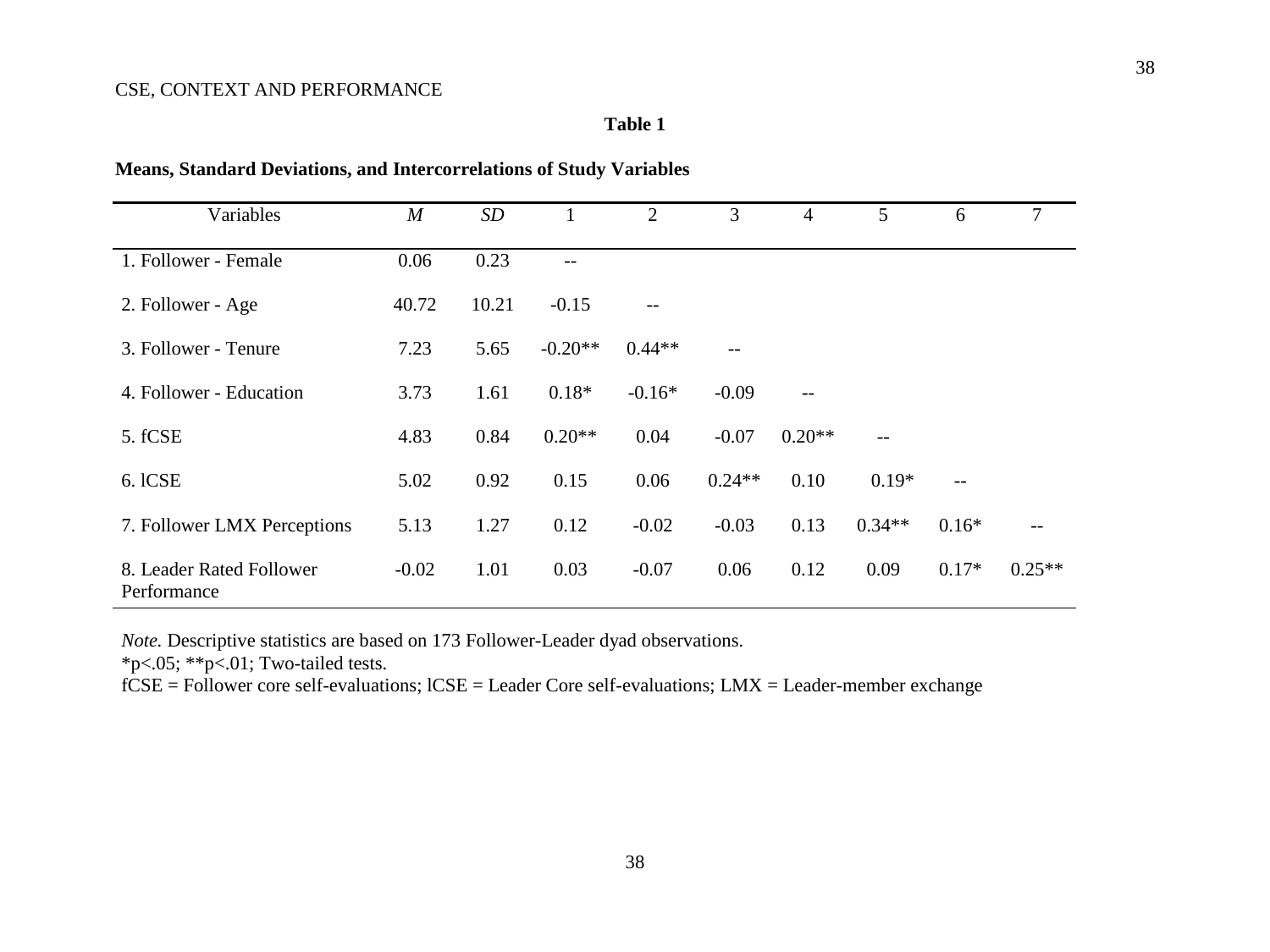|                       |                  | <b>Follower Performance</b> |               |                         |               |                         |      |  |  |  |
|-----------------------|------------------|-----------------------------|---------------|-------------------------|---------------|-------------------------|------|--|--|--|
|                       |                  | Rated by Leader             |               |                         |               |                         |      |  |  |  |
| Variables             | Step 1           |                             |               | Step 2                  |               | Step 3                  |      |  |  |  |
| Main Effects          |                  |                             |               |                         |               |                         |      |  |  |  |
| fCSE                  |                  | $-0.01$                     |               | $-0.02$                 |               | $-0.07$                 |      |  |  |  |
|                       |                  | (0.08)                      |               | (0.08)                  |               | (0.08)                  |      |  |  |  |
| <b>ICSE</b>           |                  | 0.14                        | $\ddot{\tau}$ | 0.15                    | $\ddot{\tau}$ | 0.09                    |      |  |  |  |
|                       |                  | (0.08)                      |               | (0.08)                  |               | (0.09)                  |      |  |  |  |
| <b>LMX</b>            |                  | 0.23                        | $**$          | 0.24                    | $**$          | 0.20                    | ∗    |  |  |  |
|                       |                  | (0.08)                      |               | (0.09)                  |               | (0.08)                  |      |  |  |  |
| Two-way interactions  |                  |                             |               |                         |               |                         |      |  |  |  |
| fCSE x lCSE           |                  |                             |               | 0.06                    |               | 0.06                    |      |  |  |  |
|                       |                  |                             |               | (0.09)                  |               | (0.09)                  |      |  |  |  |
| fCSE x LMX            |                  |                             |               | 0.02                    |               | 0.06                    |      |  |  |  |
|                       |                  |                             |               | (0.08)                  |               | (0.08)                  |      |  |  |  |
| ICSE x LMX            |                  |                             |               | $-0.06$                 |               | 0.02                    |      |  |  |  |
|                       |                  |                             |               | (0.07)                  |               | (0.08)                  |      |  |  |  |
| Three-way interaction |                  |                             |               |                         |               |                         |      |  |  |  |
| fCSE x lCSE x LMX     |                  |                             |               |                         |               | 0.20                    | $**$ |  |  |  |
|                       |                  |                             |               |                         |               | (0.07)                  |      |  |  |  |
|                       | $\boldsymbol{F}$ | $F(3,169)=$<br>$6.39**$     |               | $F(6,166)=$<br>$3.56**$ |               | $F(7,165)=$<br>$6.92**$ |      |  |  |  |
|                       | $R^2$            | 0.08                        |               | 0.08                    |               | 0.13                    |      |  |  |  |
|                       | $\Delta R^2$     |                             |               | 0.00                    |               | $0.05**$                |      |  |  |  |

# **OLS Hierarchical Moderated Multiple Regression for Follower Performance**

 $n = 173$  follower-leader dyads (i.e., 173 followers nested in 31 leaders)

†p<.10; \*p<.05; \*\*p<.01; Two-tailed tests.

 $fCSE =$  Follower core self-evaluations;  $lCSE =$  Leader core self-evaluations;  $LMX =$  Leadermember exchange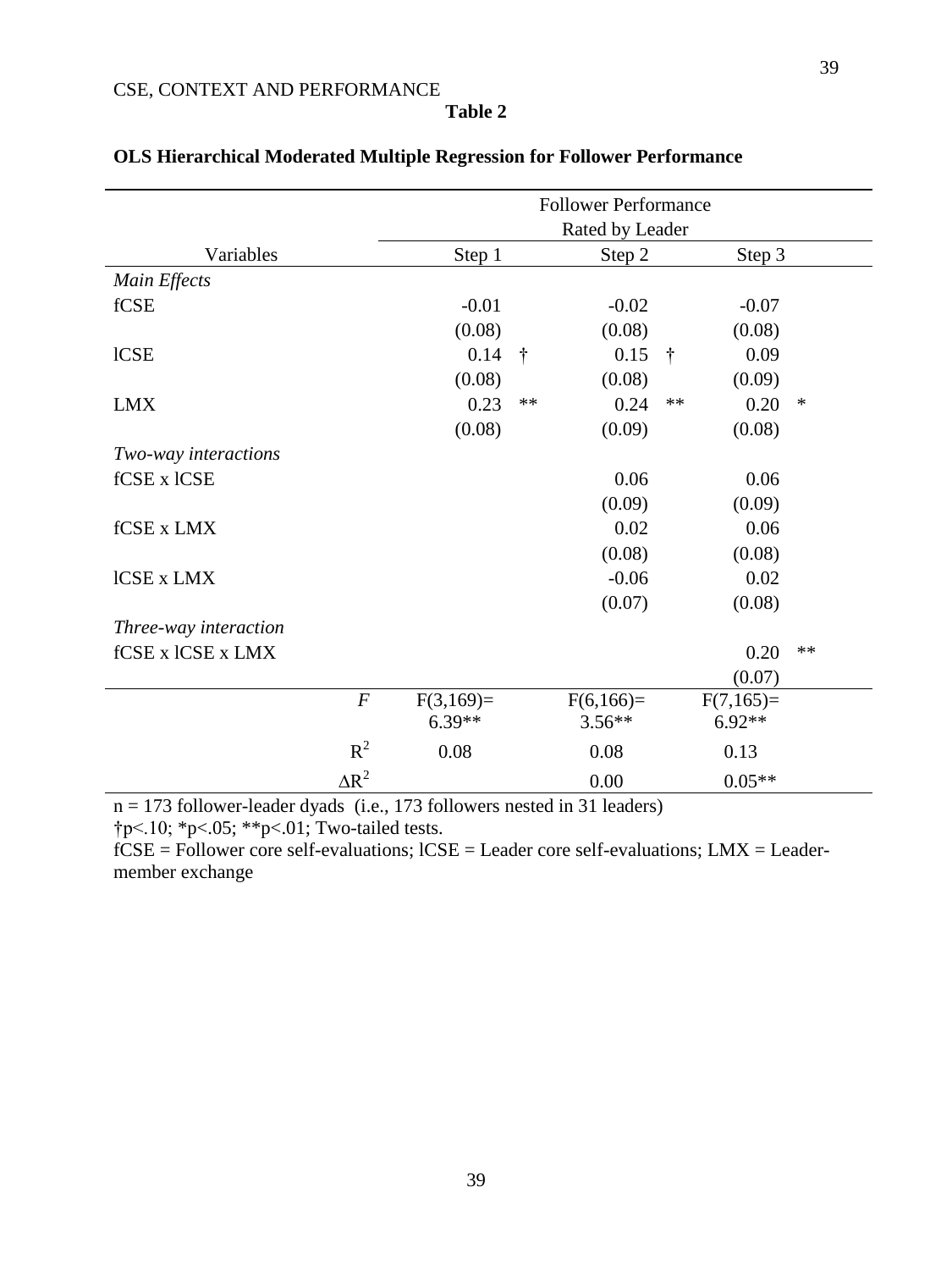**Figure 1**

# **The Research Model**